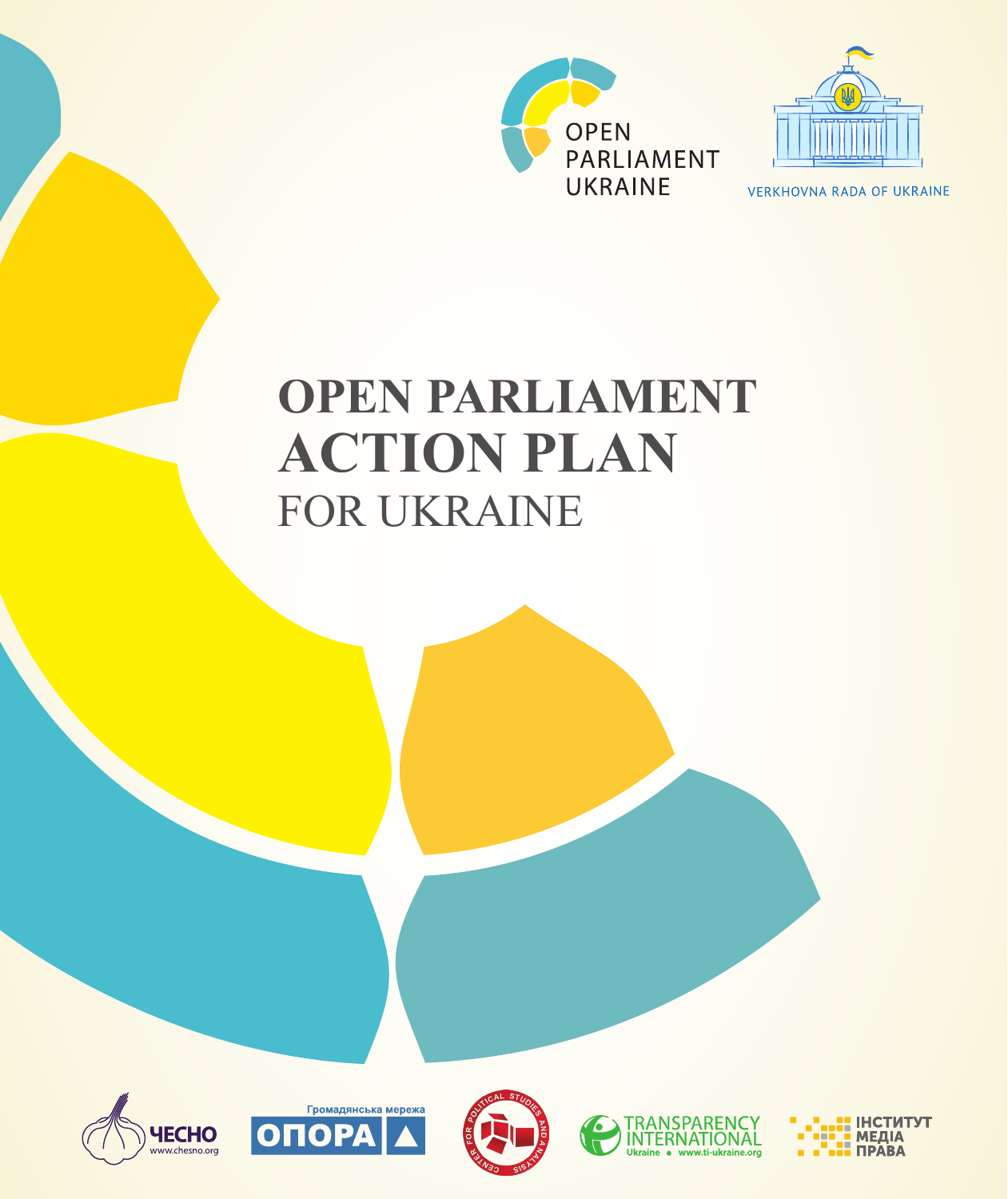Contributions:

The Verkhovna Rada of Ukraine in cooperation with lead international and Ukrainian non-governmental organizations and experts, in particular the signatories of the Declaration on Parliamentary Openness from the civil society side:

*Transparency International Ukraine The Civil Network "Opora" Civic movement "Chesno" Centre for Political Studies and Analysis NGO Media Law Institute* 

This publication was produced under the framework of the Democratization, Human Rights and Civil Society Development Project, implemented by UNDP Ukraine with financial support of the Ministry of Foreign Affairs of Denmark in 2013-2016.

Opinions, conclusions or recommendations are those of the authors and compilers of this publication and do not necessarily reflect the views of the Ministry of Foreign Affairs of Denmark, United Nations Development Programme or other UN agencies.

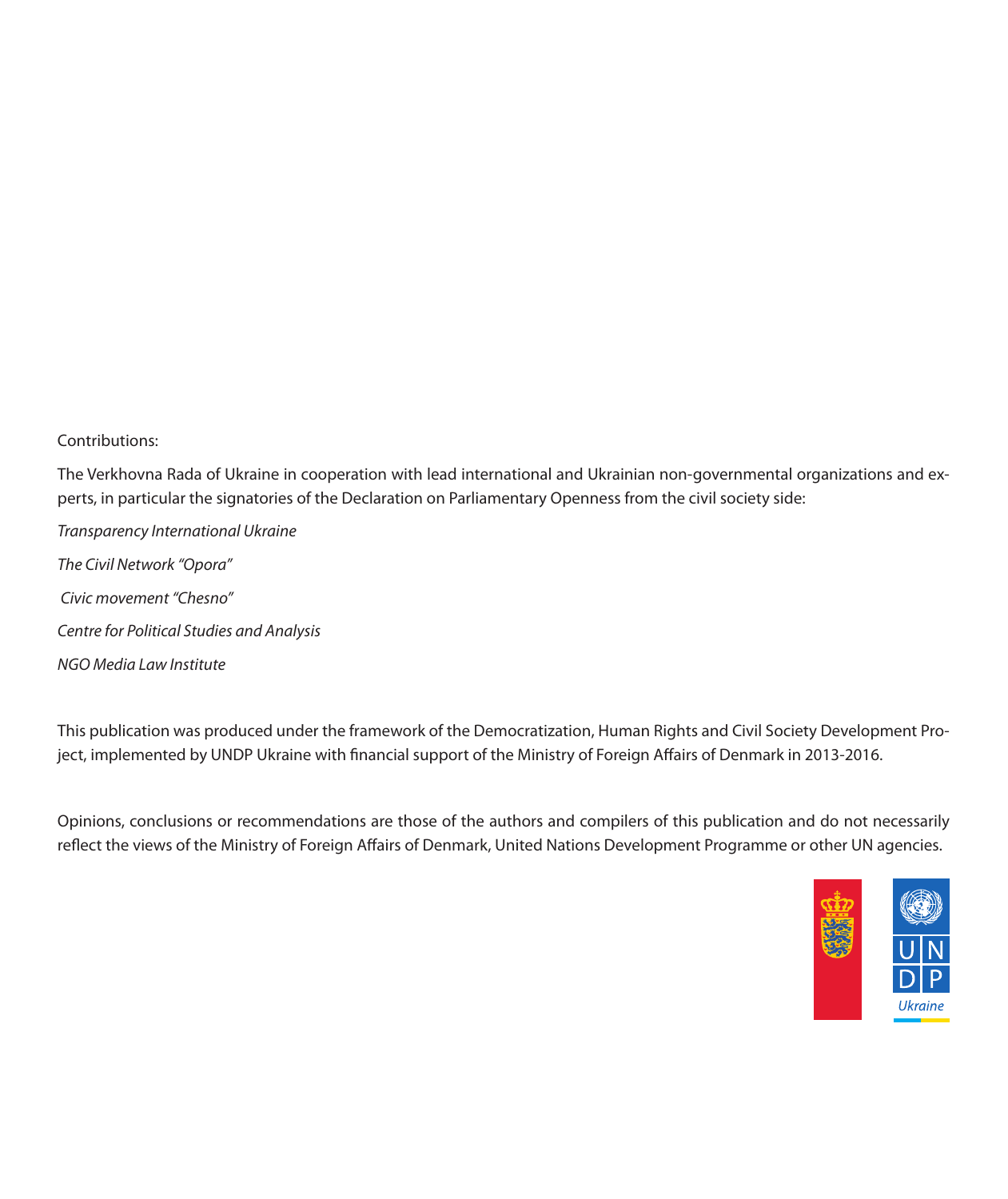### **CONTENTS**

| 1.5. Access to information on the activities of temporary investigative committees and temporary special committees       |  |
|---------------------------------------------------------------------------------------------------------------------------|--|
|                                                                                                                           |  |
|                                                                                                                           |  |
|                                                                                                                           |  |
|                                                                                                                           |  |
|                                                                                                                           |  |
|                                                                                                                           |  |
| 2.4. Raising public awareness of the activities of Parliament and its role in institutional development of the country 28 |  |
|                                                                                                                           |  |
|                                                                                                                           |  |
|                                                                                                                           |  |
| 33. Public accountability of the Administrative Office of the Ukrainian Parliament as the main budget holder  33          |  |
|                                                                                                                           |  |
| 3.3. Identification of PMOs for monitoring the Action Plan implementation and holding quarterly meetings                  |  |
|                                                                                                                           |  |
| 4.1. Ensuring ease of use, reference and data processing on the web resources of the Ukrainian Parliament 40              |  |
| 4.2. Strengthening bilateral civic communication through feedback, questionnaires and individual electronic appeals       |  |
| 43. Establishing references to other information platforms that contain information about Parliament's activities  43     |  |
|                                                                                                                           |  |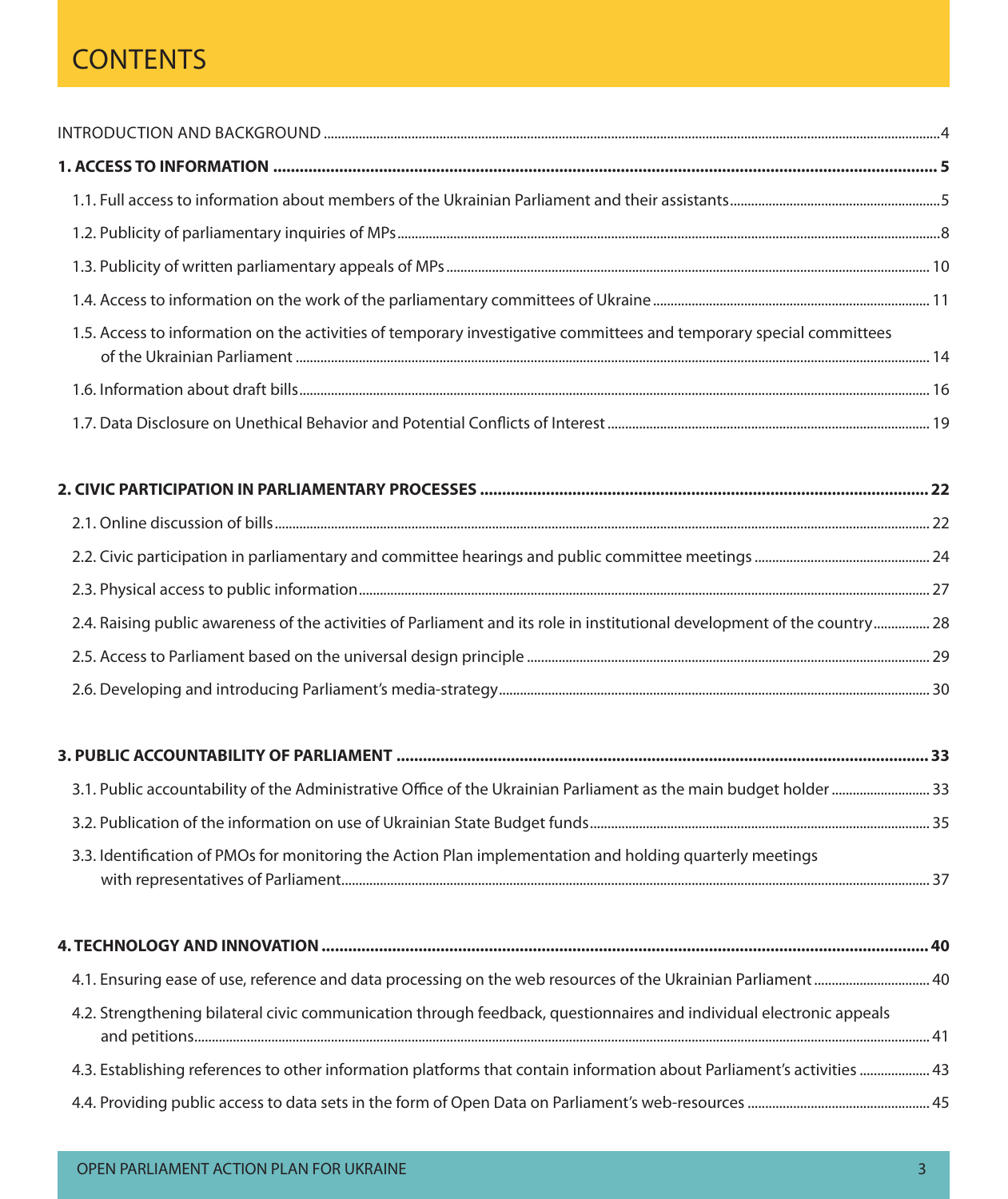### Introduction and Background

The global Open Parliament initiative functions under the umbrella of the Open Government Partnership (OGP) to induce parliamentary processes that are inclusive and transparent and disseminate the best practices thereof. The activities of participating countries are based in particular on the Declaration on Parliamentary Openness. More than 160 PMOs that scrutinise parliamentary activities (parliamentary monitoring organisations or PMOs) from 82 countries are currently its signatories. However less than a dozen parliaments around the world have come to cooperate with PMOs in developing their joint action plans.

For Ukraine, the Open Parliament initiative has become a long-awaited opportunity to connect the expectations of civil society for more legislative responsiveness with the commitments for reform by the new Parliament's Administration and Members of Parliament – on both political and practical levels. Thus, by signing the Declaration on Parliamentary Openness, Ukraine is officially joining the global movement to enhance transparency of representative legislative bodies and aiming to ensure readiness of Parliament to invite citizens into decision-making, make legislative processes clearer and easier to understand and provide more tools for interaction. To attain this, the Open Parliament initiative encourages increased transparency and accountability and public participation through the use of more innovations and modern technology.

Ukrainian PMOs, in cooperation with Parliament, (the Verkhovna Rada of Ukraine or VRU) and with the support of UN-DP's "Democratisation, Human Rights and Civil Society Development Programme", funded by the Ministry of Foreign Affairs of Denmark, developed this Open Parliament Action Plan for Ukraine. The document comprises 20 commitments between Parliament and civil society, which will be implemented with the support of UNDP Ukraine, USAID, Eastern Europe Foundation, and other partners. Its adoption makes Ukraine a pioneer among OGP participating countries, which have developed their action plans for not only government, but the parliamentary component as well.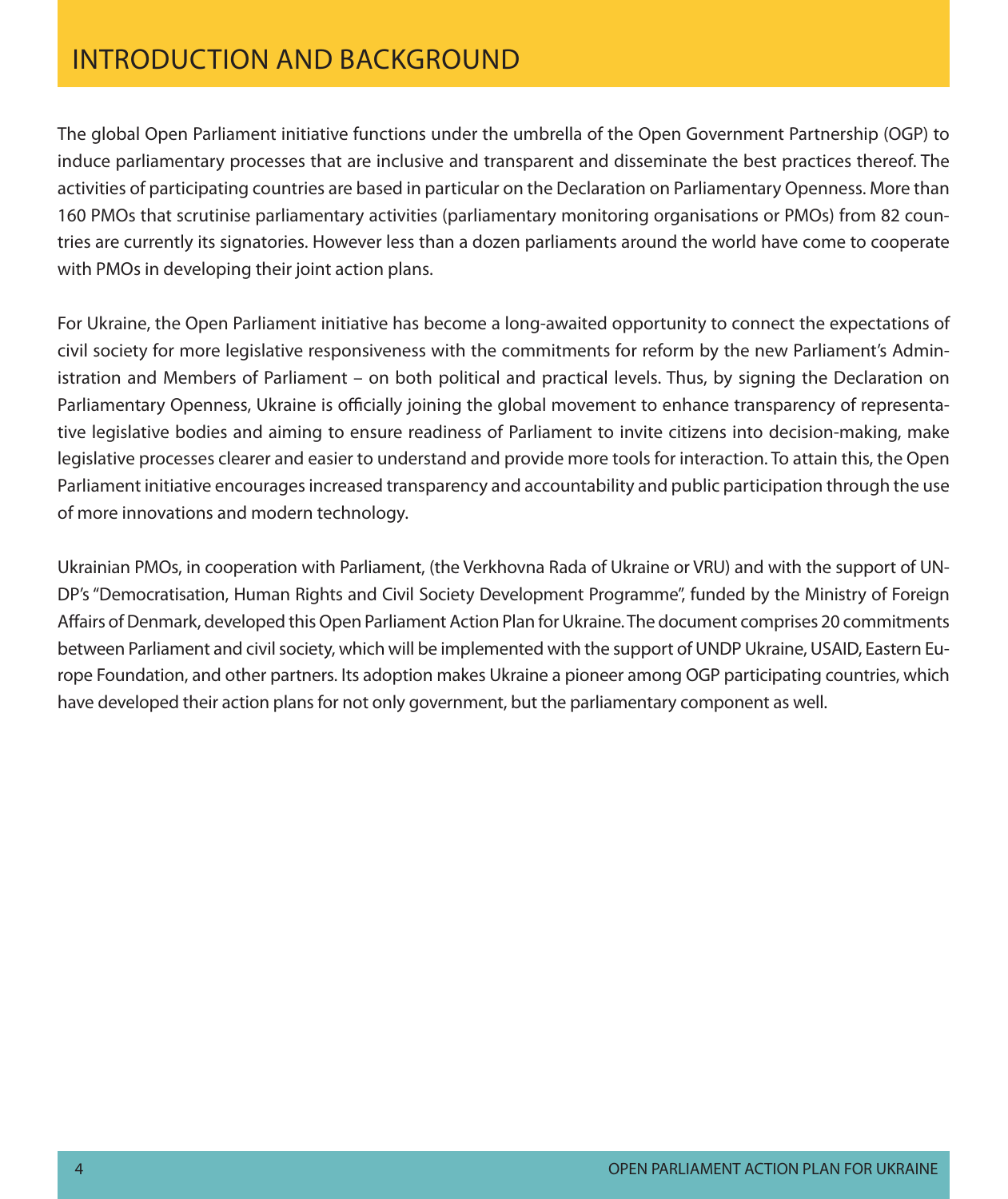### **1.1. Full access to information about members of the Ukrainian Parliament and their assistants**

#### Current status:

Regarding each member of the Ukrainian Parliament, citizens can review a summary reference (constituency, party, faction, number in the list, date of becoming a member of Parliament (MP), date of birth, occupation at the time of election), information on the MP's votes (period to be selected), the MP's electronic and written registration (period to be selected), attending plenary sessions according to electronic and written registration (http://itd.rada.gov.ua/ mps/info/page/17976), the MP's written registration (period to be selected), the MP's faction switching, positions held during the convocation, history of speeches made at plenary sessions and their topics, the MP's parliamentary inquiries, legislative activity (bills, in which the MP acted as a law-maker and the list of amendment tables, for which proposals were submitted), MPs' declarations of income, property and financial liabilities and information on the MP's assistants and consultants. Based on MPs' request, their personal pages on the parliamentary website provide links to personal websites and social media (28 MPs currently use this instrument) and link to external sources (used by 44 MPs), addresses and phone numbers of MPs' reception offices.

#### Information to be published:

The parliaments of countries with a developed democratic system ensure a high transparency level of information about MPs by publishing data regarding their activities on their personal websites (e.g. Canada, Australia). Such websites contain information on an MP's biography, news about his/her activities, provide an opportunity to ask questions or become a volunteer in the MP's activities (e.g. www.markadler.ca, http://davidanderson.ca/, http://www.aph. gov.au/Senators\_and\_Members/). In this respect, pursuant to the Declaration on Parliamentary Openness it would be necessary to make comprehensive amendments to the Law of Ukraine "On the Status of Members of the Ukrainian Parliament", "On Access to Public Information". In particular, but not exclusively, to supplement Section 3 of the Law "On the Status of Members of the Ukrainian Parliament" with the list of data that is mandatory for publishing on MPs' pages. Such information includes the following:

**• For MPs:** complete CV (autobiography, submitted to the Central Election Commission during elections), declarations (submitted according to anti-corruption legislation<sup>1</sup>), electoral programme in the case of deputies elected in single-mandate constituencies and party programme if elected deputy in the party lists, information on the MPs' activities apart from decision-making and the work in his/her electoral district (duration, meetings, outcome), information about the MPs' work in the committees (including the attendance and voting details), information on reception offices (address, responsible officer, contacts), working hours, contact with the electorate (ability to address an MP online on his/her web page on the Ukrainian Parliament's website), information about

<sup>&</sup>lt;sup>1</sup>*After the launch of the Unified State Register of declarations of persons authorised to perform state or local government functions, it may be possible to create a link to the page of an MP on the website of the National Agency for Prevention of Corruption, where the Register will be made public.*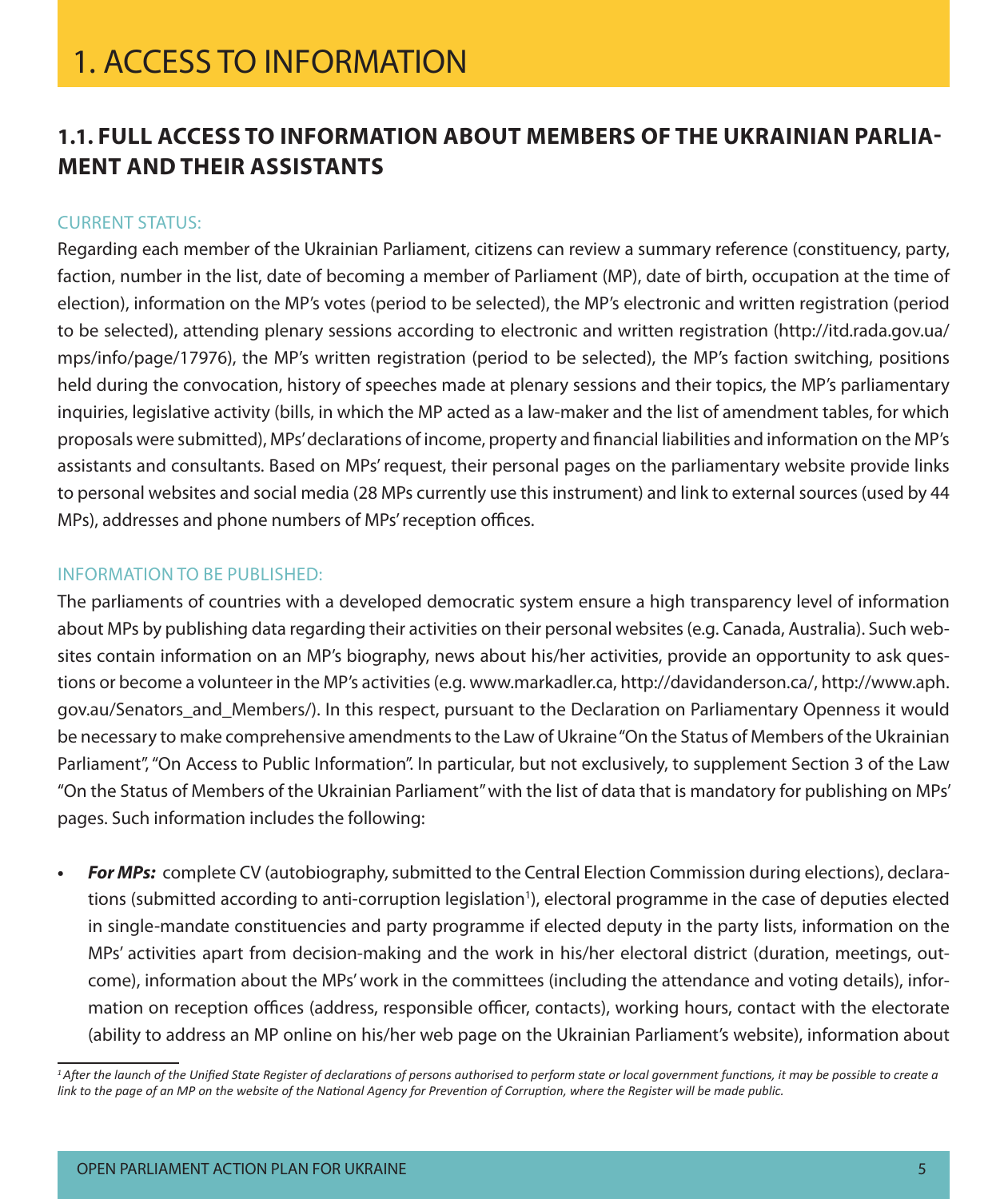the findings of investigations regarding an MP, links to MPs' personal websites, profiles in social networks; declaration of a conflict of interests (also in 1.7) and violations of ethical norms by an MP (also in 1.7).

**• For MPs' assistants and consultants:** information about all MPs' assistants, including those who work on a voluntary basis in accordance with Decree No. 77 of the Chairman of the Ukrainian Parliament dated 29 January 2015 "On Issues Highlighting the Activities of Parliamentary Committees of Ukraine and Members of the Ukrainian Parliament", their CVs and spheres of competence.

All information should be published in compliance with the law of Ukraine "On Personal Data Protection".

In addition, Parliament's Administrative Office shall be responsible for the administration and population of an MP's page immediately after their election. At later stages, the administrative aspect should lie with the MP and/or her/his assistant and consultant. Also, the structure of a personal page must be uniform and identical for all MPs. The data published in other parts of the website should be automatically visible on the MP's page to avoid duplication of work. In order to inform voters about MPs' work it is likewise necessary to introduce compulsory publication of MPs' reports on the results of each parliamentary session, including the financial costs of parliamentary activity – on their official pages (Parliament's official web-site). All documents should be published in the open data format and formats accessible to search engines.

Provision should also be made for a mechanism for the simple and accessible search of MPs according to districts, for example by address.

| <b>COMMITMENT</b><br>1.1. Full access to information about members of the Ukrainian Parliament and their assistants |                                       |                                                                                                            |  |  |
|---------------------------------------------------------------------------------------------------------------------|---------------------------------------|------------------------------------------------------------------------------------------------------------|--|--|
| Lead implementing agency                                                                                            |                                       | Computer Systems Department of the Ukrainian Parliament                                                    |  |  |
|                                                                                                                     |                                       | <b>Members of Parliament</b>                                                                               |  |  |
| Partners:                                                                                                           | Government<br>agencies /<br>officials | National Agency for Prevention of Corruption (NAPC)<br>(in publishing the declarations of MPs)             |  |  |
|                                                                                                                     | Civic / Private<br>Sector             | The Civil Network "Opora"                                                                                  |  |  |
|                                                                                                                     |                                       | NGO Media Law Institute                                                                                    |  |  |
| Current<br>situation                                                                                                | Legislative level                     | Legislation does not define what information on MPs is required for publishing<br>on Parliament's website. |  |  |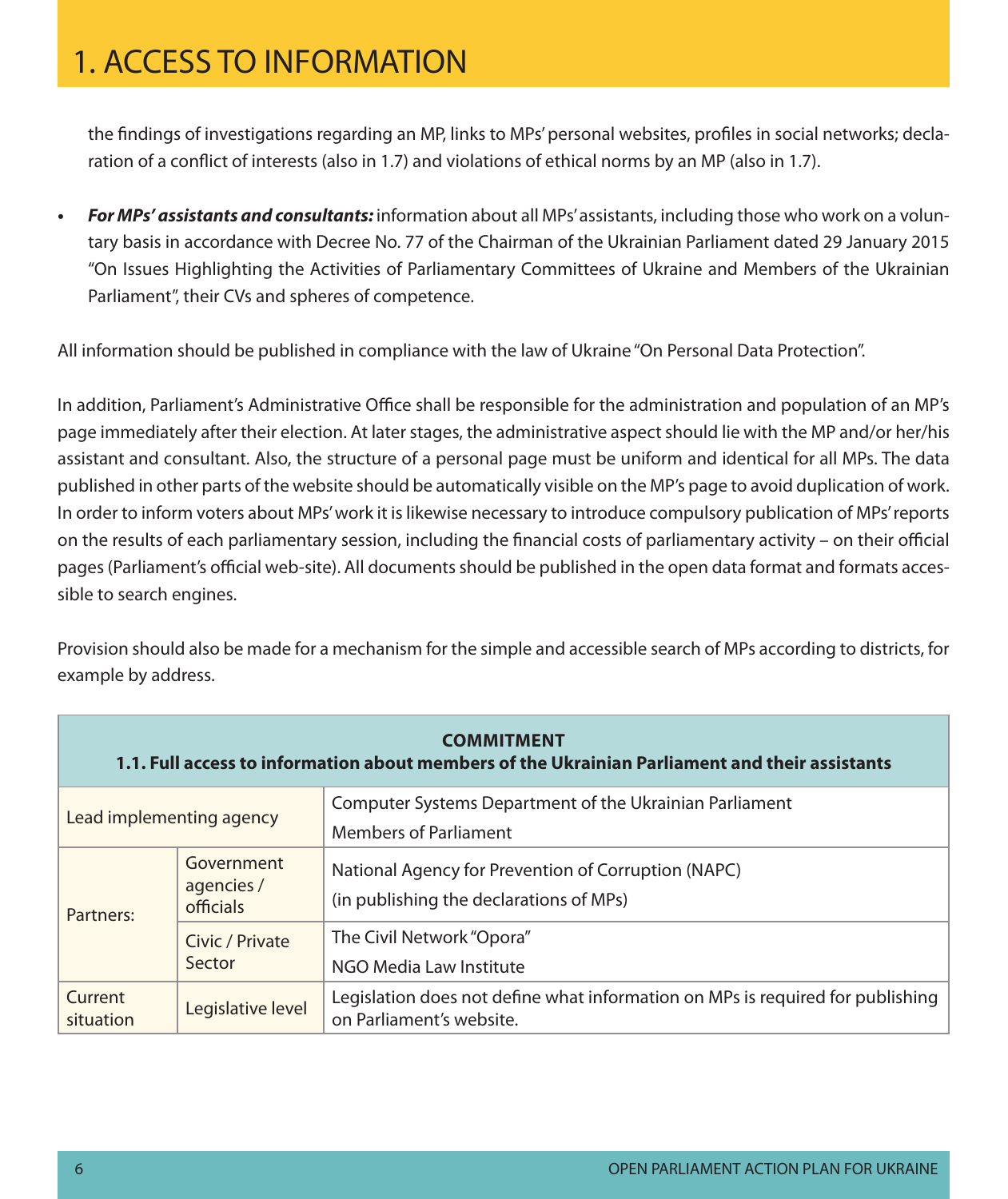| Current<br>situation                                                                           | Implementation | Citizens can review summary information (constituency, party, faction, number<br>in the list, date when they became a member of Parliament (MP), date of birth,<br>occupation at the time of election), information on the MP's votes (period to<br>be selected), the MP's electronic registration (period to be selected), the MP's<br>written registration (period to be selected), the MP's faction switching, positions<br>held during the convocation, history of speeches made, parliamentary inquiries,<br>legislative activity (bills, in which the MP acted as a law-maker and a list of<br>amendment tables, for which proposals were submitted), MPs' declarations of<br>income.<br>Neither an extensive CV nor an MP's election programme is available. No<br>information is available on an MP's activity outside Parliament and in the<br>electoral district. No information is available about an MP's assistants and<br>consultants (e.g. CV) etc. No contact option is available and no information<br>regarding the reception office or meeting hours is specified, or about pages in<br>social networks. |                        |                          |                              |
|------------------------------------------------------------------------------------------------|----------------|-----------------------------------------------------------------------------------------------------------------------------------------------------------------------------------------------------------------------------------------------------------------------------------------------------------------------------------------------------------------------------------------------------------------------------------------------------------------------------------------------------------------------------------------------------------------------------------------------------------------------------------------------------------------------------------------------------------------------------------------------------------------------------------------------------------------------------------------------------------------------------------------------------------------------------------------------------------------------------------------------------------------------------------------------------------------------------------------------------------------------------|------------------------|--------------------------|------------------------------|
| <b>Main Objective</b>                                                                          |                | Keep voters informed on the activities of MPs (i.e. anything listed in the description<br>of commitment), provide them with comprehensive information on MPs and their<br>assistants and facilitate their contact with the public.                                                                                                                                                                                                                                                                                                                                                                                                                                                                                                                                                                                                                                                                                                                                                                                                                                                                                          |                        |                          |                              |
| Compliance with OGP values                                                                     |                | Access to<br>information                                                                                                                                                                                                                                                                                                                                                                                                                                                                                                                                                                                                                                                                                                                                                                                                                                                                                                                                                                                                                                                                                                    | Civic<br>participation | Public<br>accountability | Technology and<br>Innovation |
|                                                                                                |                | $\checkmark$                                                                                                                                                                                                                                                                                                                                                                                                                                                                                                                                                                                                                                                                                                                                                                                                                                                                                                                                                                                                                                                                                                                |                        | $\checkmark$             | $\checkmark$                 |
| Key actions to fulfil the<br>commitment                                                        |                | New / running<br>process                                                                                                                                                                                                                                                                                                                                                                                                                                                                                                                                                                                                                                                                                                                                                                                                                                                                                                                                                                                                                                                                                                    | Launch time:           | Completion time:         |                              |
| 1. Order by the Chairman of the<br>Verkhovna Rada of Ukraine and<br>enactment of Bill No. 1591 |                | new                                                                                                                                                                                                                                                                                                                                                                                                                                                                                                                                                                                                                                                                                                                                                                                                                                                                                                                                                                                                                                                                                                                         | 1st quarter of<br>2016 | 4th quarter of 2016      |                              |
| 2. Development of a platform<br>for full-featured web pages of<br><b>MPs</b>                   |                | new                                                                                                                                                                                                                                                                                                                                                                                                                                                                                                                                                                                                                                                                                                                                                                                                                                                                                                                                                                                                                                                                                                                         | 1st quarter of<br>2016 | 4th quarter of 2016      |                              |
| 3. Information campaign                                                                        |                | new                                                                                                                                                                                                                                                                                                                                                                                                                                                                                                                                                                                                                                                                                                                                                                                                                                                                                                                                                                                                                                                                                                                         | 1st quarter of<br>2016 | 4th quarter of 2016      |                              |
| Indicator                                                                                      |                | The information platform functions properly, all information is published, and<br>provision is made for a mechanism for the simple and accessible search of MPs<br>according to districts. MPs report on the performance of their parliamentary<br>duties, as well as the use of funds.                                                                                                                                                                                                                                                                                                                                                                                                                                                                                                                                                                                                                                                                                                                                                                                                                                     |                        |                          |                              |
| Implementation deadline                                                                        |                | 4th quarter of 2016                                                                                                                                                                                                                                                                                                                                                                                                                                                                                                                                                                                                                                                                                                                                                                                                                                                                                                                                                                                                                                                                                                         |                        |                          |                              |
| <b>Risks and assumptions</b>                                                                   |                | Despite the existence of the legislative environment and a platform for<br>information disclosure, MPs and their assistants and consultants do not provide<br>the required information.                                                                                                                                                                                                                                                                                                                                                                                                                                                                                                                                                                                                                                                                                                                                                                                                                                                                                                                                     |                        |                          |                              |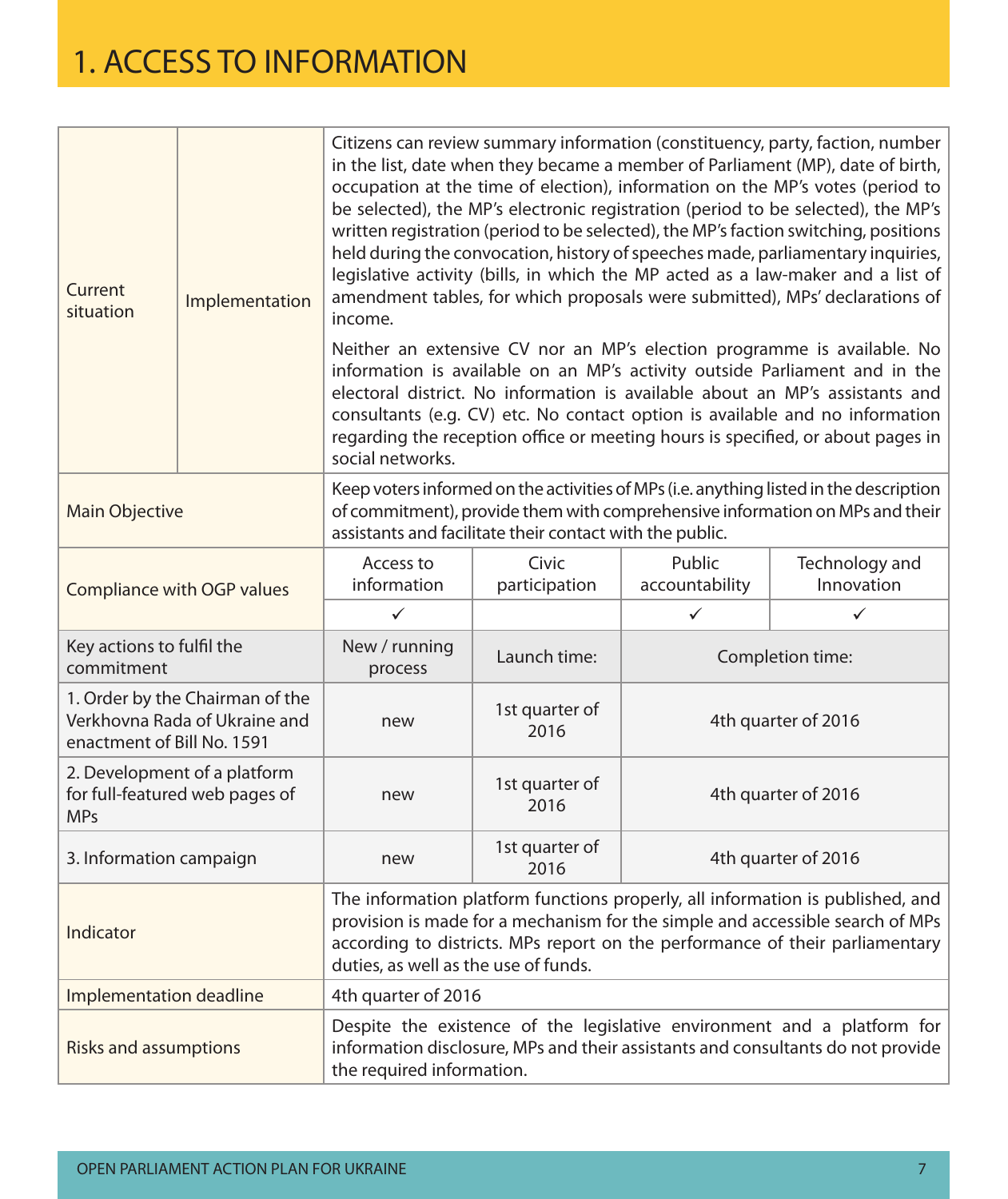### **1.2. Publicity of parliamentary inquiries of MPs**

A parliamentary inquiry is an inquiry from a member(s) of Parliament or a committee of the Ukrainian Parliament, submitted at a session of the Ukrainian Parliament to the President of Ukraine, agencies of the Ukrainian Parliament, the Ukrainian Cabinet of Ministers, heads of other governmental agencies and local governments and to the directors of enterprises, institutions and organisations located in Ukraine, regardless of their subordination and form of ownership, to give an official response on matters within their competence.

#### Current status:

Since 20 October 2015, citizens of Ukraine have access to the following information on MPs' web pages: number of parliamentary inquiries (PI), recipients thereof, full text of the PI (the scanned copy of which is not recognised by search engines) and its status (if there is a response; text of the response is not available). However, it does not specify the PIs, for which the examination term has been violated. With this amount of information, it is possible to draw conclusions on the activity of an MP but not on the effectiveness of the inquiries submitted by him/her. Therefore, the full text of a parliamentary inquiry, the full text of the response thereto and the outcome of such PI need to be published in the open data format and formats accessible to search engines. Legislative mechanisms for regulation of specific aspects of this type of information disclosure should be elaborated with the participation of PMOs.

#### Information to be published:

Bill No. 1591 "On amendments to some laws of Ukraine to ensure openness and access to information on the activities of the Ukrainian Parliament, its Committees and Members of the Ukrainian Parliament" provides for the following amendments to the Rules of Procedure of the Ukrainian Parliament: the Administrative Office of the Ukrainian Parliament shall ensure that the full text of a parliamentary inquiry is published on the Parliament's official website within three days after the brief content thereof has been announced. The Administrative Office of the Ukrainian Parliament shall ensure that the full text of the response to a parliamentary inquiry is published on Parliament's official website within five working days after its receipt. These changes are proposed to be added by this bill or an alternative bill. Detailed legislative regulation of publishing of such information should be envisaged. In particular, information from the inquiries should take into account legislation on access to public information and its restrictions.

| <b>COMMITMENT</b><br>1.2. Publicity of parliamentary inquiries of MPs |                                       |                                                   |  |
|-----------------------------------------------------------------------|---------------------------------------|---------------------------------------------------|--|
| Lead implementing agency                                              |                                       | Administrative Office of the Ukrainian Parliament |  |
| Partners:                                                             | Government<br>agencies /<br>officials |                                                   |  |
|                                                                       | Civic / Private<br>Sector             | The Civil Network "Opora"                         |  |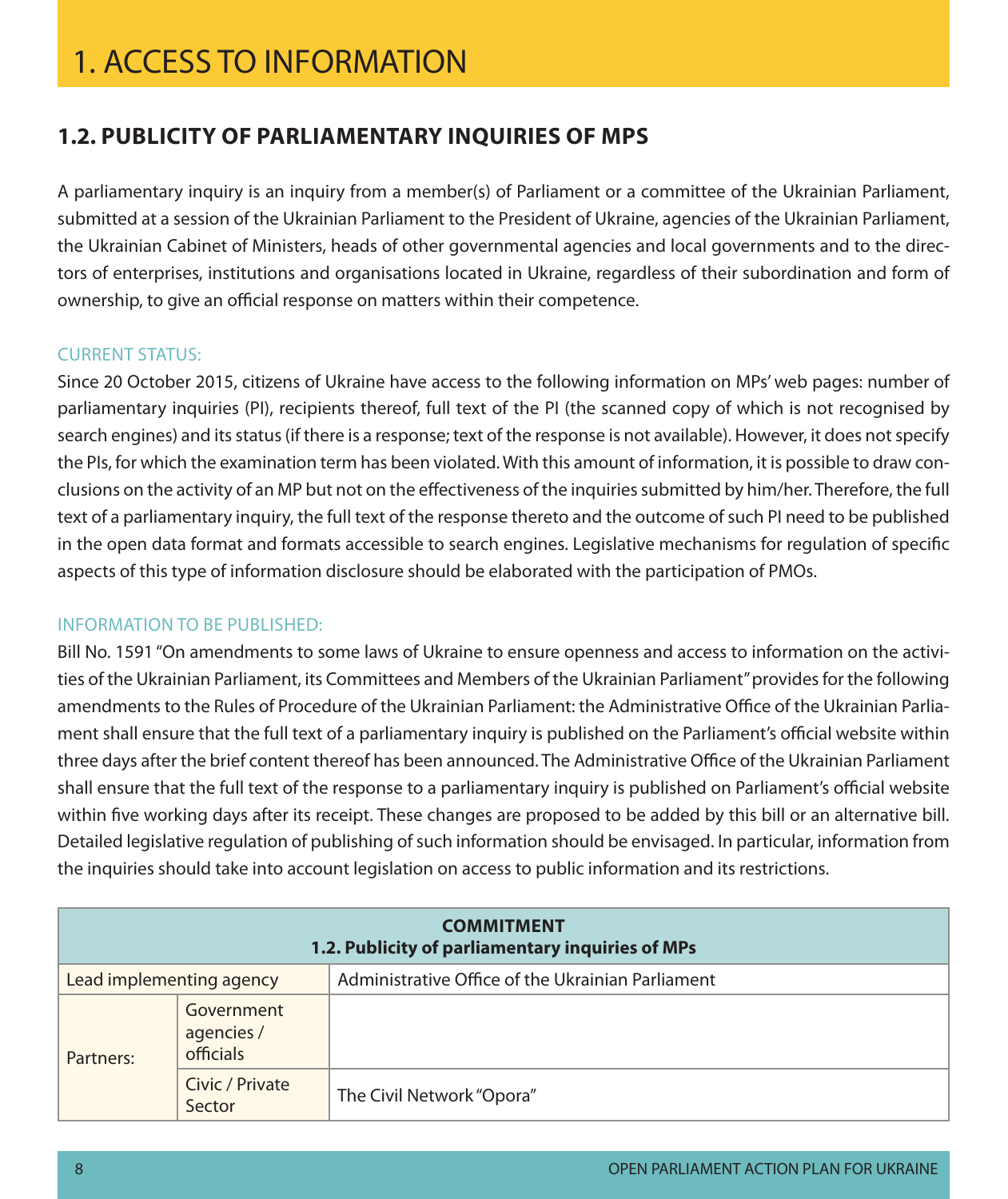| Current<br>situation                                                                    | Legislative level | The legislation does not provide for parliamentary inquiries, responses thereto<br>and the examination results for such inquiries to be published, but there is a<br>public statement of the Chairman of the Verkhovna Rada dated 22 September<br>2015, stating that all parliamentary inquiries shall be posted on the Parliament's<br>website and be in the public domain.                                        |                                                                                                                                                                                                                                                                                                                                                                                                                                                                              |                          |                              |  |
|-----------------------------------------------------------------------------------------|-------------------|---------------------------------------------------------------------------------------------------------------------------------------------------------------------------------------------------------------------------------------------------------------------------------------------------------------------------------------------------------------------------------------------------------------------|------------------------------------------------------------------------------------------------------------------------------------------------------------------------------------------------------------------------------------------------------------------------------------------------------------------------------------------------------------------------------------------------------------------------------------------------------------------------------|--------------------------|------------------------------|--|
|                                                                                         | Implementation    |                                                                                                                                                                                                                                                                                                                                                                                                                     | Since 20 October 2015, citizens of Ukraine have access to the following<br>information on the MPs' web pages: number of parliamentary inquiries made<br>by an MP, recipients thereof, full text of the parliamentary inquiry (the scanned<br>copy of which is not recognised by search engines) and its status (if there is a<br>response; text of the response is not available). However, it does not specify the<br>PI, for which the examination term has been violated. |                          |                              |  |
| <b>Main Objective</b>                                                                   |                   | Ensure public disclosure of the full texts of parliamentary inquiries and<br>responses thereto, the examination results thereof and information on<br>violated deadlines for examination of parliamentary inquiries by addressees<br>thereof, taking into account provisions of the Law of Ukraine "On Personal<br>Data Protection", in a format that is accessible for search engines and the<br>open data format. |                                                                                                                                                                                                                                                                                                                                                                                                                                                                              |                          |                              |  |
| Compliance with OGP values                                                              |                   | Access to<br>information                                                                                                                                                                                                                                                                                                                                                                                            | Civic<br>participation                                                                                                                                                                                                                                                                                                                                                                                                                                                       | Public<br>accountability | Technology and<br>Innovation |  |
|                                                                                         |                   | $\checkmark$                                                                                                                                                                                                                                                                                                                                                                                                        |                                                                                                                                                                                                                                                                                                                                                                                                                                                                              |                          | $\checkmark$                 |  |
| Key actions to fulfil the<br>commitment                                                 |                   | New / running<br>process                                                                                                                                                                                                                                                                                                                                                                                            | Launch time:                                                                                                                                                                                                                                                                                                                                                                                                                                                                 | Completion time:         |                              |  |
| 1. Order of the Chairman of the<br>Verkhovna Rada Enactment of<br><b>Bill No. 1591.</b> |                   | new                                                                                                                                                                                                                                                                                                                                                                                                                 | 1st quarter of<br>2016                                                                                                                                                                                                                                                                                                                                                                                                                                                       | 3rd quarter of 2016      |                              |  |
| 2. Setting up the technical<br>capability                                               |                   | new                                                                                                                                                                                                                                                                                                                                                                                                                 | 2nd quarter of<br>2016                                                                                                                                                                                                                                                                                                                                                                                                                                                       | 4th quarter of 2016      |                              |  |
| 3. Information campaign                                                                 |                   | new                                                                                                                                                                                                                                                                                                                                                                                                                 | 1st quarter of<br>2016                                                                                                                                                                                                                                                                                                                                                                                                                                                       | 4th quarter of 2016      |                              |  |
| Indicator                                                                               |                   | Full texts of parliamentary inquiries and responses thereto are published on<br>the web page of each MP, in a format that is open to search engines.                                                                                                                                                                                                                                                                |                                                                                                                                                                                                                                                                                                                                                                                                                                                                              |                          |                              |  |
| Implementation deadline                                                                 |                   | 4th quarter of 2016                                                                                                                                                                                                                                                                                                                                                                                                 |                                                                                                                                                                                                                                                                                                                                                                                                                                                                              |                          |                              |  |
| <b>Risks and assumptions</b>                                                            |                   | Despite the existence of the legislative environment and a platform for<br>information disclosure, citizens do not use the data.                                                                                                                                                                                                                                                                                    |                                                                                                                                                                                                                                                                                                                                                                                                                                                                              |                          |                              |  |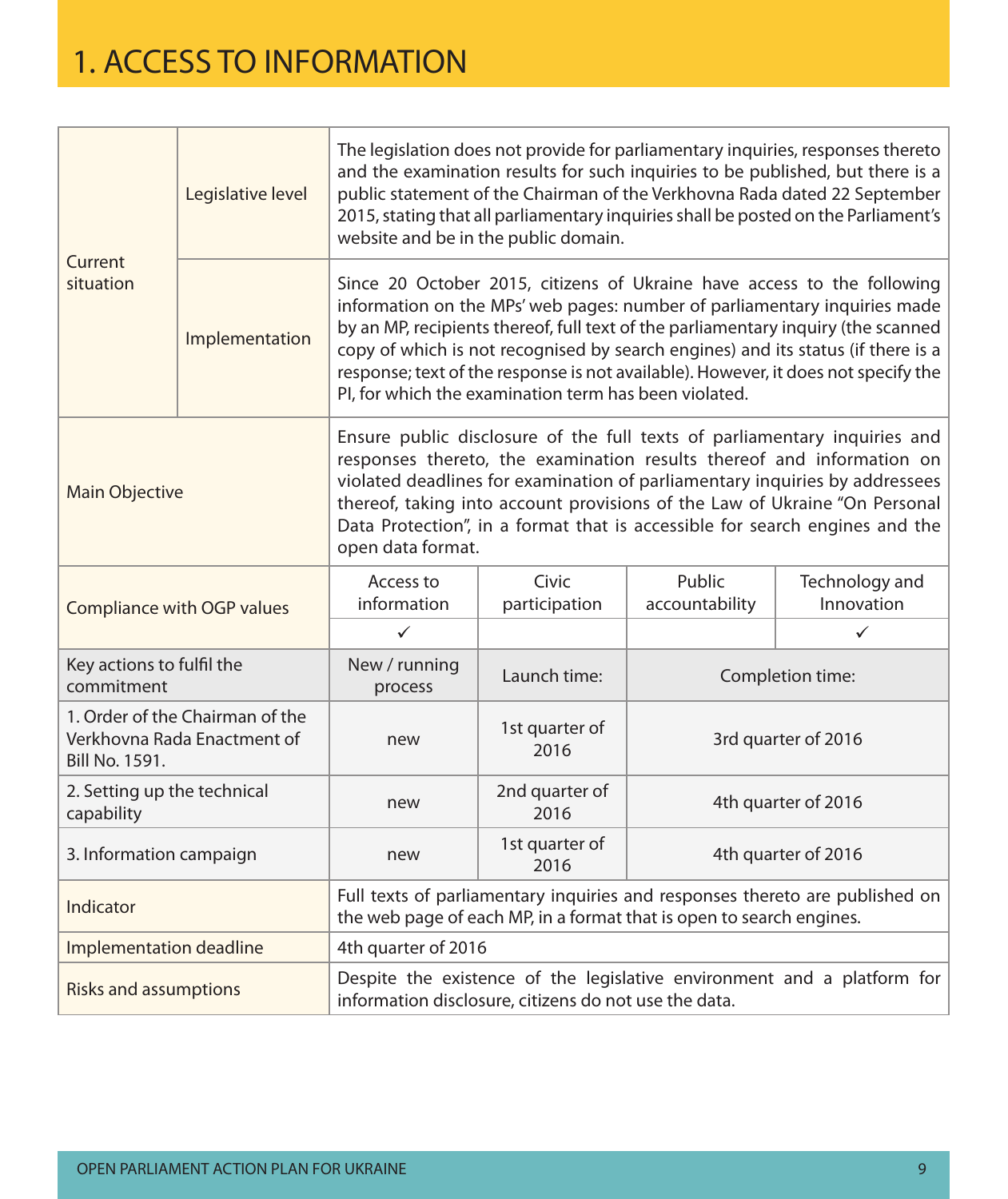### **1.3. Publicity of written parliamentary appeals of MPs**

A parliamentary appeal is a written proposal by an MP addressed to the governmental authorities and local governments and officials, directors of enterprises, institutions and organisations, civic associations, to carry out certain actions, provide an official explanation or detail the position on issues within their competence.

#### **CURRENT STATUS:**

The legislation does not provide for the parliamentary appeals, responses thereto and the examination results for such appeals to be published. Still, in September 2015 the Chairman of the Verkhovna Rada announced publishing all parliamentary appeals on the Parliament's website and in the public domain.

#### Information to be published:

The Administrative Office of the Ukrainian Parliament shall ensure registration of appeals and also possibility of publication of parliamentary appeals of MPs and responses thereto on web-pages of MPs on the Parliament's official website. Theur public disclosure shall be taking into account provisions of the Law of Ukraine "On Personal Data Protection" (deleting personal data of individuals who applied to an MP, or referred to in the appeal, when it is not about officers and officials) and in Open Data formats that are accessible for search engines.

It is recommended to make MPs and their assistants responsible for administration of the process of appeals publication and to inscribe the appropriate duty in the Rules of Procedure of the Verkhovna Rada of Ukraine. The current document management system of the Administrative Office of the Ukrainian Parliament is also should be improved.

|                          | <b>COMMITMENT</b><br>1.3. Publicity of written parliamentary appeals of MPs |                                                                                                                                                                                                                                                                                                                                                                                                                                                      |  |  |
|--------------------------|-----------------------------------------------------------------------------|------------------------------------------------------------------------------------------------------------------------------------------------------------------------------------------------------------------------------------------------------------------------------------------------------------------------------------------------------------------------------------------------------------------------------------------------------|--|--|
| Lead implementing agency |                                                                             | Administrative Office of the Ukrainian Parliament                                                                                                                                                                                                                                                                                                                                                                                                    |  |  |
| Partners:                | Government<br>agencies /<br>officials                                       |                                                                                                                                                                                                                                                                                                                                                                                                                                                      |  |  |
|                          | Civic / Private<br>Sector                                                   | The Civil Network "Opora"                                                                                                                                                                                                                                                                                                                                                                                                                            |  |  |
| Current<br>situation     | Legislative level                                                           | Legislation does not provide for parliamentary appeals, responses thereto and<br>the examination results for such appeals to be published, but there is a public<br>statement of the Chairman of the Verkhovna Rada dated 22 September 2015<br>and a written request to the members of Ukrainian Parliament No. 01-2/246<br>(258750), stating that all parliamentary appeals shall be posted on Parliament's<br>website and be in the public domain. |  |  |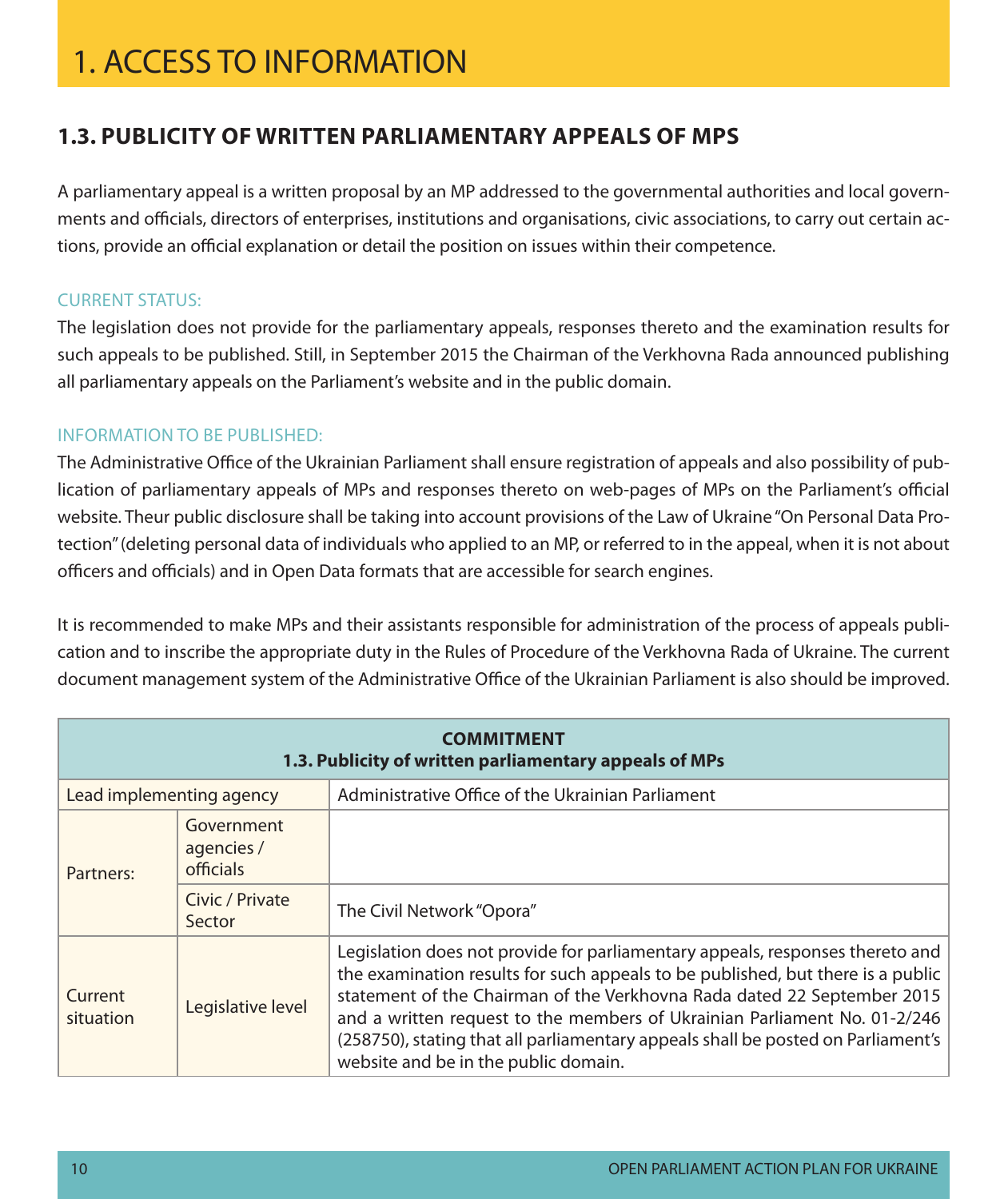| Current<br>situation                                                                                                                                             | Implementation                  | Neither parliamentary appeals nor responses thereto are published on web<br>resources of the Ukrainian Parliament in any way.                                                                                                                                                                                                                               |                        |                          |                              |
|------------------------------------------------------------------------------------------------------------------------------------------------------------------|---------------------------------|-------------------------------------------------------------------------------------------------------------------------------------------------------------------------------------------------------------------------------------------------------------------------------------------------------------------------------------------------------------|------------------------|--------------------------|------------------------------|
| <b>Main Objective</b>                                                                                                                                            |                                 | Ensure public disclosure of the full texts of parliamentary appeals and responses<br>thereto and the examination results thereof, as well as information on violated<br>deadlines for examination of parliamentary appeals by addressees thereof, in<br>view of the Law of Ukraine "On Personal Data Protection" and in a format open<br>to search engines. |                        |                          |                              |
|                                                                                                                                                                  | Compliance with OGP values      | Access to<br>information                                                                                                                                                                                                                                                                                                                                    | Civic<br>participation | Public<br>accountability | Technology and<br>Innovation |
|                                                                                                                                                                  |                                 | $\checkmark$                                                                                                                                                                                                                                                                                                                                                |                        |                          | $\checkmark$                 |
| Key actions to fulfil the<br>commitment                                                                                                                          |                                 | New / running<br>process                                                                                                                                                                                                                                                                                                                                    | Launch time:           | Completion time:         |                              |
| Verkhovna Rada                                                                                                                                                   | 1. Order of the Chairman of the | new                                                                                                                                                                                                                                                                                                                                                         | 1st quarter of<br>2016 | 3rd quarter of 2016      |                              |
| 2. Setting up the technical<br>capability                                                                                                                        |                                 | new                                                                                                                                                                                                                                                                                                                                                         | 2nd quarter of<br>2016 | 4th quarter of 2016      |                              |
| 3. Information campaign                                                                                                                                          |                                 | new                                                                                                                                                                                                                                                                                                                                                         | 1st quarter of<br>2016 | 4th quarter of 2016      |                              |
| Indicator                                                                                                                                                        |                                 | Full texts of parliamentary appeals and responses thereto are published on the<br>web page of each MP in the open data format and formats accessible for search<br>engines.                                                                                                                                                                                 |                        |                          |                              |
| Implementation deadline                                                                                                                                          |                                 | 4th quarter of 2016                                                                                                                                                                                                                                                                                                                                         |                        |                          |                              |
| Despite the existence of the legislative environment and a platform for<br><b>Risks and assumptions</b><br>information disclosure, citizens do not use the data. |                                 |                                                                                                                                                                                                                                                                                                                                                             |                        |                          |                              |

### **1.4. Access to information onthe work of the parliamentary committees of Ukraine**

#### Current status:

The major part of expert elaboration of legislation rests with the committees of the Ukrainian Parliament. In accordance with the effective laws, namely the Law of Ukraine "On Ukrainian Parliamentary Committees", the committees are entitled to disseminate in due course the information about their activities, through their web pages on the official website of the Ukrainian Parliament, on the Internet, on the parliamentary "Rada" TV channel and through other media. Given the legislative and control functions of the committees and, therefore, the need for openness in their activities, first of all, the right of the committees to disseminate information on their activities must be replaced by a corresponding obligation; accordingly, the Law of Ukraine "On Ukrainian Parliamentary Committees" must be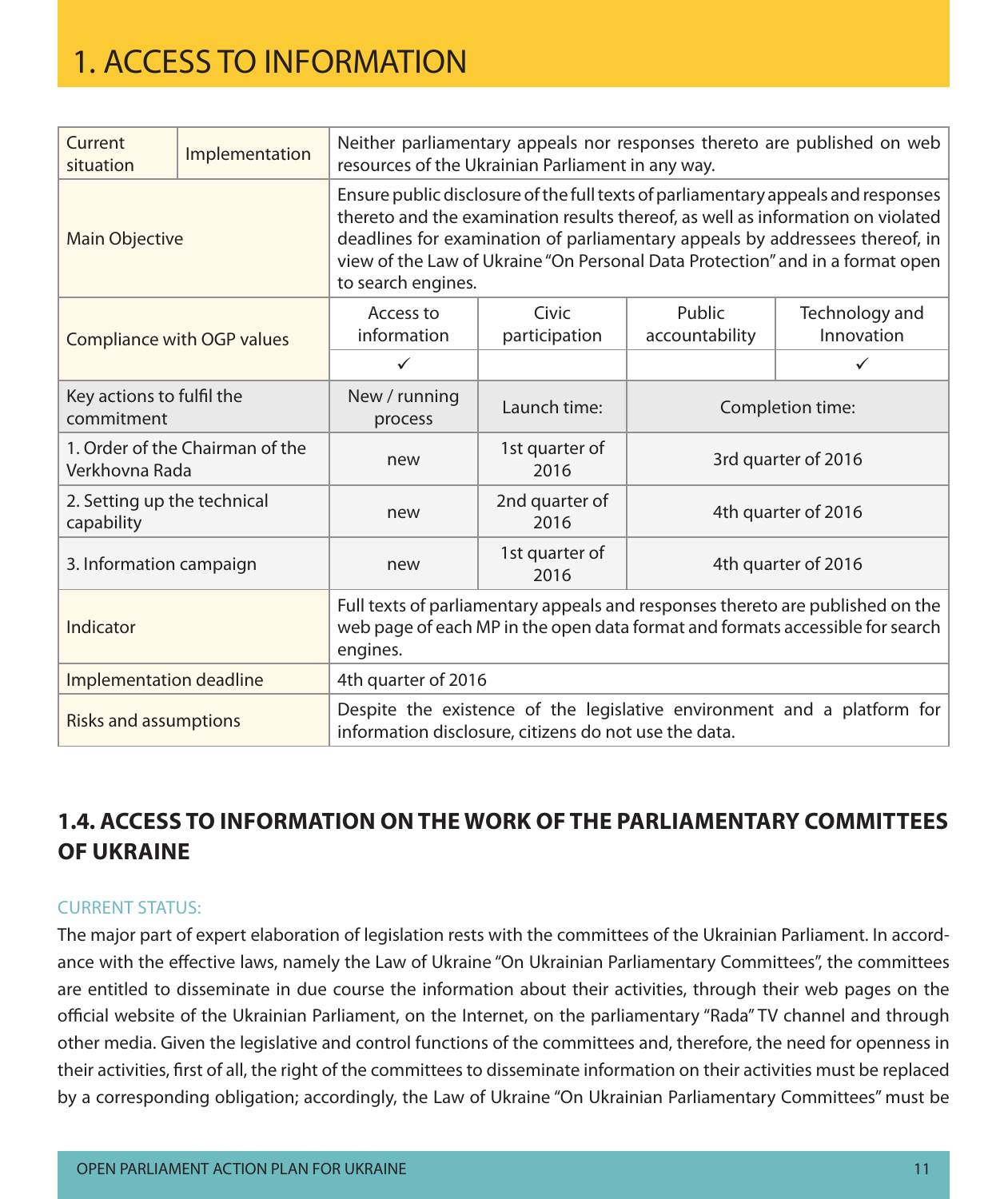amended as proposed by Bill No. 1591 "On amendments to some laws of Ukraine to ensure openness and access to information on the activities of the Ukrainian Parliament, its Committees and Members of Ukrainian Parliament."

#### Information to be published:

Attention should be also paid to the fact that Order No. 699 of the Chairman of Ukrainian Parliament "On Web Resources of the Ukrainian Parliament" dated 19 May 2015 (hereinafter referred to as the Order) is not fulfilled, while it envisages quite a comprehensive list of data about the activities of the Ukrainian Parliament Committees to be made public. Thus, in accordance with Clause 15 of the Order, the basic information resources of the website of a Ukrainian Parliamentary Committee shall contain:

- information about the composition and structure of a committee, the secretariat of the committee;
- • information on committees' activities (committee sessions, hearings, round tables and other events within a committee);
- draft schedule of committee sessions, drawn up by the committee chairperson;
- schedule of committee sessions for two weeks, approved at a committee session;
- changes to the schedule of the committee sessions (to be posted at least four days before the session in between plenary sessions of the Verkhovna Rada and at least 24 hours before the session – during a plenary period);
- minutes, transcript and audio recording of a committee session (to be posted within five working days after the session was held and in case of draft codes and bills that contain more than 100 articles and paragraphs – no later than two days before consideration of the corresponding bill at a plenary session of the Verkhovna Rada);
- acts adopted by a committee (to be posted within three working days);
- minutes and transcripts of committee's hearings (to be normally posted within 10 days, but no later than 20 days from the hearing date);
- • details about law-making activity: bills that are under consideration of the committee and have been submitted for discussion, status of bills;
- opinions, resolutions, clarifications, committees' plans and reports;
- • information on interaction and contact with committees;
- photo and audio materials illustrating committees' work.

Committees' web-pages should also contain:

- internet-broadcasting of committee sessions, while videos are to be stored and made available for review on the websites of committees or other public resources. When posting videos to other public resources, committee websites shall have a link to specific committee meetings;
- registration procedure for civil society representatives to participate in public meetings of committees.

The abovementioned list is indicated in the Law of Ukraine "On Ukrainian Parliamentary Committees" as information that must be published on websites of Parliament's committees.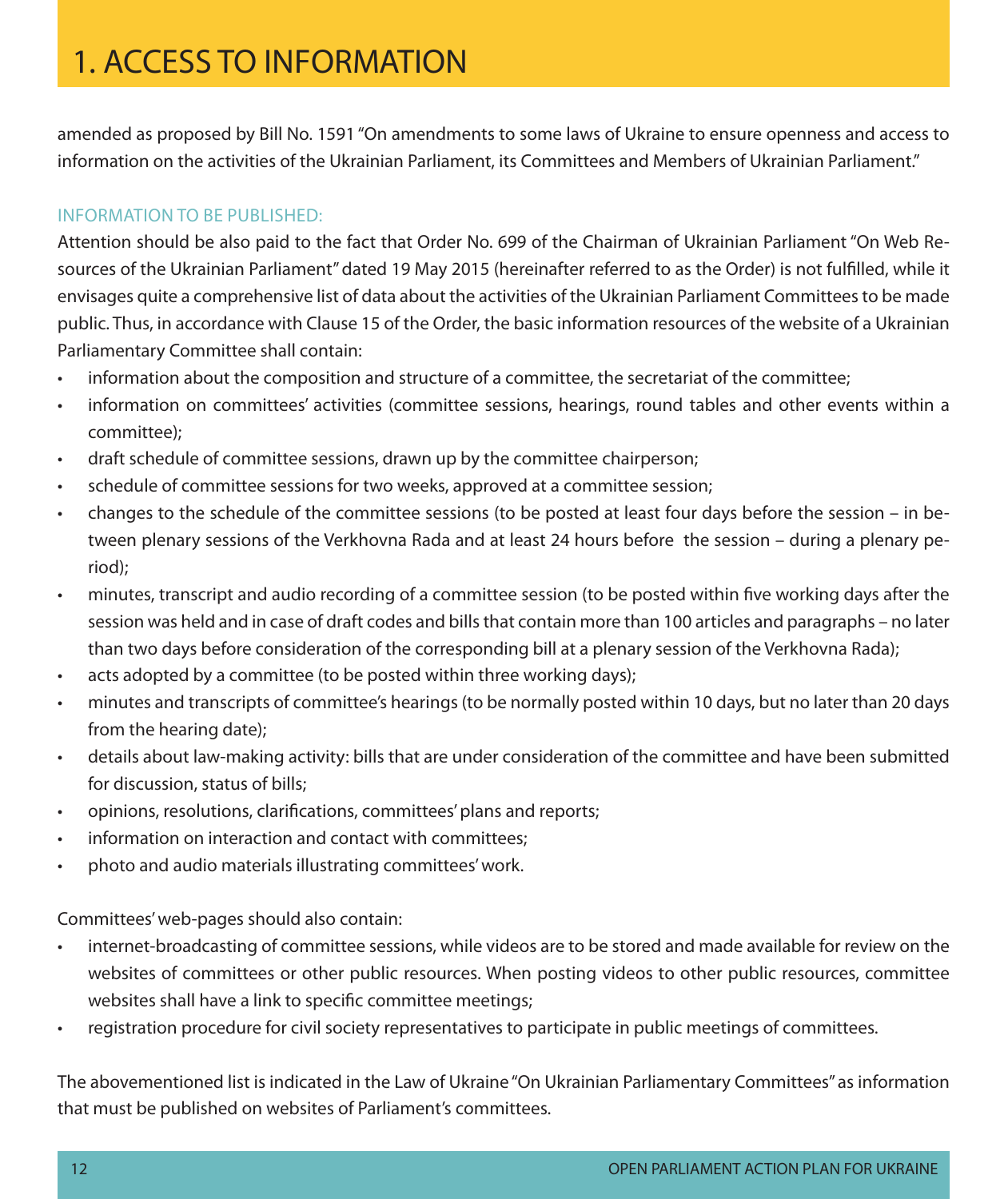In addition, it is necessary to develop mechanisms for MPs' registration to participate in committee meetings in order to ensure personified voting of MPs not only at plenary sessions, but also at committee meetings.

#### Access to committee sessions:

- **• regarding journalists:** in Bill No. 1591"On amendments to some laws of Ukraine to ensure openness and access to information on the activities of the Ukrainian Parliament, its Committees and Members of the Ukrainian Parliament", including the provision stating that, at committee's public sessions, media and journalists shall have the right to audio and video recording and shooting, broadcasting the session on radio, TV and the Internet. The committee's chairperson shall announce the audio and video recording and shooting, broadcasting the session on radio, TV and web prior to discussion of the agenda items;
- **regarding civil society representatives:** to establish a clear procedure for registration of civil society representatives (also for citizens who represent PMOs) to participate in committees' public meetings through committee websites and to reflect the procedure on committee websites.

The Law "On Committees of the Verkhovna Rada of Ukraine" should identify a comprehensive list of grounds for holding closed committee meetings.

In addition, sections and interfaces of the websites of the committees should be unified in order to facilitate the use of Parliament's web resources.

|                          | <b>COMMITMENT</b><br>1.4. Access to information on the work of the parliamentary committees of Ukraine |                                                                                                                                                                                                                                                                                                               |  |  |
|--------------------------|--------------------------------------------------------------------------------------------------------|---------------------------------------------------------------------------------------------------------------------------------------------------------------------------------------------------------------------------------------------------------------------------------------------------------------|--|--|
| Lead implementing agency |                                                                                                        | Chairpersons of parliamentary committees                                                                                                                                                                                                                                                                      |  |  |
|                          |                                                                                                        | Secretariats of parliamentary committees                                                                                                                                                                                                                                                                      |  |  |
| Partners:                | Government<br>agencies /<br>officials                                                                  | The State Agency for e-government                                                                                                                                                                                                                                                                             |  |  |
|                          | Civic / Private<br>Sector                                                                              | The Civil Network "Opora"                                                                                                                                                                                                                                                                                     |  |  |
| Current<br>situation     | Legislative level                                                                                      | Publicity for the activities of the Ukrainian Parliamentary Committees is<br>regulated and stipulated by Law of Ukraine "On Committees of the Verkhovna<br>Rada of Ukraine" and Order No. 699 of the Chairman of the Verkhovna Rada "On<br>Web Resources of the Verkhovna Rada of Ukraine" dated 19 May 2015. |  |  |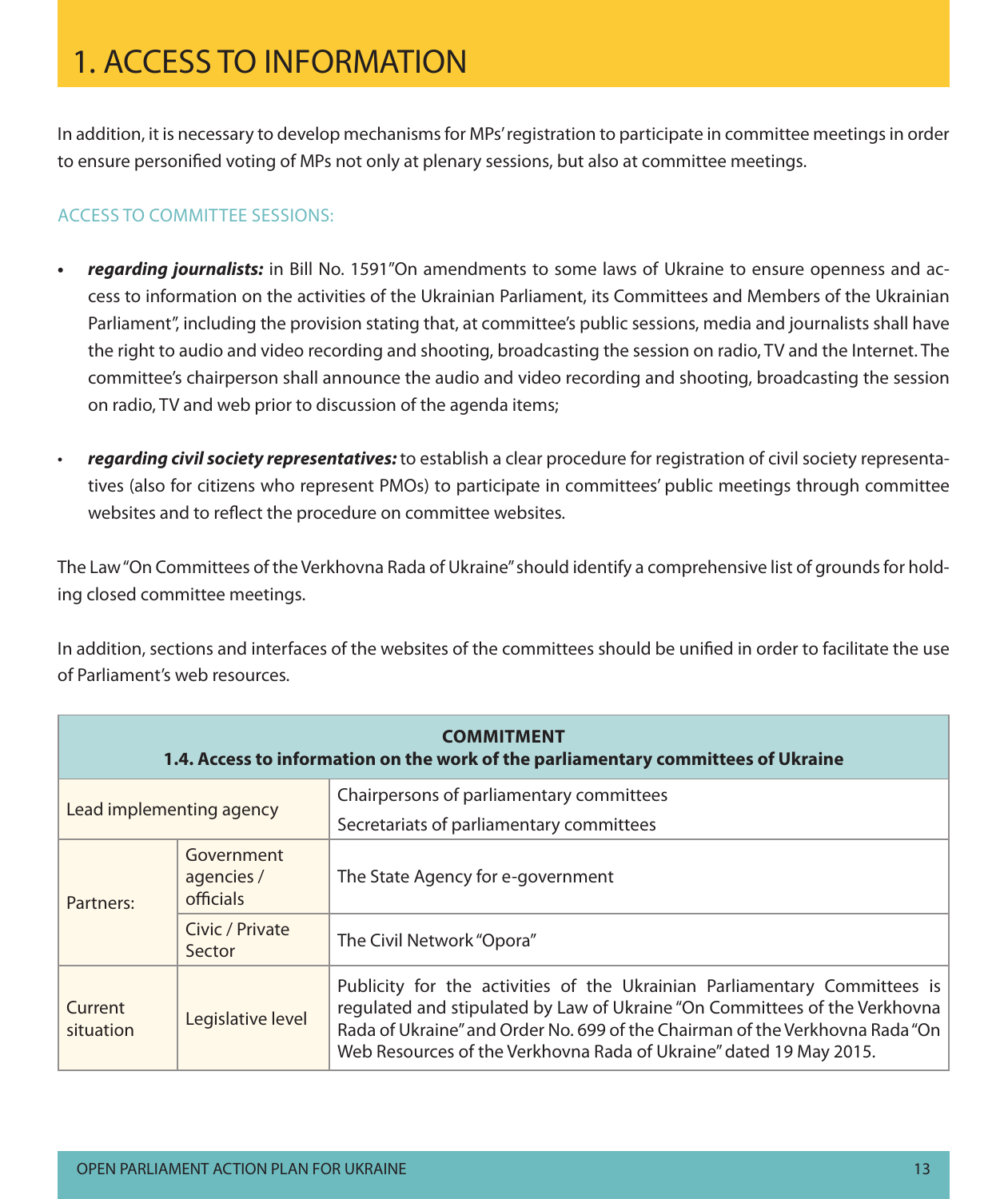| Current<br>situation                                                                                                                                                                           | Implementation                    | Parliamentary committees either fail to fulfil or fulfil only partially the Order<br>No. 699 of the Chairman of the Verkhovna Rada "On Web Resources of the<br>Verkhovna Rada of Ukraine" dated 19 May 2015, not least because of the lack of<br>a legally enforceable obligation. |                                                                                                                                                                                                                                                                              |                          |                              |  |
|------------------------------------------------------------------------------------------------------------------------------------------------------------------------------------------------|-----------------------------------|------------------------------------------------------------------------------------------------------------------------------------------------------------------------------------------------------------------------------------------------------------------------------------|------------------------------------------------------------------------------------------------------------------------------------------------------------------------------------------------------------------------------------------------------------------------------|--------------------------|------------------------------|--|
| Main Objective                                                                                                                                                                                 |                                   |                                                                                                                                                                                                                                                                                    | Keep citizens fully informed on the activities of the Ukrainian Parliament<br>Committees and ensure their direct access to committee sessions. All<br>information about the VRU committees shall be accessible in open data formats<br>and enable search via search engines. |                          |                              |  |
|                                                                                                                                                                                                | <b>Compliance with OGP values</b> | Access to<br>information                                                                                                                                                                                                                                                           | Civic<br>participation                                                                                                                                                                                                                                                       | Public<br>accountability | Technology and<br>Innovation |  |
|                                                                                                                                                                                                |                                   | $\checkmark$                                                                                                                                                                                                                                                                       | $\checkmark$                                                                                                                                                                                                                                                                 |                          | ✓                            |  |
| Key actions to fulfil the<br>commitment                                                                                                                                                        |                                   | New / running<br>process                                                                                                                                                                                                                                                           | Launch time:                                                                                                                                                                                                                                                                 | Completion time:         |                              |  |
| 1. Order of the Chairman of the<br>Verkhovna Rada (in addition to<br>the existing one). Enactment of<br><b>Bill No. 1591</b>                                                                   |                                   | new                                                                                                                                                                                                                                                                                | 1st quarter of<br>2016                                                                                                                                                                                                                                                       | 3rd quarter of 2016      |                              |  |
| 2nd quarter of<br>2. Setting up the technical<br>new<br>capability<br>2016                                                                                                                     |                                   | 4th quarter of 2016                                                                                                                                                                                                                                                                |                                                                                                                                                                                                                                                                              |                          |                              |  |
| 3. Information campaign                                                                                                                                                                        |                                   | new                                                                                                                                                                                                                                                                                | 1st quarter of<br>2016                                                                                                                                                                                                                                                       | 4th quarter of 2016      |                              |  |
| Indicator                                                                                                                                                                                      |                                   | All Ukrainian Parliamentary Committees properly inform the public on all<br>issues specified in the description. The procedure of public access to open<br>committee sessions has been established. Committee sessions are broadcast<br>online through the committees' websites.   |                                                                                                                                                                                                                                                                              |                          |                              |  |
| Implementation deadline                                                                                                                                                                        |                                   | 4th quarter of 2016                                                                                                                                                                                                                                                                |                                                                                                                                                                                                                                                                              |                          |                              |  |
| Despite the existence of a legislative environment and a platform for information<br><b>Risks and assumptions</b><br>disclosure, the chairpersons of committees fail to fulfil the commitment. |                                   |                                                                                                                                                                                                                                                                                    |                                                                                                                                                                                                                                                                              |                          |                              |  |

### **1.5. Access to information onthe activities of temporary investigative committees andtemporary special committees of the Ukrainian Parliament**

#### **CURRENT STATUS:**

The Law of Ukraine "On temporary investigative committees, special temporary investigative committee and temporary special committees of the Ukrainian Parliament" was declared unconstitutional pursuant to Resolution No. 20-rp/2009 of the Constitutional Court of Ukraine dated 10 September 2009. Thus, at the beginning of 2016 there is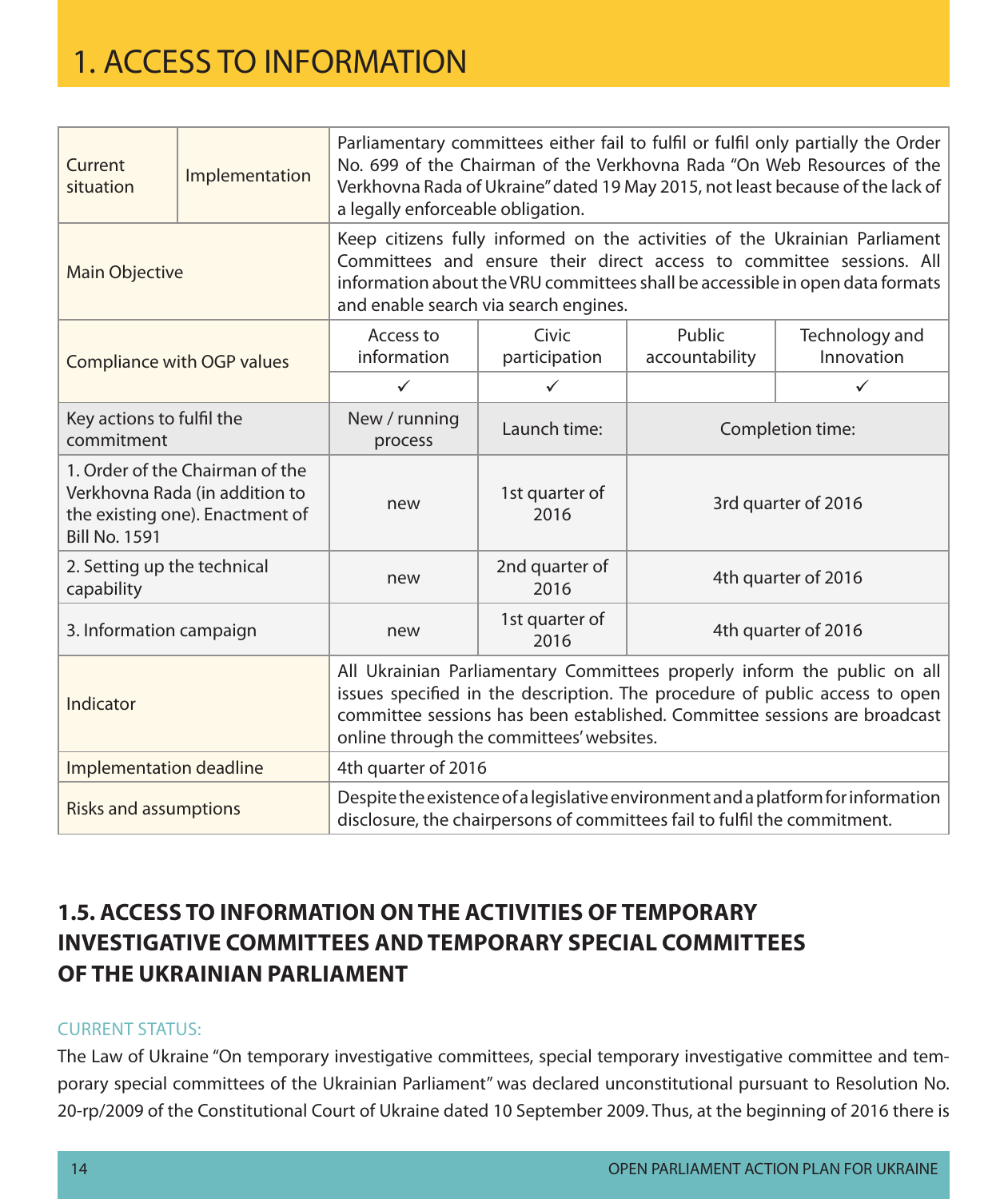no current special law to regulate their activities and, on the website of the Verkhovna Rada of Ukraine, citizens of Ukraine can only find information pertaining to investigative and special committees and their composition.

#### Information to be published:

**For temporary investigative committees:** it should be stated that publication of information about the activities of investigative committees must be ensured, except in cases where such information could lead to human rights violations or is secret or protected by law. Thus, the chairperson or a deputy chairperson of the investigative committee shall inform the public on the committee's activities and report on achieving its objective; information on the findings of the investigation conducted by the investigative committee shall be published on the website of the Ukrainian Parliament. If such information could lead to a violation of human rights, is secret or protected by law, the chairperson or a deputy chairperson of the investigative committee shall publish on the Parliament's website the reasons for non-disclosure of such information.

Pursuant to Clause 19 of the Declaration on Parliamentary Openness, records of the committee, including documents drawn up and received, witness testimonies at public hearings, minutes and records of the committee shall be made public immediately.

**For temporary special committees:** a special committee is established by the Ukrainian Parliament for preparation and preliminary consideration of issues, as well as for the preparation and finalisation of draft laws and other acts of the Ukrainian Parliament according to the general principles as the main committee. Therefore, information on the activities of special committees should be provided in a similar way as for the committees.

Thus, mandatory publication of such information shall be provided by law on the activities of temporary special and investigative committees.

| <b>COMMITMENT</b><br>1.5. Access to information on the activities of temporary investigative committees<br>and temporary special committees of the Ukrainian Parliament |                                    |                                                                                                                                               |  |
|-------------------------------------------------------------------------------------------------------------------------------------------------------------------------|------------------------------------|-----------------------------------------------------------------------------------------------------------------------------------------------|--|
| Lead implementing agency                                                                                                                                                |                                    | Administrative Office of the Ukrainian Parliament<br>Chairpersons of temporary investigative and special committees, relevant<br>secretariats |  |
| Partners:                                                                                                                                                               | Government<br>agencies / officials |                                                                                                                                               |  |
|                                                                                                                                                                         | Civic / Private Sector             | The Civil Network "Opora"                                                                                                                     |  |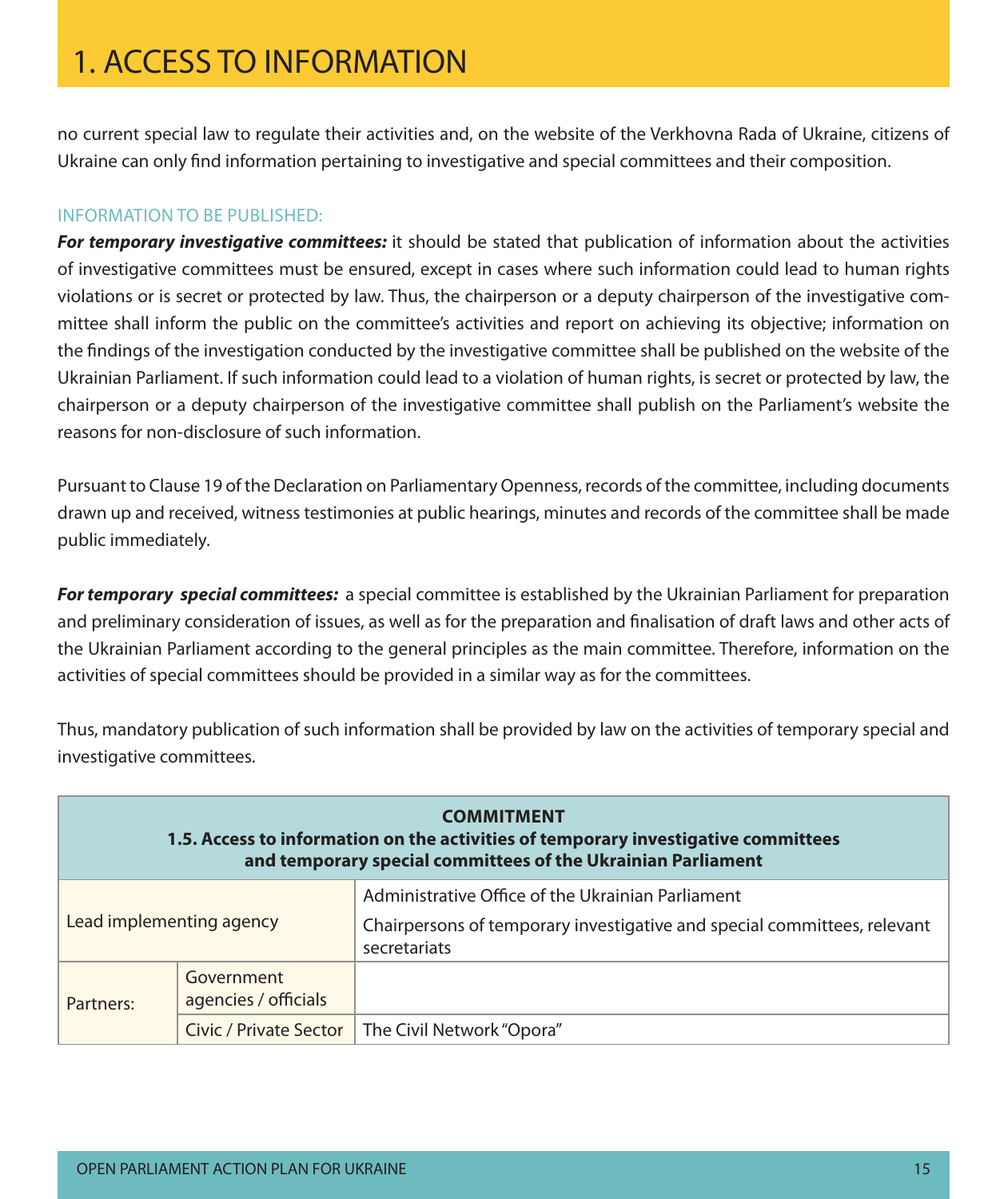| Current<br>situation                      | Legislative level | The Law of Ukraine "On temporary investigative committees, special<br>temporary investigative committee and temporary special committees<br>of the Ukrainian Parliament" was declared unconstitutional pursuant to<br>Resolution No. 20-rp/2009 of the Constitutional Court of Ukraine dated<br>10 September 2009. The activities thereof are regulated by the Rules of<br>Procedure of the Verkhovna Rada of Ukraine. |                                                                                                                                                                                                                                                   |                          |                                 |  |
|-------------------------------------------|-------------------|------------------------------------------------------------------------------------------------------------------------------------------------------------------------------------------------------------------------------------------------------------------------------------------------------------------------------------------------------------------------------------------------------------------------|---------------------------------------------------------------------------------------------------------------------------------------------------------------------------------------------------------------------------------------------------|--------------------------|---------------------------------|--|
|                                           | Implementation    |                                                                                                                                                                                                                                                                                                                                                                                                                        | Temporary investigative committees and temporary special committees<br>have been set up by the Ukrainian Parliament; the only information that<br>can be found on the Ukrainian Parliament's web resources pertains to their<br>list and members. |                          |                                 |  |
| <b>Main Objective</b>                     |                   | Ensure the fullest possible public disclosure of the activities of temporary<br>investigative committees and temporary special committees. All information<br>about the VRU committees shall be accessible in open data formats and<br>enable search via search engines.                                                                                                                                               |                                                                                                                                                                                                                                                   |                          |                                 |  |
| Compliance with OGP values                |                   | Access to<br>information                                                                                                                                                                                                                                                                                                                                                                                               | Civic participation                                                                                                                                                                                                                               | Public<br>accountability | Technology<br>and<br>Innovation |  |
|                                           |                   | ✓                                                                                                                                                                                                                                                                                                                                                                                                                      |                                                                                                                                                                                                                                                   |                          | ✓                               |  |
| Key actions to fulfil the<br>commitment   |                   | New / running<br>process                                                                                                                                                                                                                                                                                                                                                                                               | Launch time:                                                                                                                                                                                                                                      | Completion time:         |                                 |  |
| 1. Development of a legislative act       |                   | new                                                                                                                                                                                                                                                                                                                                                                                                                    | 3rd quarter of 2016                                                                                                                                                                                                                               | 1st quarter of 2017      |                                 |  |
| 2. Setting up the technical<br>capability |                   | new                                                                                                                                                                                                                                                                                                                                                                                                                    | 1st quarter of 2017                                                                                                                                                                                                                               | 1st quarter of 2017      |                                 |  |
| 3. Information campaign                   |                   | new                                                                                                                                                                                                                                                                                                                                                                                                                    | 3rd quarter of 2016                                                                                                                                                                                                                               | 1st quarter of 2017      |                                 |  |
| Indicator                                 |                   | The general public can learn about the activities of temporary investigative<br>committees and temporary special committees on the web resources of the<br>Ukrainian Parliament                                                                                                                                                                                                                                        |                                                                                                                                                                                                                                                   |                          |                                 |  |
| Implementation deadline                   |                   | 1st quarter of 2017                                                                                                                                                                                                                                                                                                                                                                                                    |                                                                                                                                                                                                                                                   |                          |                                 |  |
| <b>Risks and assumptions</b>              |                   | Despite the existence of the legislative environment and a platform for<br>information disclosure, citizens will use but not handle the data.                                                                                                                                                                                                                                                                          |                                                                                                                                                                                                                                                   |                          |                                 |  |

### **1.6. Information about draft bills**

#### **CURRENT STATUS:**

The Parliament website provides information on the registered draft laws (bills), namely the number and date of registration thereof, the session of registration, inclusion in the agenda, subjects with the right of legislative initiative, initiators of the bill, main and other committees that are finalising it. Citizens can also find the text of a bill, sup-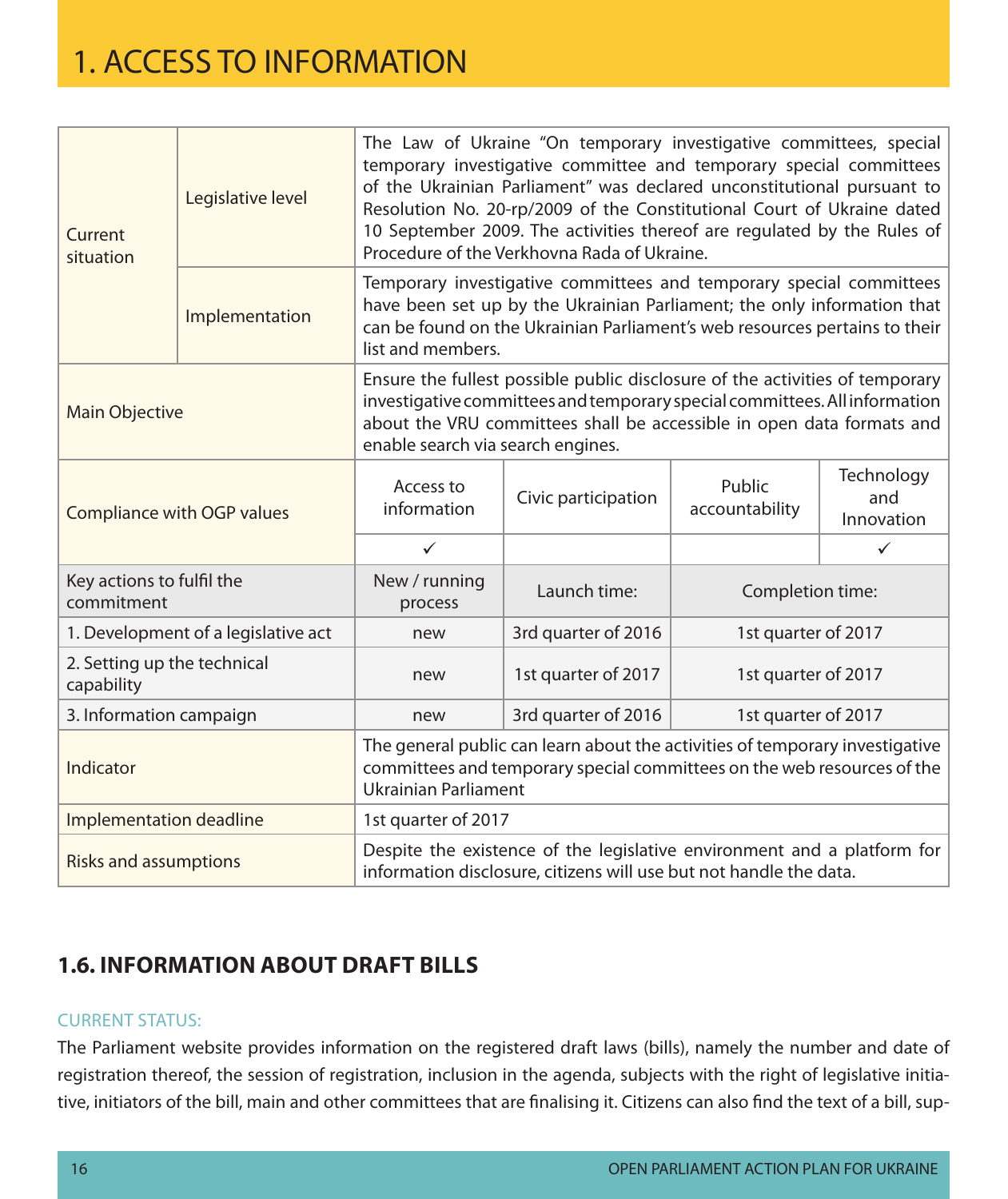porting documents (information memorandum, comparative table) and documents related to the finalisation of the bill (opinions of the main committee and expert departments). Information on adoption and history of consideration of a bill is also provided, but often this information may be missing or inaccurate. There is also information on which committees, along with the main one, have finalised the bill, when it was submitted for their consideration and returned with an opinion. However, the tests of opinions are not presented in the "draft bill datasheet" section, although the committee websites do publish such opinions.

#### Information to be published:

Opinions made by the all committees that have finalised a bill must be linked to the draft bill datasheet.

The text of a bill and all supporting documents must be published on the Ukrainian Parliament website no later than fourteen days prior to consideration. Urgent draft bills must be brought to the MPs for review no later than two days prior to consideration thereof and shall be also immediately published on the Parliament website.

The online datasheet of a bill shall be filled in and contain all documents under Article 97 of the Rules of Procedure of the Verkhovna Rada, accessible in open data formats and for search via search engines.

In order to increase civic participation in the legislative process, amendments and suggested alterations shall be included in the initial draft bill or law that has already been in force, in visible form, so that one may understand in real-time mode, which provision was offered initially and which is proposed to replace it, or which provision is effective and which is proposed; in a word, to show the original text and amendments thereto simultaneously. This will enable any interested person to track in a timely manner the transformation of amendments to a law or a new bill from the first to the final readings.

| <b>COMMITMENT</b><br><b>1.6. Bill Cards Information</b> |                                                                                                                                                           |  |  |
|---------------------------------------------------------|-----------------------------------------------------------------------------------------------------------------------------------------------------------|--|--|
|                                                         | The Committees of the Verkhovna Rada of Ukraine                                                                                                           |  |  |
|                                                         | Secretariats of the Committees of the Verkhovna Rada of Ukraine                                                                                           |  |  |
| Lead implementing agency                                | Registration unit of the Department for Bill Enactment and Work with<br>Committees and Parliamentary Factions under the Main Organisational<br>Department |  |  |
|                                                         | Unit for finalisation and issue of legislative acts of the Main Documentary<br><b>Support Department</b>                                                  |  |  |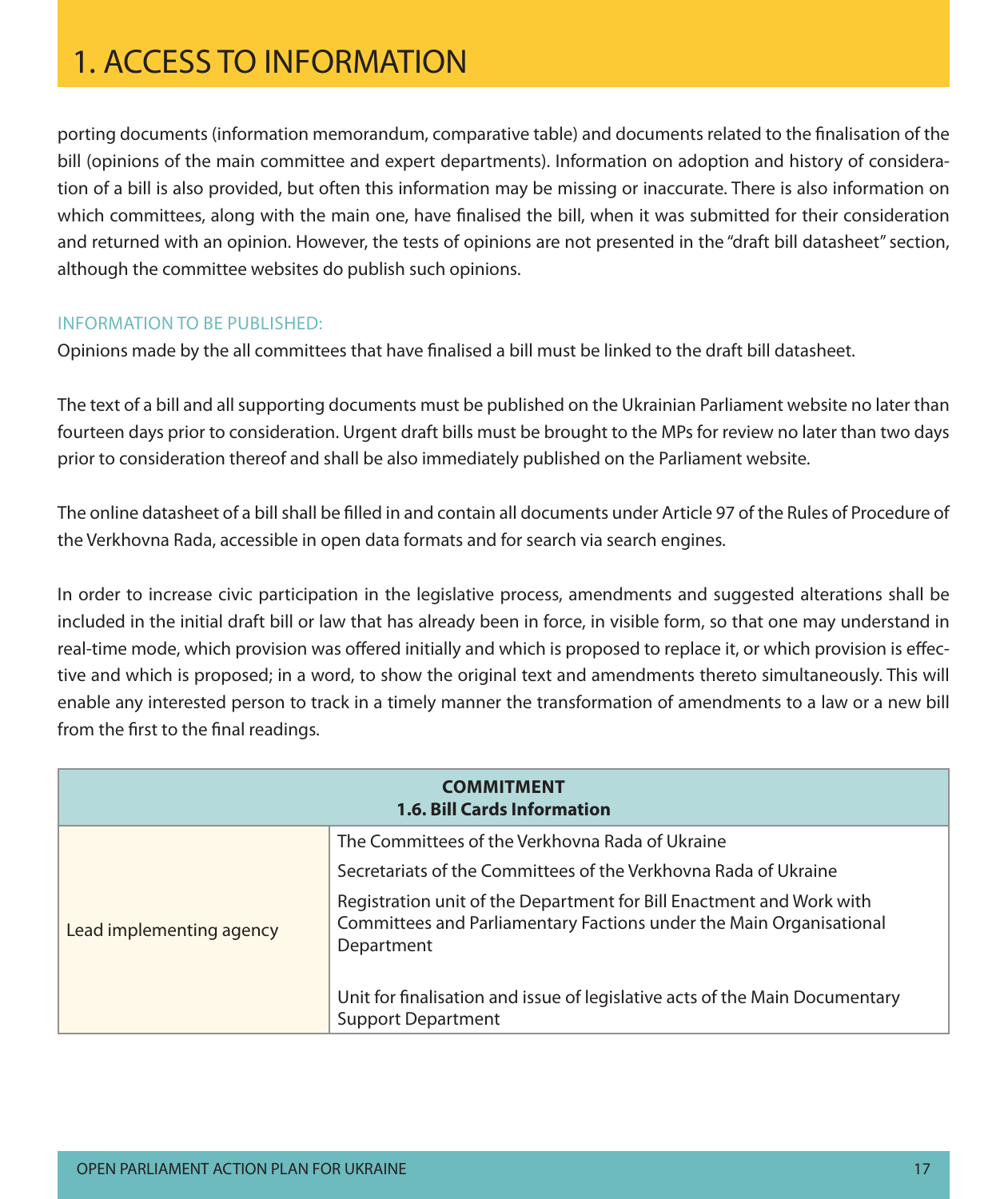| Partners:                                                                                                                                                                                                                                                                                                               | Government<br>agencies /<br>officials                                                                                                                      |                                           |                                                                                                                                                                                                                                                   |                  |                                                                                                                                                               |  |  |  |
|-------------------------------------------------------------------------------------------------------------------------------------------------------------------------------------------------------------------------------------------------------------------------------------------------------------------------|------------------------------------------------------------------------------------------------------------------------------------------------------------|-------------------------------------------|---------------------------------------------------------------------------------------------------------------------------------------------------------------------------------------------------------------------------------------------------|------------------|---------------------------------------------------------------------------------------------------------------------------------------------------------------|--|--|--|
|                                                                                                                                                                                                                                                                                                                         | Civic / Private<br>Sector                                                                                                                                  |                                           | The Civil Network "Opora"                                                                                                                                                                                                                         |                  |                                                                                                                                                               |  |  |  |
| Current                                                                                                                                                                                                                                                                                                                 | Legislative level                                                                                                                                          | filling in a draft bill datasheet online. |                                                                                                                                                                                                                                                   |                  | The completeness of a bill datasheet is stipulated under Article 97 of the Rules<br>of Procedure of the Verkhovna Rada, but no requirements are available for |  |  |  |
| situation                                                                                                                                                                                                                                                                                                               | Implementation                                                                                                                                             |                                           | A draft bill datasheet is not completed under Article 97 of the Rules of Procedure<br>of the Verkhovna Rada. If one opens a legislative act, it is impossible to see<br>whether any draft bills on making amendments thereto have been submitted. |                  |                                                                                                                                                               |  |  |  |
| <b>Main Objective</b>                                                                                                                                                                                                                                                                                                   | Ensure the provision of full information about draft bills accessible in open data<br>format and formats accessible for search engines on the VRU website. |                                           |                                                                                                                                                                                                                                                   |                  |                                                                                                                                                               |  |  |  |
| Compliance with OGP values                                                                                                                                                                                                                                                                                              |                                                                                                                                                            | New / running<br>process                  | Launch time:                                                                                                                                                                                                                                      | Completion time: |                                                                                                                                                               |  |  |  |
|                                                                                                                                                                                                                                                                                                                         |                                                                                                                                                            | $\checkmark$                              | $\checkmark$                                                                                                                                                                                                                                      |                  | $\checkmark$                                                                                                                                                  |  |  |  |
| Key actions to fulfil the<br>commitment                                                                                                                                                                                                                                                                                 |                                                                                                                                                            | Новий/<br>запущений<br>процес             | Час початку                                                                                                                                                                                                                                       | Час завершення   |                                                                                                                                                               |  |  |  |
| Procedure of VRU                                                                                                                                                                                                                                                                                                        | 1. Amendments to the Rules of                                                                                                                              | new                                       | 1st quarter of<br>2016                                                                                                                                                                                                                            |                  | 4th quarter of 2016                                                                                                                                           |  |  |  |
| 2. Setting up the technical<br>capability                                                                                                                                                                                                                                                                               |                                                                                                                                                            | new                                       | 2nd quarter of<br>2016                                                                                                                                                                                                                            |                  | 4th quarter of 2016                                                                                                                                           |  |  |  |
| 3. Information campaign                                                                                                                                                                                                                                                                                                 |                                                                                                                                                            | new                                       | 1st quarter of<br>2016                                                                                                                                                                                                                            |                  | 4th quarter of 2016                                                                                                                                           |  |  |  |
| All information about a draft bill is published on the VRU website, shall be<br>accessible in open data formats and enable search via search engines. If a<br>Indicator<br>legislative act is opened on the Parliament website, it is clear if there are any<br>bills submitted in relation to an act already in force. |                                                                                                                                                            |                                           |                                                                                                                                                                                                                                                   |                  |                                                                                                                                                               |  |  |  |
| Implementation deadline                                                                                                                                                                                                                                                                                                 |                                                                                                                                                            | 4th quarter of 2016                       |                                                                                                                                                                                                                                                   |                  |                                                                                                                                                               |  |  |  |
| <b>Risks and assumptions</b>                                                                                                                                                                                                                                                                                            |                                                                                                                                                            |                                           | information disclosure, citizens will not use or handle the data.                                                                                                                                                                                 |                  | Despite the existence of the legislative environment and a platform for                                                                                       |  |  |  |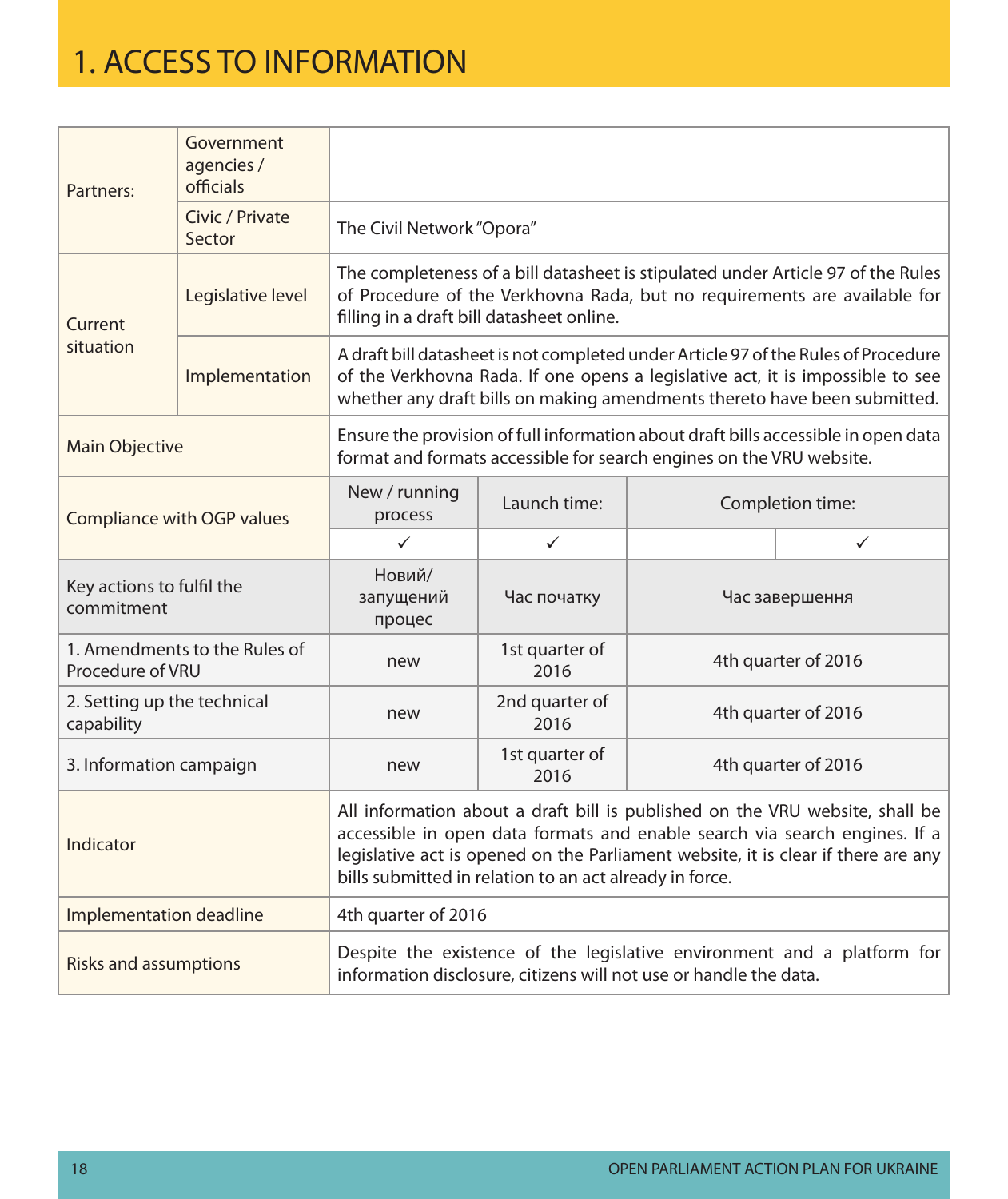### **1.7. Data Disclosure on Unethical Behavior and Potential Conflicts of Interest**

Under Provision 25 of the Declaration on Parliamentary Openness, Parliament shall enact clearly defined rules to ensure disclosure of information necessary to protect against actual or perceived conflicts of interest and ethical violations, including relevant information about members' interactions with lobbyists and pressure groups. Parliament shall also make public information on the final results of any judicial or parliamentary investigations into charges of unethical behavior, conflicts of interest or corruption.

Considering the requirements of the Declaration and effective legislation of Ukraine, namely Law of Ukraine "On Prevention of Corruption", Ukraine's Parliament shall take measures aimed at openness, corruption prevention, avoidance of the performance of duties under the conflict of interest circumstances and elimination of breaches of ethical rules.

**As regards corruption prevention:** under the Law of Ukraine "On Prevention of Corruption" (Article 19), the Secretariat of Parliament is required to adopt the Anti-Corruption Program through its confirmation by the Secretariat Chief and its further validation by the National Agency for Prevention of Corruption. This Anti-Corruption Program should include:

- definition of the general principles for the prevention and fight against corruption in the respective area, means of their implementation and ways for the anti-corruption strategy and state anti-corruption programme to be implemented;
- an assessment of corruption risks for Parliament and their outcomes that are favorable to it;
- activities aimed at eliminating corruption risks, individuals responsible for their implementation, deadlines and required resources;
- • training and events dedicated to the spread of information on anti-corruption programmes;
- monitoring procedures, evaluation of the implementation and periodic review of programmes;
- other activities aimed at preventing corruption and corruption-related law violations.

**As to avoidance of duty performance under a conflict of interests:** under the Law of Ukraine "On Prevention of Corruption" MPs of Ukraine shall take action to prevent real and potential conflicts of interests, inform not later than the next working day from the moment the individual discovered a real or potential conflict of interests, refrain from performing duties under a real conflict of interests and take actions to regulate real or potential conflicts of interests. To implement this provision of the law of Ukraine "On Prevention of Corruption", Parliament shall develop and adopt a disclosure form for an MP's potential or real conflict of interest, as well as the mechanisms by which such a disclosure should be reported. The corresponding statements should be published on the official website of the Verkhovna Rada and on the MP's pages.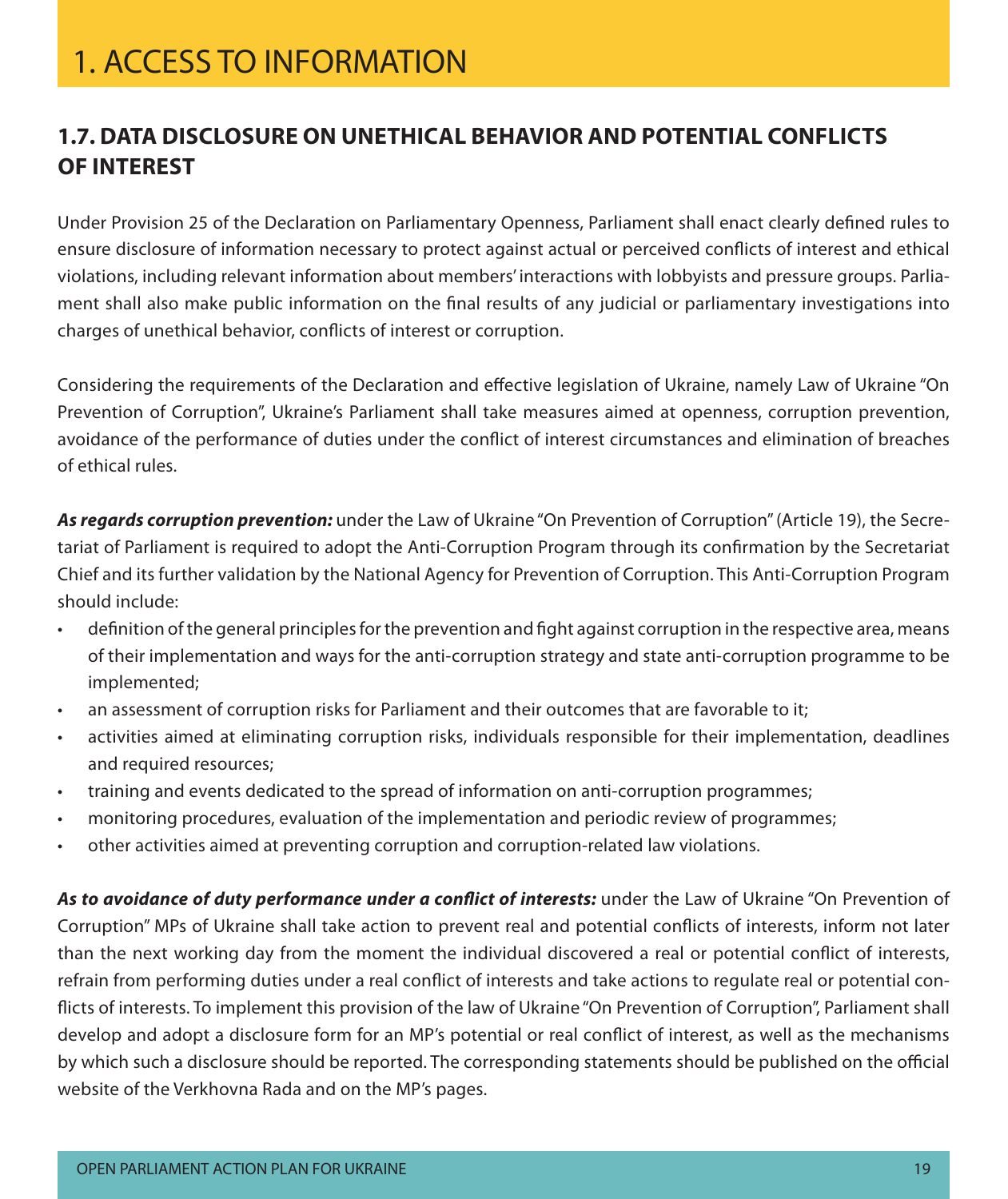The Article 31 of Rules and Procedures of the Verkhovna Rada of Ukraine envisage a mechanism to declare a conflict of interest. By that end, an MP can partake in plenary sessions should he or she publicly declaired his or her conflict of interest at the respective session considering that issue. Responses to declarations should also be published at the official web-site of the Verkhovna Rada of Ukraine and MPs' pages.

**As to the avoidance of violation of ethical behavior rules:** Chapter 9 of Verkhovna Rada of Ukraine Regulations provides for compliance with norms of ethics and discipline during the plenary sessions of the Verkhovna Rada of Ukraine. However, considering the narrowed scope of Chapter 9 provisions and the recent update of anti-corruption legislative requirements, a Code of Ethics for MPs should be adopted along with responsibility for its violation. This Code shall be adopted on the basis of the Law of Ukraine "On Prevention of Corruption" that serves as the legal basis for codes or standards of professional ethics. Violations of ethical rules, if any, shall be displayed on the MP's webpage. The Rules of Procedure of the Verkhovna Rada should determine the mechanism of internal control of MPs' compliance with ethical restrictions and legislation for preventing corruption and determine the Parliamentary Committee or another special agency to consider violations by and sanctions against the MP.

|                          | <b>COMMITMENT</b><br>1.7. Data Disclosure on Unethical Behavior and Potential Conflicts of Interest |                                                                                                                                                                                                                                                                                |  |  |  |
|--------------------------|-----------------------------------------------------------------------------------------------------|--------------------------------------------------------------------------------------------------------------------------------------------------------------------------------------------------------------------------------------------------------------------------------|--|--|--|
|                          |                                                                                                     | The Administrative Office of the Ukrainian Parliament                                                                                                                                                                                                                          |  |  |  |
| Lead implementing agency |                                                                                                     | Procedural committee of the Ukrainian Parliament                                                                                                                                                                                                                               |  |  |  |
|                          |                                                                                                     | VRU Committee on Preventing and Combating Corruption                                                                                                                                                                                                                           |  |  |  |
| Partners:                | Government<br>agencies /<br>officials                                                               | National Agency for Prevention of Corruption                                                                                                                                                                                                                                   |  |  |  |
|                          | Civic / Private                                                                                     | <b>Transparency International Ukraine</b>                                                                                                                                                                                                                                      |  |  |  |
|                          | Sector                                                                                              | "Chesno" movement                                                                                                                                                                                                                                                              |  |  |  |
| Current<br>situation     | Legislative level                                                                                   | The anti-corruption programme of the Administrative Office of the Ukrainian<br>Parliament, the mechanism and the form for disclosure of a conflict of interests<br>and a legal act that comprehensively regulates the rules of ethical conduct of<br>MPs have not been adopted |  |  |  |
|                          | Implementation                                                                                      | No implementation                                                                                                                                                                                                                                                              |  |  |  |
| Main Objective           |                                                                                                     | To ensure transparency, to prevent corruption, to ensure MPs do not perform<br>their duties in the event of a conflict of interests and to avoid violation of the<br>rules of ethical conduct                                                                                  |  |  |  |

The implementation of point 1.7 of the Plan, pursuant to the Law of Ukraine "On prevention of corruption" should be realised taking into account the status of Parliament, as a collective legislative body.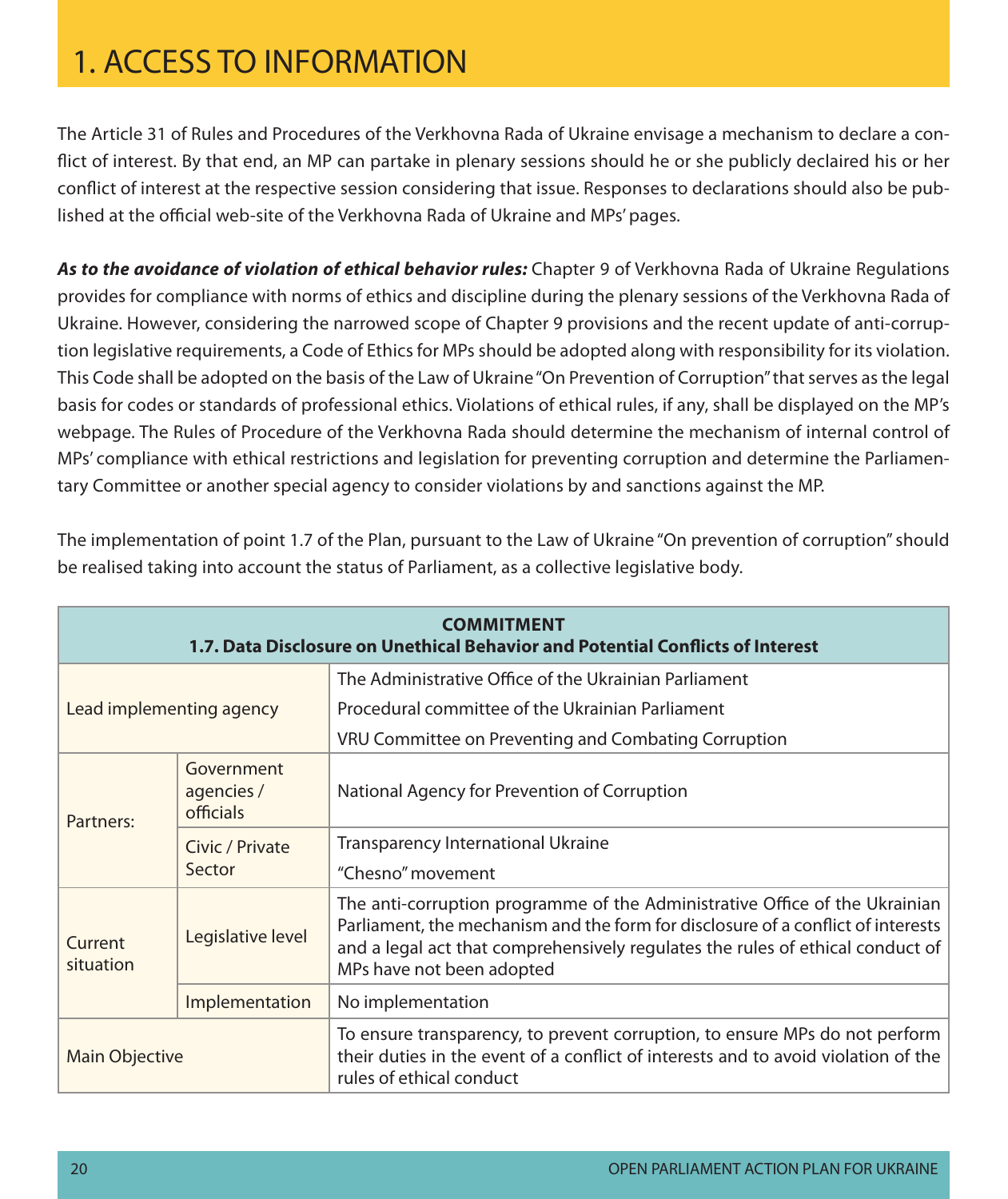| Compliance with OGP values                                                                                                                                                     | Access to<br>information                                                                                       | Civic<br>participation                            | Public<br>accountability | Technology and<br>Innovation |  |
|--------------------------------------------------------------------------------------------------------------------------------------------------------------------------------|----------------------------------------------------------------------------------------------------------------|---------------------------------------------------|--------------------------|------------------------------|--|
|                                                                                                                                                                                | $\checkmark$                                                                                                   |                                                   | $\checkmark$             |                              |  |
| Key actions to fulfil the<br>commitment                                                                                                                                        | New / running<br>process                                                                                       | Launch time:                                      | Completion time:         |                              |  |
| 1. Approval of Anti-corruption<br>programme, approval of form<br>of disclosure on a conflict of<br>interests, development and<br>adoption of the the Code of<br>ethics for MPs | new                                                                                                            | 1st quarter of<br>2016                            | 4th quarter of 2016      |                              |  |
| 2. Information campaign                                                                                                                                                        | new                                                                                                            | 2nd quarter of<br>2016                            | 4th quarter of 2016      |                              |  |
|                                                                                                                                                                                |                                                                                                                | The anti-corruption programme is approved by NAPC |                          |                              |  |
| Indicator                                                                                                                                                                      | The form of disclosure on a conflict of interests and the mechanism for<br>applying the procedure are approved |                                                   |                          |                              |  |
| A Code of Ethics for MPs is adopted                                                                                                                                            |                                                                                                                |                                                   |                          |                              |  |
| Implementation deadline                                                                                                                                                        | 4th quarter of 2016                                                                                            |                                                   |                          |                              |  |
| <b>Risks and assumptions</b>                                                                                                                                                   |                                                                                                                | Delay in the elaboration of documents             |                          |                              |  |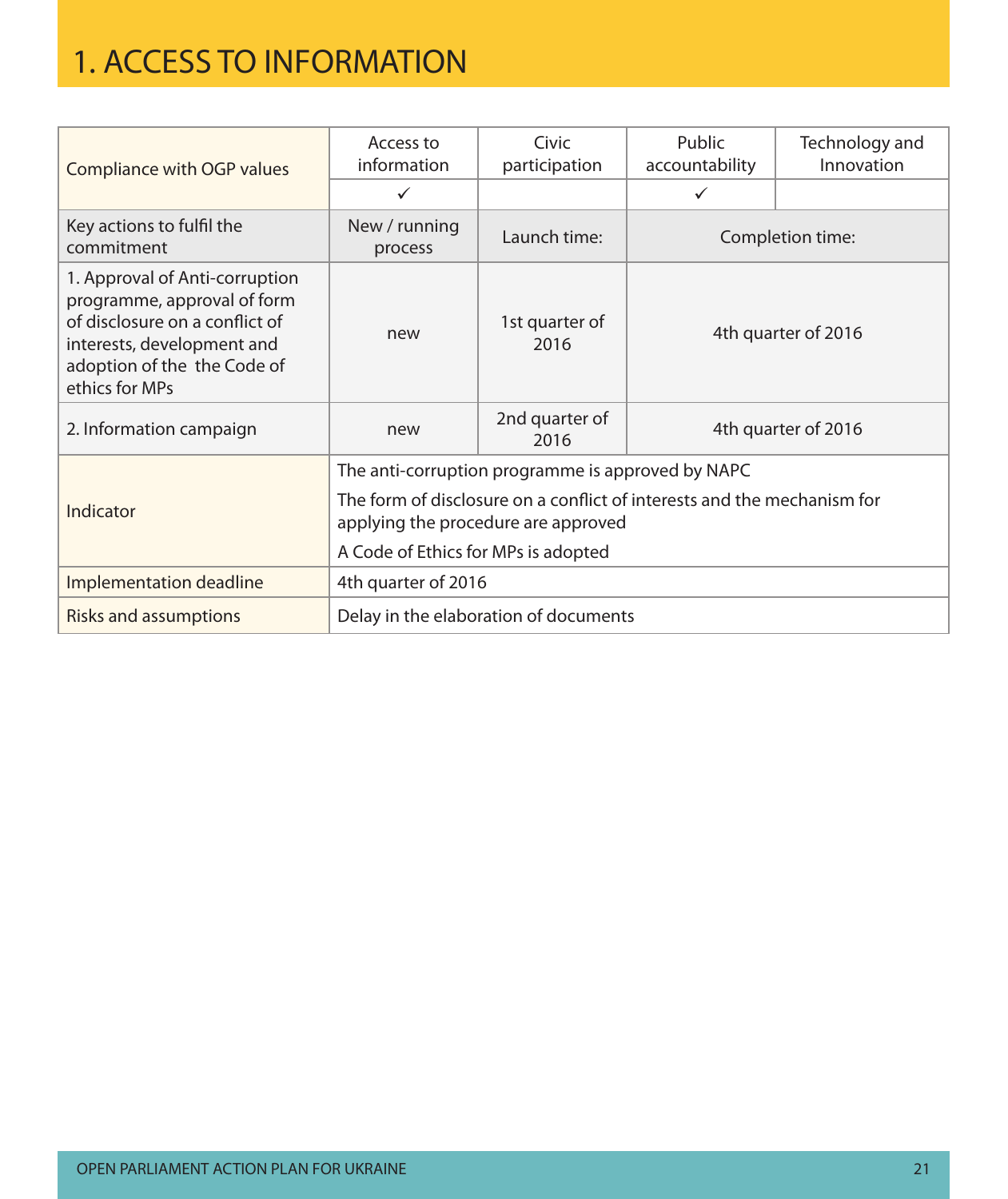### **2.1. Online discussion of bills**

According to Clause 18 of the Declaration on Parliamentary Openness entitled "Civic participation in legislation development," bills should be made public after their introduction. Understanding the public need to be fully informed about draft bills introduced and to contribute to consideration thereof, Parliament should provide public access to the preparatory analysis and general information, in order to facilitate public understanding of the political debate on the bill introduced.

#### **CURRENT STATUS:**

Currently, the public is properly informed on legislative initiatives but this process requires further improvement (for more detail, please see 1.6.). At a time when parliaments of developed countries are moving towards the closest possible cooperation with the public, there is a need for more open and transparent legislative processes provided by Parliament. Therefore, in order to increase the level of civic participation, it is important that citizens can comment on the draft bills. This will encourage public disclosure of bills and the quality of legislative development.

As an example, the Brazilian Chamber of Deputies (Câmara dos Deputados) has provided an opportunity for citizens to comment on draft bills and check whether their proposals have been considered, by means of innovative technologies, social media and E-democracy tools.

Currently, Ukraine has no legislation that would enable citizens to use these tools, but the first attempts have been made to introduce the actual option for citizens to comment on draft bills. Thus, the website of the Ukrainian Parliamentary Committee on European Integration has a section entitled "Bills submitted for discussion", where the citizens of Ukraine can comment on a bill after indicating their surname, name and patronymic. However, the option to track if a person's comment has been considered is not available. For more details please go to: http://comeuroint.rada.gov.ua/news/legislative/legislative\_discussion/72522.html.

#### Necessary for civic participation:

The Rules of Procedure of the Verkhovna Rada should be amended, and the following rights of citizens of Ukraine should be guaranteed:

- • to comment on the provisions of bills and bills by and large on parliamentary committee websites in the section "Bills for public discussion";
- to comment on the provisions of bills and bills by and large on the pages of the datasheets thereof;
- • to track results of public discussion of the bill and consideration of comments that have been provided.

In addition, the comparative table of the bill, prepared to be processed by committees (Article 91 of the Rules of Procedure of VRU), needs to be supplemented with the field "Results of public discussion of the bill".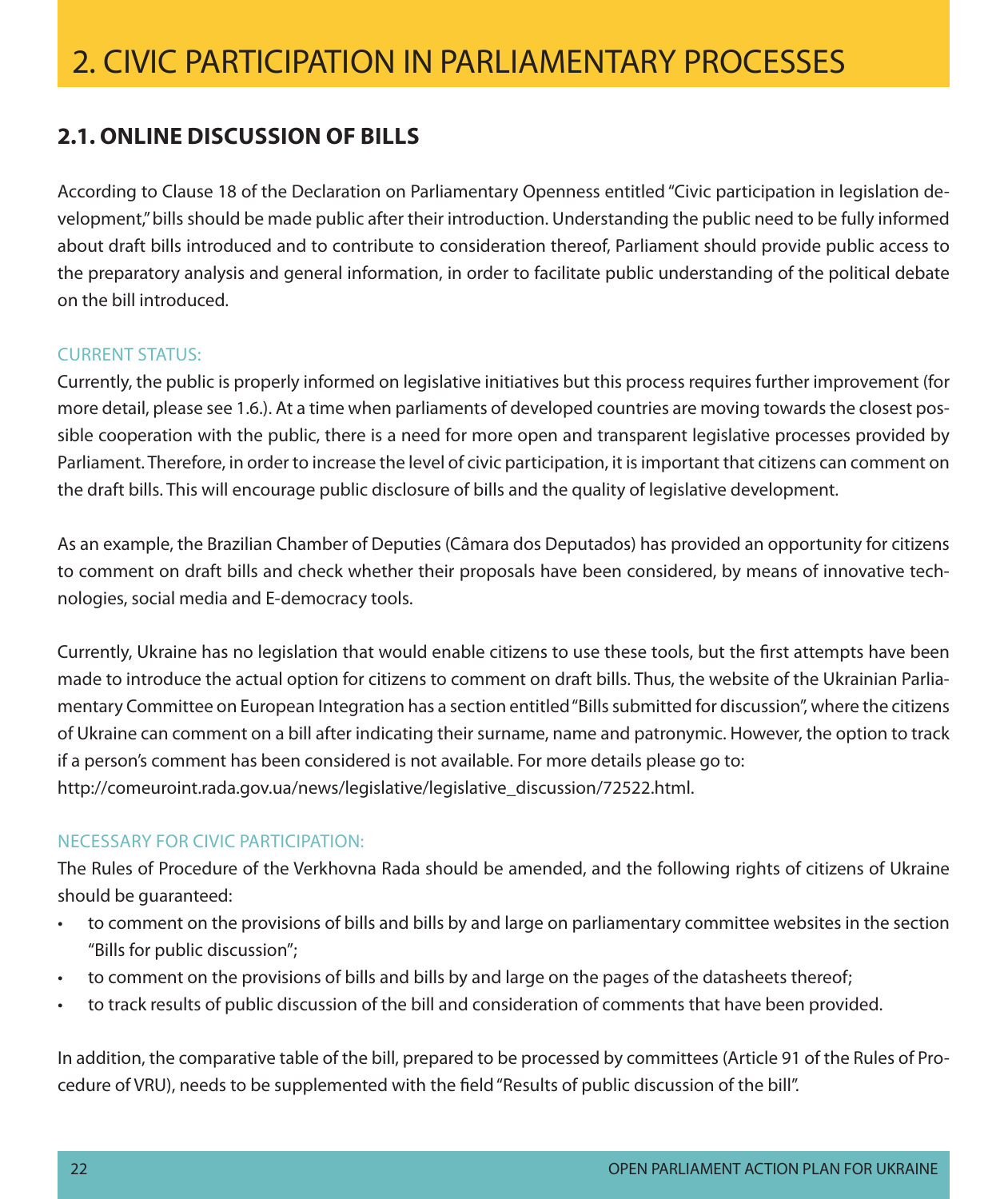Commenting of bills or their provisions shall be open and interactive, so that it would be possible to review who is commenting what on the Parliament website. To avoid abuse by the public, authorisation for citizens should be provided on the website of the Verkhovna Rada of Ukraine. Thus, when commenting, the real name of the person will be seen. An example is a bill's page on the Open Parliament Canada website, where comments, remarks and suggestions of individuals and deputies can be viewed: https://openparliament.ca/bills/41-2/C-518/. For the efficiency of this process and relevance of citizens' suggestions, it is advisable to have a guideline on the Parliament website with terms governing the submission of proposals between readings.

The details of the commenting mechanism of bills and their provisions shall be agreed with monitoring PMOs.

The respective innovations should be envisaged in amendments to the Rules and Procedures of the Verkhovna Rada of Ukraine.

| <b>COMMITMENT</b><br>2.1. Online discussion of bills |                                                                                                                                                                                             |                                                                                                                                                                                                                                                                                                                                                                                                         |                                                    |                          |                              |  |
|------------------------------------------------------|---------------------------------------------------------------------------------------------------------------------------------------------------------------------------------------------|---------------------------------------------------------------------------------------------------------------------------------------------------------------------------------------------------------------------------------------------------------------------------------------------------------------------------------------------------------------------------------------------------------|----------------------------------------------------|--------------------------|------------------------------|--|
|                                                      |                                                                                                                                                                                             | Administrative Office of the Ukrainian Parliament                                                                                                                                                                                                                                                                                                                                                       |                                                    |                          |                              |  |
| Lead implementing agency                             |                                                                                                                                                                                             | Committee on Rules of Procedure and Arrangement of Work<br>of the Verkhovna Rada                                                                                                                                                                                                                                                                                                                        |                                                    |                          |                              |  |
|                                                      |                                                                                                                                                                                             | Secretariats of committees                                                                                                                                                                                                                                                                                                                                                                              |                                                    |                          |                              |  |
|                                                      | Government<br>agencies /                                                                                                                                                                    | The State Agency for E-Government                                                                                                                                                                                                                                                                                                                                                                       |                                                    |                          |                              |  |
| Partners:                                            | officials                                                                                                                                                                                   |                                                                                                                                                                                                                                                                                                                                                                                                         | Chairpersons and secretaries of the VRU Committees |                          |                              |  |
| Civic / Private                                      |                                                                                                                                                                                             | The Civil Network "Opora"                                                                                                                                                                                                                                                                                                                                                                               |                                                    |                          |                              |  |
|                                                      | Sector                                                                                                                                                                                      | Centre for Policy Studies and Analysis                                                                                                                                                                                                                                                                                                                                                                  |                                                    |                          |                              |  |
|                                                      | Legislative level                                                                                                                                                                           | The option of commenting on bills is not regulated in any way at the legislative<br>level.                                                                                                                                                                                                                                                                                                              |                                                    |                          |                              |  |
| Current<br>situation                                 | Implementation                                                                                                                                                                              | There is a technical possibility to comment on the bills, as the website of the<br>Ukrainian Parliamentary Committee on European Integration has a section<br>entitled "Bills submitted for discussion", where citizens of Ukraine can comment<br>on a bill after indicating their surname, name and patronymic. However it is<br>unclear where the comments come and how it is possible to track them. |                                                    |                          |                              |  |
| <b>Main Objective</b>                                | Provide an opportunity to comment on the bills that are under consideration<br>in the committees through their websites. To provide an option to track if a<br>comment has been considered. |                                                                                                                                                                                                                                                                                                                                                                                                         |                                                    |                          |                              |  |
|                                                      | Compliance with OGP values                                                                                                                                                                  | Access to<br>information                                                                                                                                                                                                                                                                                                                                                                                | Civic<br>participation                             | Public<br>accountability | Technology and<br>Innovation |  |
|                                                      |                                                                                                                                                                                             | $\checkmark$                                                                                                                                                                                                                                                                                                                                                                                            | $\checkmark$                                       |                          | ✓                            |  |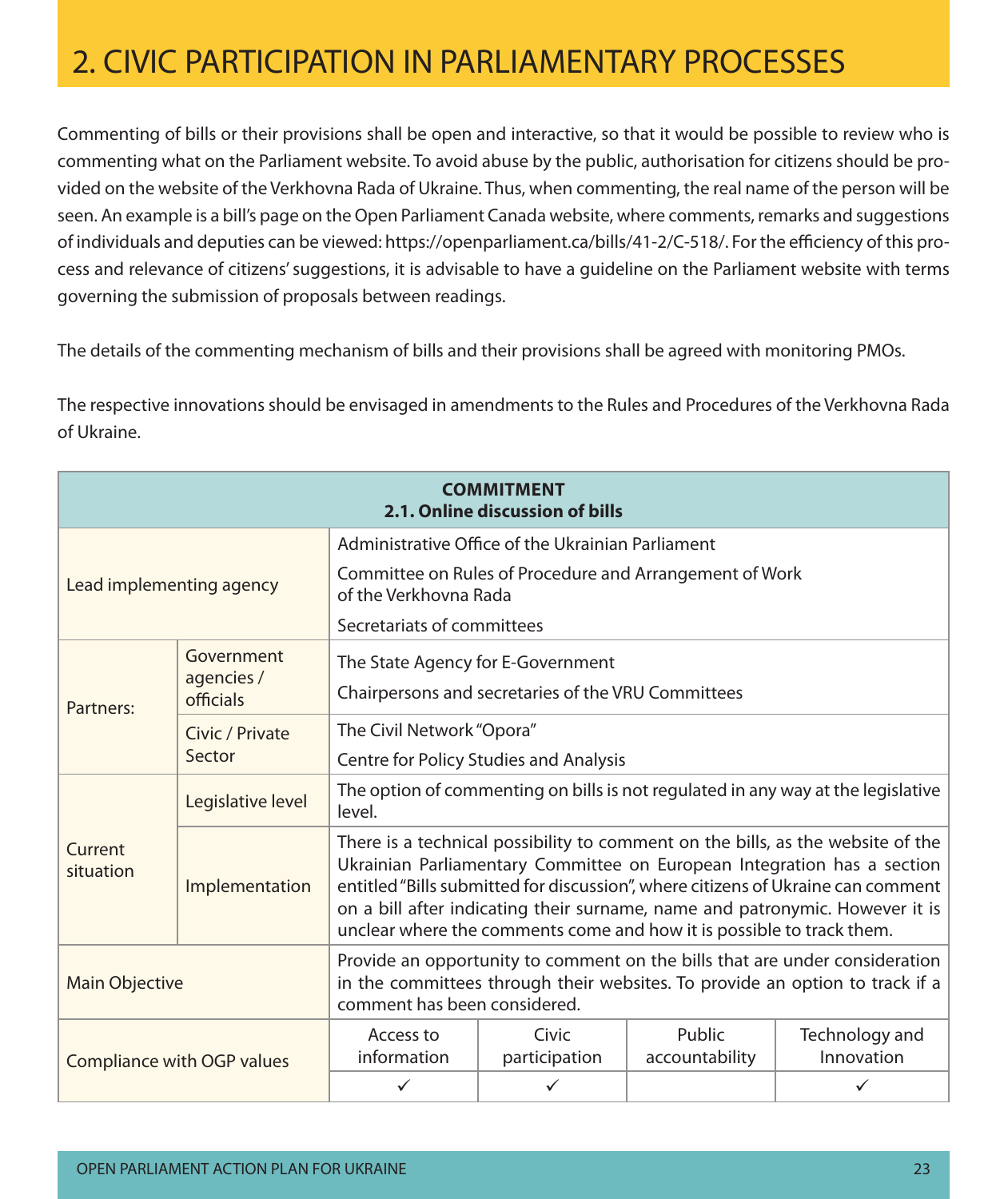| Key actions to fulfil the<br>commitment                                                                                               | New / running<br>process                                                                                                                                                                                                                                                                                                                                                                            | Launch time:           | Completion time:    |  |
|---------------------------------------------------------------------------------------------------------------------------------------|-----------------------------------------------------------------------------------------------------------------------------------------------------------------------------------------------------------------------------------------------------------------------------------------------------------------------------------------------------------------------------------------------------|------------------------|---------------------|--|
| 1. Amendments to the Law<br>of Ukraine "On Ukrainian<br>Parliamentary Committees",<br>the Rules of Procedure of the<br>Verkhovna Rada | new                                                                                                                                                                                                                                                                                                                                                                                                 | 3rd quarter of<br>2016 | 3rd quarter of 2016 |  |
| 2. Setting up the technical<br>capability of commenting and<br>tracking                                                               | new                                                                                                                                                                                                                                                                                                                                                                                                 | 1st quarter of<br>2016 | 3rd quarter of 2016 |  |
| 3. Information campaign                                                                                                               | new                                                                                                                                                                                                                                                                                                                                                                                                 | 3rd quarter of<br>2016 | 3rd quarter of 2017 |  |
| Indicator                                                                                                                             | A website of each Ukrainian Parliamentary Committee has a section entitled<br>"Bills submitted for discussion", where citizens of Ukraine can comment on all<br>bills after indicating their surname, name and patronymic and track whether<br>their comments have been considered. A separate field "Results of public<br>discussion of the bill" is added to the comparative table for each bill. |                        |                     |  |
| Implementation deadline                                                                                                               | 3rd quarter of 2017                                                                                                                                                                                                                                                                                                                                                                                 |                        |                     |  |
| <b>Risks and assumptions</b>                                                                                                          | Despite the existence of the legislative environment and a platform for<br>information disclosure, the committees disregard the citizens' comments.                                                                                                                                                                                                                                                 |                        |                     |  |

### **2.2. Civic participation in parliamentary and committee hearings and public committee meetings**

Pursuant to Clause 5 of the Declaration on Parliamentary Openness entitled "Civic participation in legislation development", the Parliament must involve citizens and civil society in parliamentary and decision-making processes on a non-discriminatory basis, in order to effectively represent the interests of citizens.

#### Current status:

The Rules of Procedure of the Verkhovna Rada and the Law of Ukraine "On Ukrainian Parliamentary Committees" enshrine the principles of transparency and openness in the work of Parliament and its working bodies. However, no legislative act expressly provides for the possibility and mechanism for participation of civil society (also those citizens who represent PMOs) in the parliamentary committee sessions, the parliamentary and committee hearings.

**For parliamentary hearings:** According to the Rules of Procedure of the Verkhovna Rada, the following persons are invited to participate in the parliamentary hearings at the Ukrainian Parliament: representatives of public authorities, local governments, political parties, other civic associations, academic institutions, members of the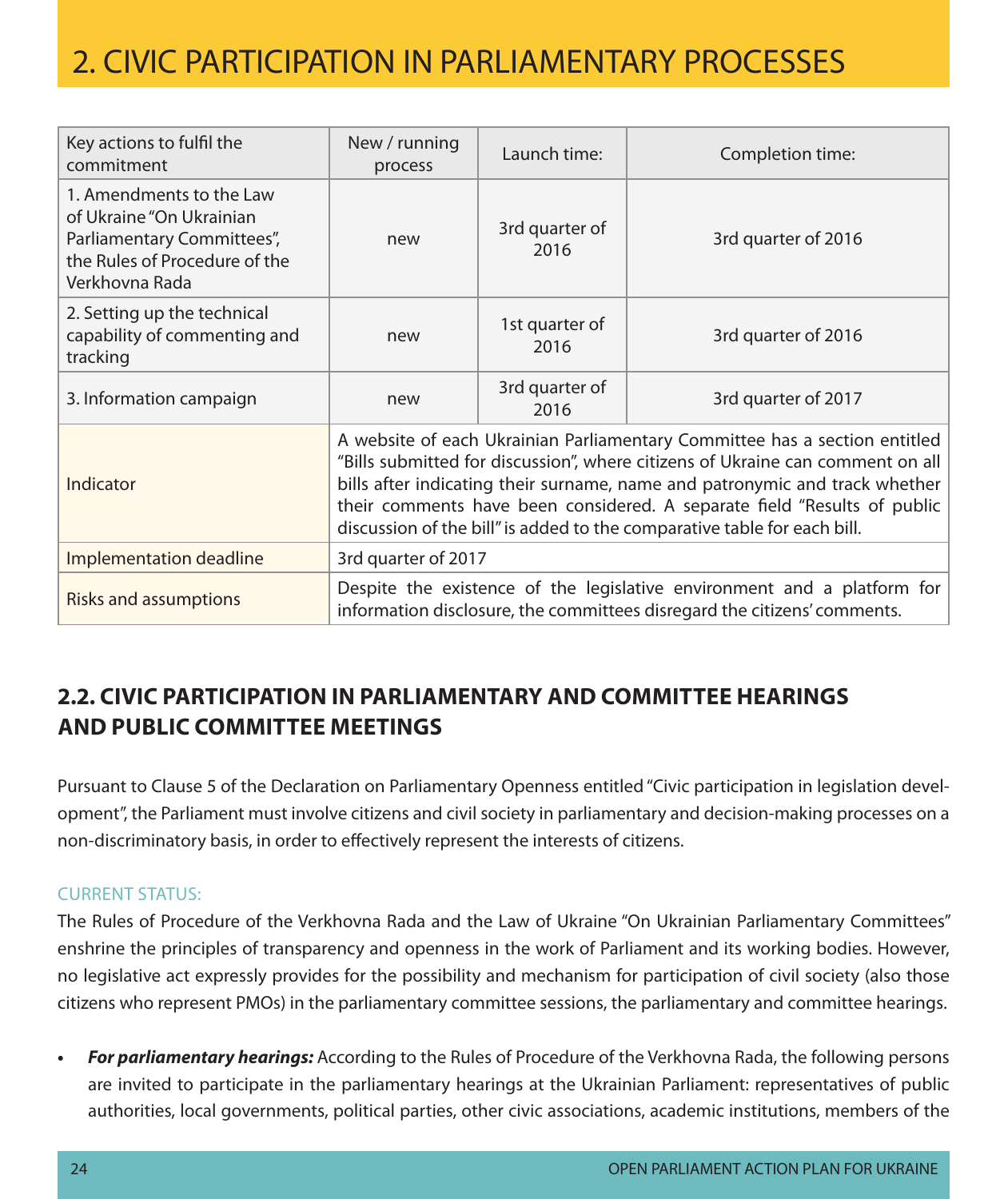public, who have expressed their willingness to participate and have submitted an application to the committee arranging the hearings no less than five days before the hearing.

**• For committee sessions and committee hearings:** The Law of Ukraine "On Parliamentary Committees", in its articles 29 and 48, envisages the possibility to invite citizens or representatives of CSOs to participate in committee hearings and sessions respectively, but does not provide for civic participation in committee hearings and sessions. In practice, some parliamentary committees involve public representatives to participate in their work. However, no mechanism to ensure such participation is envisaged by the legislation of Ukraine.

#### Necessary for civic participation:

In order to ensure compliance with the statutory principles of transparency and openness of the Ukrainian Parliament and with the principles of the Declaration of Parliamentary Openness, it is required to finalise the legislation in this respect by amending the Law of Ukraine "On Committees of the Verkhovna Rada of Ukraine" and the Rules of Procedure of VRU, and provide a clear mechanism for civic participation in the meetings of committees, parliamentary and committee hearings.

Since the decision to hold parliamentary or committee hearings is made no later than 30 days before the event, it is appropriate to stipulate that no later than 21 days prior to the hearing, a notice shall be published on the website of the corresponding committee in the "Schedule of parliamentary/committee hearings" section. The information on upcoming committee sessions must appear on the website of the respective committee in the "Schedule of the committee sessions" section, prior to the next parliamentary session. Online registration of citizens with a reasonable deadline for registration and subsequent confirmation of their participation no later than 3 days prior to the event shall be ensured for each of the events. Elaborate an electronic registration form for citizens to participate in public meetings of committees, with the date and time of the meeting selectable through the calendar. Provide citizens participating in committee meetings with guest badges. Elaborate an online committee participation mechanism for citizens and for participation via social media.

It is also advisable to make provision for online broadcasting of parliamentary and committee hearings, committee sessions via the website of the Ukrainian Parliament and its committees.

| <b>COMMITMENT</b><br>2.2. Civic participation in parliamentary and committee hearings and public committee meetings |                                                                                  |  |  |  |
|---------------------------------------------------------------------------------------------------------------------|----------------------------------------------------------------------------------|--|--|--|
|                                                                                                                     | Administrative Office of the Ukrainian Parliament                                |  |  |  |
| Lead implementing agency                                                                                            | Committee on Rules of Procedure and Arrangement of Work of the<br>Verkhovna Rada |  |  |  |
|                                                                                                                     | Heads of parliamentary committees                                                |  |  |  |
|                                                                                                                     | Secretariats of parliamentary committees                                         |  |  |  |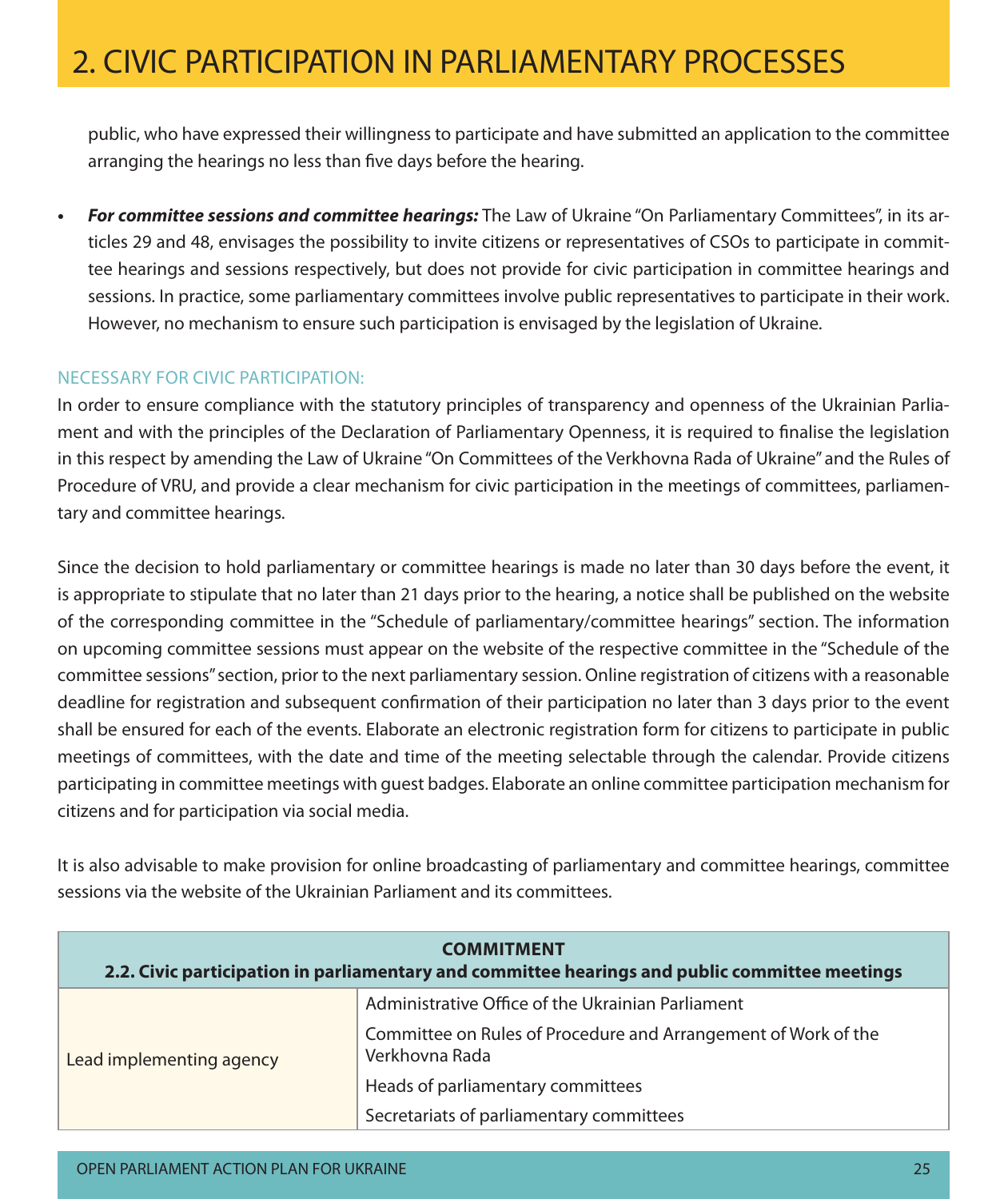| Partners:                                                                                                                                                                                                                                                                                                                                                                                                                                                                                                                                                                                                                                                                                                                                                                                                                                                         | Government<br>agencies / officials     |                                                                                                                                                                                                                                                      |                                                                                                                                                                                                                                                                                    |                          |                              |  |  |
|-------------------------------------------------------------------------------------------------------------------------------------------------------------------------------------------------------------------------------------------------------------------------------------------------------------------------------------------------------------------------------------------------------------------------------------------------------------------------------------------------------------------------------------------------------------------------------------------------------------------------------------------------------------------------------------------------------------------------------------------------------------------------------------------------------------------------------------------------------------------|----------------------------------------|------------------------------------------------------------------------------------------------------------------------------------------------------------------------------------------------------------------------------------------------------|------------------------------------------------------------------------------------------------------------------------------------------------------------------------------------------------------------------------------------------------------------------------------------|--------------------------|------------------------------|--|--|
|                                                                                                                                                                                                                                                                                                                                                                                                                                                                                                                                                                                                                                                                                                                                                                                                                                                                   | Civic / Private Sector                 | The Civil Network "Opora"                                                                                                                                                                                                                            |                                                                                                                                                                                                                                                                                    |                          |                              |  |  |
| Current                                                                                                                                                                                                                                                                                                                                                                                                                                                                                                                                                                                                                                                                                                                                                                                                                                                           | Legislative level                      | The possibility of civic participation in the sessions of committees and<br>committee hearings is neither prohibited nor provided for. The possibility<br>of civic participation in parliamentary hearings is provided for but needs<br>improvement. |                                                                                                                                                                                                                                                                                    |                          |                              |  |  |
| situation                                                                                                                                                                                                                                                                                                                                                                                                                                                                                                                                                                                                                                                                                                                                                                                                                                                         | Implementation                         |                                                                                                                                                                                                                                                      | Despite the absence of legislative regulation, the Ukrainian Parliamentary<br>Committees are open for participation of citizens in their sessions and<br>committee hearings, citizens take part in these processes, however the<br>mechanism for civic participation is not clear. |                          |                              |  |  |
| Enable civic participation in sessions of the Committees, parliamentary and<br><b>Main Objective</b><br>committee hearings, by means of a simple and transparent mechanism.                                                                                                                                                                                                                                                                                                                                                                                                                                                                                                                                                                                                                                                                                       |                                        |                                                                                                                                                                                                                                                      |                                                                                                                                                                                                                                                                                    |                          |                              |  |  |
|                                                                                                                                                                                                                                                                                                                                                                                                                                                                                                                                                                                                                                                                                                                                                                                                                                                                   | Compliance with OGP values             | Access to<br>information                                                                                                                                                                                                                             | Civic participation                                                                                                                                                                                                                                                                | Public<br>accountability | Technology<br>and Innovation |  |  |
|                                                                                                                                                                                                                                                                                                                                                                                                                                                                                                                                                                                                                                                                                                                                                                                                                                                                   |                                        | $\checkmark$                                                                                                                                                                                                                                         | ✓                                                                                                                                                                                                                                                                                  |                          | ✓                            |  |  |
|                                                                                                                                                                                                                                                                                                                                                                                                                                                                                                                                                                                                                                                                                                                                                                                                                                                                   | Key actions to fulfil the commitment   | New / running<br>process                                                                                                                                                                                                                             | Launch time:                                                                                                                                                                                                                                                                       | Completion time:         |                              |  |  |
| 1. Amendments to the Law of<br>Ukraine "On Ukrainian Parliamentary<br>Committees", the Rules of Procedure<br>of the Verkhovna Rada                                                                                                                                                                                                                                                                                                                                                                                                                                                                                                                                                                                                                                                                                                                                |                                        | new                                                                                                                                                                                                                                                  | 3rd quarter of 2016                                                                                                                                                                                                                                                                | 4th quarter of 2016      |                              |  |  |
| and mechanisms                                                                                                                                                                                                                                                                                                                                                                                                                                                                                                                                                                                                                                                                                                                                                                                                                                                    | 2. Setting up the technical capability | new                                                                                                                                                                                                                                                  | 3rd quarter of 2016                                                                                                                                                                                                                                                                | 4th quarter of 2016      |                              |  |  |
| 3. Information campaign                                                                                                                                                                                                                                                                                                                                                                                                                                                                                                                                                                                                                                                                                                                                                                                                                                           |                                        | new                                                                                                                                                                                                                                                  | 3rd quarter of 2016                                                                                                                                                                                                                                                                | 4th quarter of 2016      |                              |  |  |
| Web pages of each Ukrainian Parliamentary Committee contain subsections<br>entitled "Schedule of parliamentary/committee hearings" and, "Schedule<br>of committee sessions", where citizens can look up the schedule of events<br>listed above, their main topics and, optionally, register for participation.<br>An electronic form of registration (recording) has been developed for<br>citizens to participate in public meetings of committees with selectable<br>Indicator<br>date and time of the meeting through the calendar.<br>Provision has been made for a procedure for issuing quest badges to citizens<br>who are participating in committee meetings. A mechanism for online<br>participation of citizens in committee meetings, committee hearings and<br>parliament hearings has been elaborated. Video-broadcasting of has been<br>organised. |                                        |                                                                                                                                                                                                                                                      |                                                                                                                                                                                                                                                                                    |                          |                              |  |  |
| Implementation deadline                                                                                                                                                                                                                                                                                                                                                                                                                                                                                                                                                                                                                                                                                                                                                                                                                                           |                                        | 4th quarter of 2016                                                                                                                                                                                                                                  |                                                                                                                                                                                                                                                                                    |                          |                              |  |  |
| <b>Risks and assumptions</b>                                                                                                                                                                                                                                                                                                                                                                                                                                                                                                                                                                                                                                                                                                                                                                                                                                      |                                        |                                                                                                                                                                                                                                                      | Despite the existence of the legislative environment and a platform for<br>information disclosure, citizens do not make active use of this option.                                                                                                                                 |                          |                              |  |  |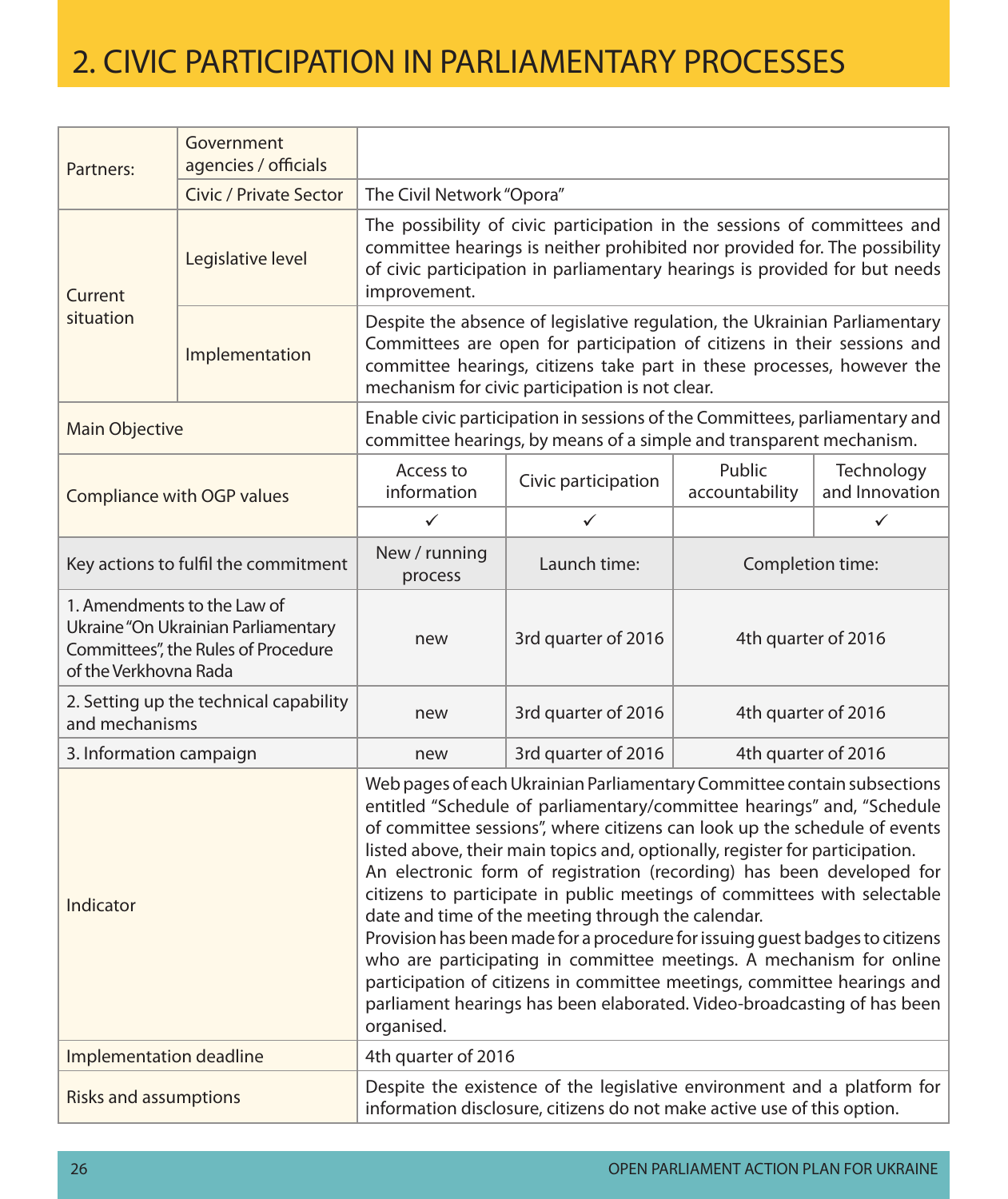### **2.3. Physical access to public information**

Ensure implementation of paragraph 4, Part 1, Article 14 of the Law of Ukraine "On Access to Public Information", under which the holders of public information are required to designate special venues for requestors to work with the documents or copies thereof and grant requestors the right to make extracts, take photographs, copies and scan copies, make records using any data carriers etc.

| <b>COMMITMENT</b><br>2.3. Public access to public information                                                                                                                                                                                                                    |                                    |                                                                                                                                                    |                                               |                          |                              |
|----------------------------------------------------------------------------------------------------------------------------------------------------------------------------------------------------------------------------------------------------------------------------------|------------------------------------|----------------------------------------------------------------------------------------------------------------------------------------------------|-----------------------------------------------|--------------------------|------------------------------|
|                                                                                                                                                                                                                                                                                  |                                    | Administrative Office of the Ukrainian Parliament                                                                                                  |                                               |                          |                              |
| Lead implementing agency                                                                                                                                                                                                                                                         |                                    | Ukrainian Parliament (Verkhovna Rada)                                                                                                              |                                               |                          |                              |
| Partners:                                                                                                                                                                                                                                                                        | Government<br>agencies / officials |                                                                                                                                                    |                                               |                          |                              |
| Civic / Private<br>The Civil Network "Opora"<br>Sector                                                                                                                                                                                                                           |                                    |                                                                                                                                                    |                                               |                          |                              |
| Current                                                                                                                                                                                                                                                                          | Legislative level                  | Paragraph 4, Part 1, Article 14 of the Law of Ukraine "On Access to Public<br>Information"                                                         |                                               |                          |                              |
| situation                                                                                                                                                                                                                                                                        | Implementation                     | Not implemented.                                                                                                                                   |                                               |                          |                              |
| Provide opportunity for the requestors of public information to work with<br>documents or copies thereof and enforce the requestors' right to make<br><b>Main Objective</b><br>extracts, take photographs, copies and scan copies, make records using any<br>data carriers, etc. |                                    |                                                                                                                                                    |                                               |                          |                              |
|                                                                                                                                                                                                                                                                                  | Compliance with OGP values         | Access to<br>information                                                                                                                           | Civic<br>participation                        | Public<br>accountability | Technology and<br>Innovation |
|                                                                                                                                                                                                                                                                                  |                                    | $\checkmark$                                                                                                                                       | $\checkmark$                                  |                          | $\checkmark$                 |
| Key actions to fulfil the<br>commitment                                                                                                                                                                                                                                          |                                    | New / running<br>process                                                                                                                           | Launch time:                                  |                          | Completion time:             |
|                                                                                                                                                                                                                                                                                  | 1. Designation of a special venue  | new                                                                                                                                                | 1st quarter of<br>1st quarter of 2016<br>2016 |                          |                              |
| A designated special venue in the Parliament, where public information<br>requestors may view documents or copies thereof, make extracts, take<br>Indicator<br>photographs, copies and scan copies, make records using any data carriers<br>etc.                                 |                                    |                                                                                                                                                    |                                               |                          |                              |
| Implementation deadline                                                                                                                                                                                                                                                          |                                    | 1st quarter of 2016                                                                                                                                |                                               |                          |                              |
| <b>Risks and assumptions</b>                                                                                                                                                                                                                                                     |                                    | Despite the existence of the legislative environment and a platform for<br>information disclosure, citizens do not make active use of this option. |                                               |                          |                              |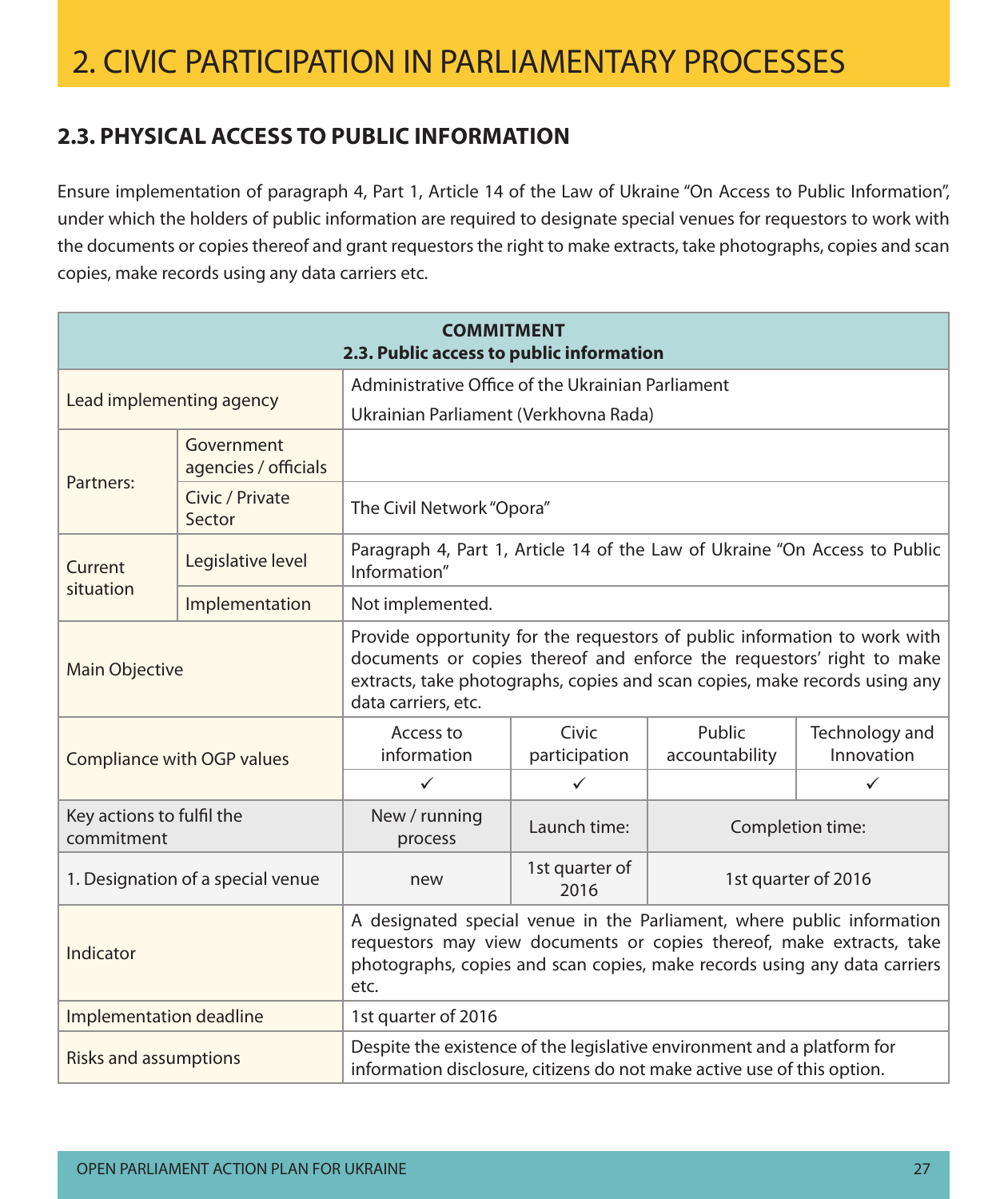### **2.4. Raising public awareness of the activities of Parliament and its role in institutional development of the country**

| <b>COMMITMENT</b><br>2.4. Raising public awareness of the activities of Parliament and its role in institutional development of<br>the country                                                                                                                              |                                    |                                                                                                                                                                                                                       |                                                                              |                          |                              |  |  |  |
|-----------------------------------------------------------------------------------------------------------------------------------------------------------------------------------------------------------------------------------------------------------------------------|------------------------------------|-----------------------------------------------------------------------------------------------------------------------------------------------------------------------------------------------------------------------|------------------------------------------------------------------------------|--------------------------|------------------------------|--|--|--|
|                                                                                                                                                                                                                                                                             |                                    | Administrative Office of the Ukrainian Parliament                                                                                                                                                                     |                                                                              |                          |                              |  |  |  |
| Lead implementing agency                                                                                                                                                                                                                                                    |                                    |                                                                                                                                                                                                                       | Ukrainian Parliament (Verkhovna Rada)                                        |                          |                              |  |  |  |
|                                                                                                                                                                                                                                                                             | Government<br>agencies / officials |                                                                                                                                                                                                                       |                                                                              |                          |                              |  |  |  |
| Partners:                                                                                                                                                                                                                                                                   | Civic / Private                    |                                                                                                                                                                                                                       | The Civil Network "Opora"                                                    |                          |                              |  |  |  |
|                                                                                                                                                                                                                                                                             | Sector                             | "Chesno" movement                                                                                                                                                                                                     |                                                                              |                          |                              |  |  |  |
| Current                                                                                                                                                                                                                                                                     | Legislative level                  | There is no specialised legislative act on redesigning the Parliament premises.                                                                                                                                       |                                                                              |                          |                              |  |  |  |
| situation                                                                                                                                                                                                                                                                   | Implementation                     | Implemented by informing the public through the website of the Verkhovna<br>Rada of Ukraine by publishing weekly digests, providing opportunities to<br>attend plenary sessions of the Verkhovna Rada of Ukraine etc. |                                                                              |                          |                              |  |  |  |
| Main Objective                                                                                                                                                                                                                                                              |                                    | Provide ways to improve public awareness of the activities of Parliament and<br>parliamentary processes                                                                                                               |                                                                              |                          |                              |  |  |  |
| Compliance with OGP values                                                                                                                                                                                                                                                  |                                    | Access to<br>information                                                                                                                                                                                              | Civic<br>participation                                                       | Public<br>accountability | Technology and<br>Innovation |  |  |  |
|                                                                                                                                                                                                                                                                             |                                    | $\checkmark$                                                                                                                                                                                                          | ✓                                                                            |                          | $\checkmark$                 |  |  |  |
| Key actions to fulfil the<br>commitment                                                                                                                                                                                                                                     |                                    | New / running<br>process                                                                                                                                                                                              | Launch time:                                                                 |                          | Completion time:             |  |  |  |
| Verkhovna Rada                                                                                                                                                                                                                                                              | 1. Order of the Chairman of the    | new                                                                                                                                                                                                                   | 3rd quarter of<br>2016                                                       |                          | 1st quarter of 2017          |  |  |  |
| 2. Setting up the technical<br>capability of equipment                                                                                                                                                                                                                      |                                    | new                                                                                                                                                                                                                   | 4th quarter of<br>2016                                                       |                          | 1st quarter of 2017          |  |  |  |
| The mechanism for familiarising citizens with decision-making procedures<br>of Parliament (including but not limited to online tours, explaining the key<br>Indicator<br>stages of decision-making, infographics for bills passage procedure, etc.) has<br>been introduced. |                                    |                                                                                                                                                                                                                       |                                                                              |                          |                              |  |  |  |
| Implementation deadline                                                                                                                                                                                                                                                     |                                    | 1st quarter of 2017                                                                                                                                                                                                   |                                                                              |                          |                              |  |  |  |
| <b>Risks and assumptions</b>                                                                                                                                                                                                                                                |                                    | make use of this opportunity.                                                                                                                                                                                         | Despite the existing legal framework and platforms, citizens do not actively |                          |                              |  |  |  |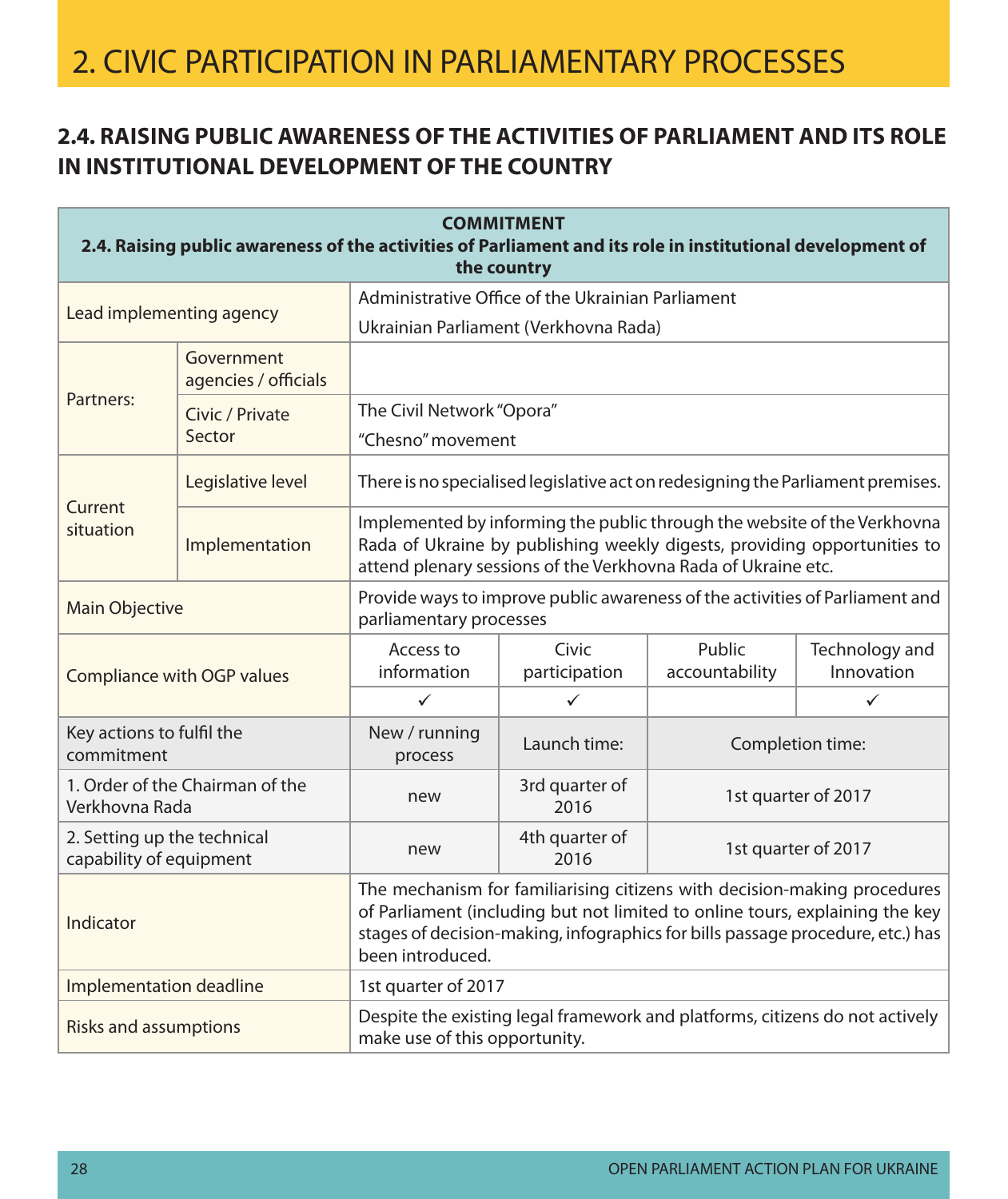### **2.5. Access to Parliament based onthe universal design principle**

Pursuant to Clause 28 "Provision of physical access" of the Declaration of Parliament Openness, all citizens should have the right to physical access to Parliament and its plenary sessions, with the exception of restrictions for reasons of public safety or space constraints. This Clause includes unhindered access to the premises of the Ukrainian Parliament for all groups of people, regardless of their capabilities.

Thus, the premises of the Ukrainian Parliament should be adapted for everyone's use, taking into account the availability of the environment for everyone, providing equal facilities for all users to avoid isolation of certain social groups. The design should be useful and easy to perceive and use by people with different capabilities. In addition, the following principles must be complied with: flexibility in use, simple and convenient use, perception of information regardless of the sensory capabilities of users, error tolerance, low physical effort applied, availability of the required size and space to approach the entrance and for various manipulations, regardless of the user's anthropometric characteristics, condition and mobility. See more about the universal design and its application at: http:// www.ud.org.ua/.

| <b>COMMITMENT</b><br>2.5. Access to Parliament based on the universal design principle |                                       |                                                                                  |                                                      |                          |                                                                                 |  |
|----------------------------------------------------------------------------------------|---------------------------------------|----------------------------------------------------------------------------------|------------------------------------------------------|--------------------------|---------------------------------------------------------------------------------|--|
|                                                                                        |                                       |                                                                                  | Administrative Office of the Ukrainian Parliament    |                          |                                                                                 |  |
| Lead implementing agency                                                               |                                       |                                                                                  | Ukrainian Parliament (Verkhovna Rada)                |                          |                                                                                 |  |
|                                                                                        |                                       | Committee on Rules of Procedure and Arrangement of Work<br>of the Verkhovna Rada |                                                      |                          |                                                                                 |  |
| Partners:                                                                              | Government<br>agencies /<br>officials |                                                                                  |                                                      |                          |                                                                                 |  |
|                                                                                        | Civic / Private<br>Sector             | The Civil Network "Opora"                                                        |                                                      |                          |                                                                                 |  |
|                                                                                        | Legislative level                     |                                                                                  |                                                      |                          | There is no specialised legislative act on redesigning the Parliament premises. |  |
| Current<br>situation                                                                   | Implementation                        |                                                                                  | thus hindering access to certain groups of citizens. |                          | The Parliament premises do not comply with the principles of universal design,  |  |
| Ensure access of citizens regardless of their capabilities<br><b>Main Objective</b>    |                                       |                                                                                  |                                                      |                          |                                                                                 |  |
| Compliance with OGP values                                                             |                                       | Access to<br>information                                                         | Civic<br>participation                               | Public<br>accountability | Technology and<br>Innovation                                                    |  |
|                                                                                        |                                       |                                                                                  |                                                      |                          |                                                                                 |  |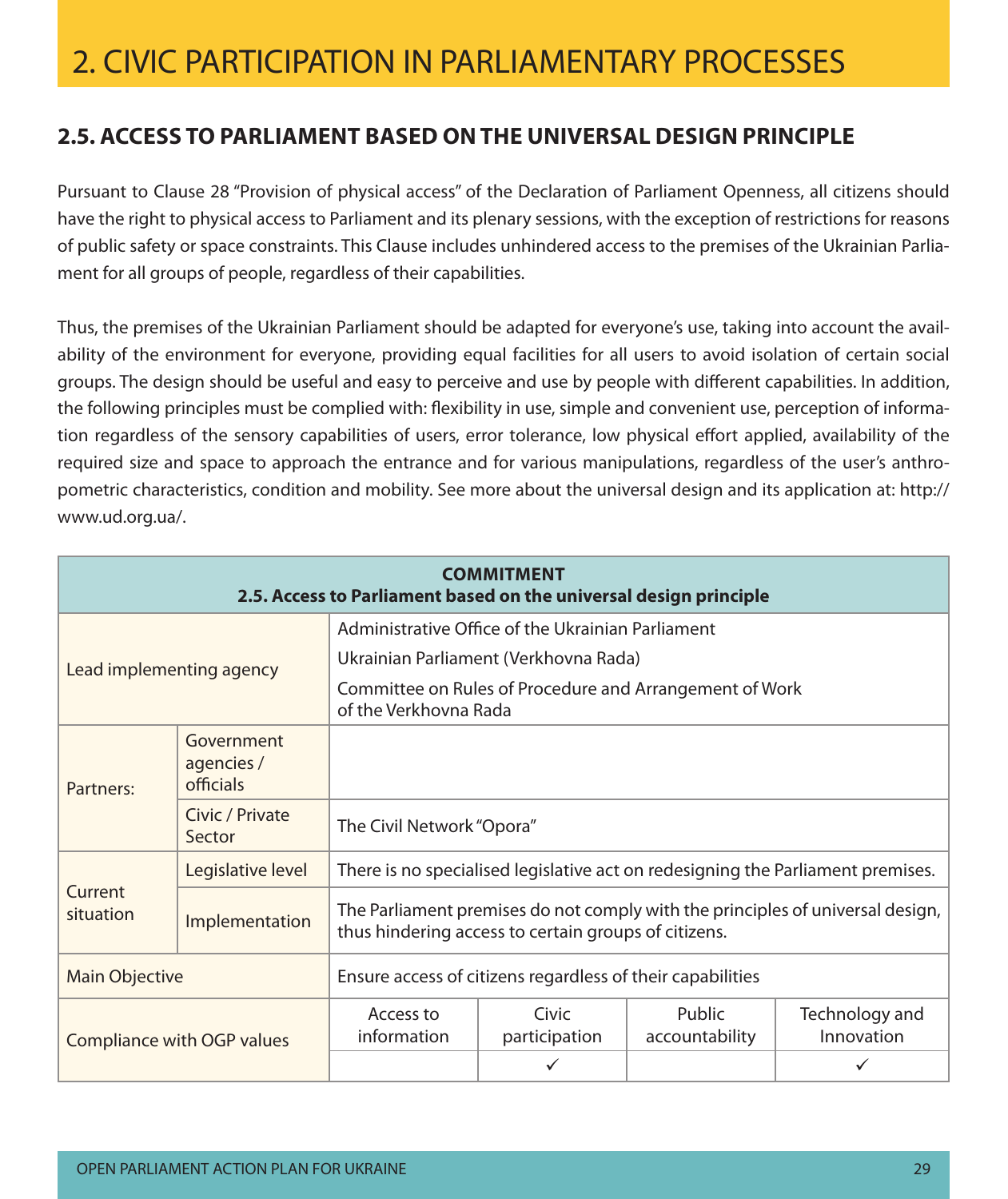| Key actions to fulfil the<br>commitment                | New / running<br>process                                                                                                                           | Launch time:           | Completion time:    |  |
|--------------------------------------------------------|----------------------------------------------------------------------------------------------------------------------------------------------------|------------------------|---------------------|--|
| 1. Order of the Chairman of the<br>Verkhovna Rada      | new                                                                                                                                                | 1st quarter of<br>2016 | 2nd quarter of 2016 |  |
| 2. Setting up the technical<br>capability of equipment | new                                                                                                                                                | 2nd quarter of<br>2016 | 4th quarter of 2017 |  |
| Indicator                                              | The Parliament premises comply with the principles of universal design and<br>are accessible to all social groups regardless of their capabilities |                        |                     |  |
| Implementation deadline                                | 4th quarter of 2017                                                                                                                                |                        |                     |  |
| <b>Risks and assumptions</b>                           | Insufficient funding.                                                                                                                              |                        |                     |  |

### **2.6. Developing and introducing Parliament's media-strategy**

Pursuant to the Declaration on Parliamentary Openness, Parliament has to provide access to information about its activities by different means, including direct observation, printed media, radio and television, Internet and mobile devices.

During implementation of the current Action Plan, a large volume of information shall be published on the Parliament website and citizens shall be provided with useful tools to participate in the parliamentary processes. For effective use of such mechanisms, it is of crucial importance to communicate to active citizens the new possibilities for interaction via a variety of convenient means. Taking into account the need for better informing of citizens about the work of Parliament and its results, the opportunities of the Open Parliament Initiative and for increasing the level of public trust in the Verkhovna Rada of Ukraine, it is necessary to develop and introduce a media strategy for the Ukrainian Parliament.

Such a media strategy could include the following:

- Social media use (facebook, twitter);
- Conducting press-conferences and creating a press-centre for the Verkhovna Rada of Ukraine;
- Disseminating information about new instruments of Open Parliament on a sub-national level through a network of civic activists;
- Communicating main news of the Parliament via brief and dynamic videos (e.g. those of the European Parliament), with the participation of MPs;
- Developing and using questionnaires for the most significant issues, priority draft bills on Parliament's agenda etc;
- Educative events in Kyiv and other cities for civic activists (on ways to use parliamentary appeals and requests, the right of the public to participate in open committee meetings of Parliament, the right to com-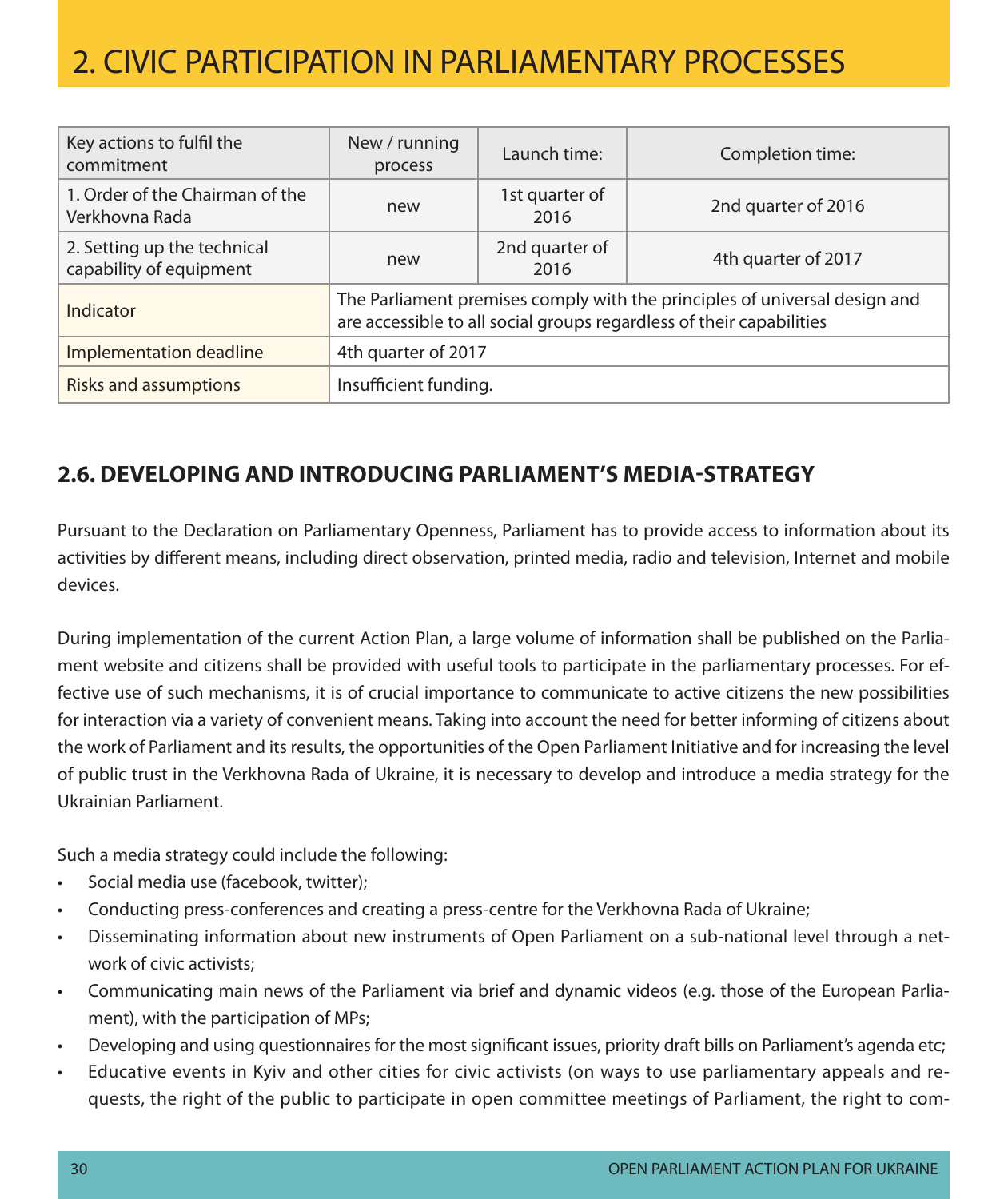ment on draft bills, how to use a special place at VRU where the requestors of public information could familiarise themselves with documents, copy and save them, on the availability of certain data on the Parliament website and so on);

• Training and seminars for journalists.

It is also important to pay separate attention to reforming VRU printed publications. The Verkhovna Rada of Ukraine publishes the newspaper "Holos Ukraiiny" (The Voice of Ukraine), the journal "Viche" (Council) and the periodical "Vidomosti Verkhovnoii Rady Ukraiiny" (News of the Verkhovna Rada of Ukraine). Also, the Parliament has its own TV channel "Rada". The role of these media is to report about the work of the legislative body.

On 1 January 2016, the Law of Ukraine "On Reforming the State and Municipal Print Mass Media" came into force. The law envisages that state and other authorities should withdraw from the founders of printed media. Under this legislation, the Ukrainian Parliament should take action to reform the newspaper "Holos Ukraiiny" and the journal "Viche".

| <b>COMMITMENT</b><br>2.6. Developing and introducing Parliament's media strategy                                                                                                   |                                       |                                                      |                        |                          |                                                                                                                                                                     |  |  |
|------------------------------------------------------------------------------------------------------------------------------------------------------------------------------------|---------------------------------------|------------------------------------------------------|------------------------|--------------------------|---------------------------------------------------------------------------------------------------------------------------------------------------------------------|--|--|
|                                                                                                                                                                                    |                                       | Administrative Office of the Ukrainian Parliament    |                        |                          |                                                                                                                                                                     |  |  |
| Lead implementing agency                                                                                                                                                           |                                       | <b>Head of Parliament</b>                            |                        |                          |                                                                                                                                                                     |  |  |
| Partners:                                                                                                                                                                          | Government<br>agencies /<br>officials |                                                      |                        |                          |                                                                                                                                                                     |  |  |
|                                                                                                                                                                                    | Civic / Private<br>Sector             | NGO Media Law Institute                              |                        |                          |                                                                                                                                                                     |  |  |
| Current<br>situation                                                                                                                                                               | Legislative level                     | related.                                             |                        |                          | There is no regulation or other legal acts for the current commitment. The Law<br>of Ukraine "On the reform of state and municipal printed media" is only partially |  |  |
|                                                                                                                                                                                    | Implementation                        | Parliament does not currently have a media strategy. |                        |                          |                                                                                                                                                                     |  |  |
| Ensure proactive informing of wider audience about the Parliament's<br>activities and possibilities provided under the Declaration on Parliamentary<br>Main Objective<br>Openness. |                                       |                                                      |                        |                          |                                                                                                                                                                     |  |  |
|                                                                                                                                                                                    | Compliance with OGP values            | Access to<br>information                             | Civic<br>participation | Public<br>accountability | Technology and<br>Innovation                                                                                                                                        |  |  |
|                                                                                                                                                                                    |                                       |                                                      |                        |                          |                                                                                                                                                                     |  |  |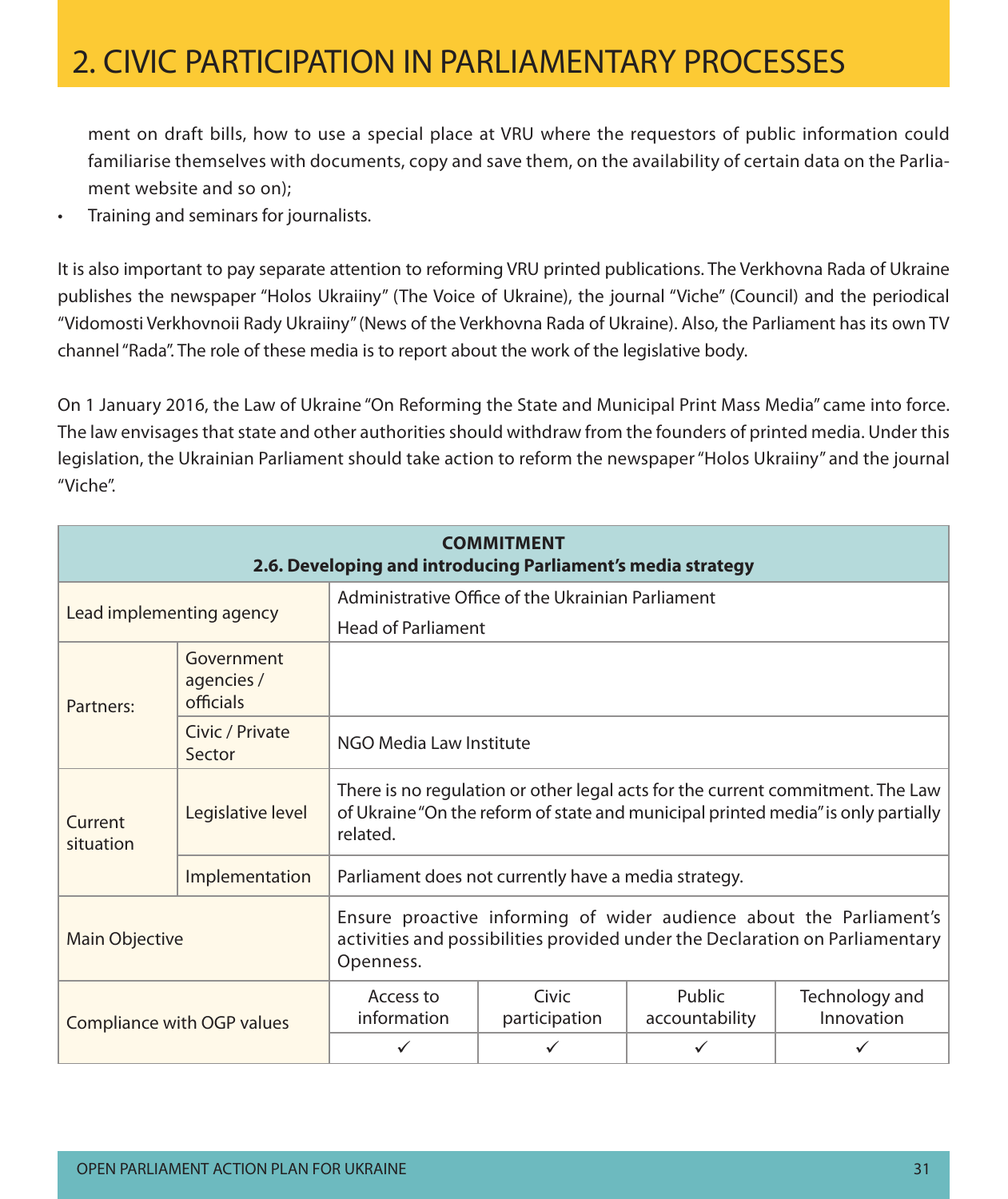| Key actions to fulfil the<br>commitment                                                                                                                            | New / running<br>process                                                                          | Launch time:                                                                                                                                                                                                                              | Completion time:    |  |  |
|--------------------------------------------------------------------------------------------------------------------------------------------------------------------|---------------------------------------------------------------------------------------------------|-------------------------------------------------------------------------------------------------------------------------------------------------------------------------------------------------------------------------------------------|---------------------|--|--|
| 1. Elaboratoin of a media strategy,<br>which would include informing<br>a wide audience through social<br>networks, the Parliament press<br>center and other tools | new                                                                                               | 1st quarter of<br>2016                                                                                                                                                                                                                    | 2nd quarter of 2017 |  |  |
| 2. Information campaign                                                                                                                                            | new                                                                                               | 1st quarter of<br>2016                                                                                                                                                                                                                    | 2nd quarter of 2017 |  |  |
| Indicator                                                                                                                                                          |                                                                                                   | Administrative Office of the Ukrainian Parliament, together with monitoring<br>PMOs, have developed a clear media strategy. New reporting tools (in particular,  <br>social media instruments) are used in addition to the existing ones. |                     |  |  |
| Implementation deadline                                                                                                                                            | 2nd quarter of 2017                                                                               |                                                                                                                                                                                                                                           |                     |  |  |
| <b>Risks and assumptions</b>                                                                                                                                       | The Strategy has been developed but its implementation is limited due to<br>insufficient funding. |                                                                                                                                                                                                                                           |                     |  |  |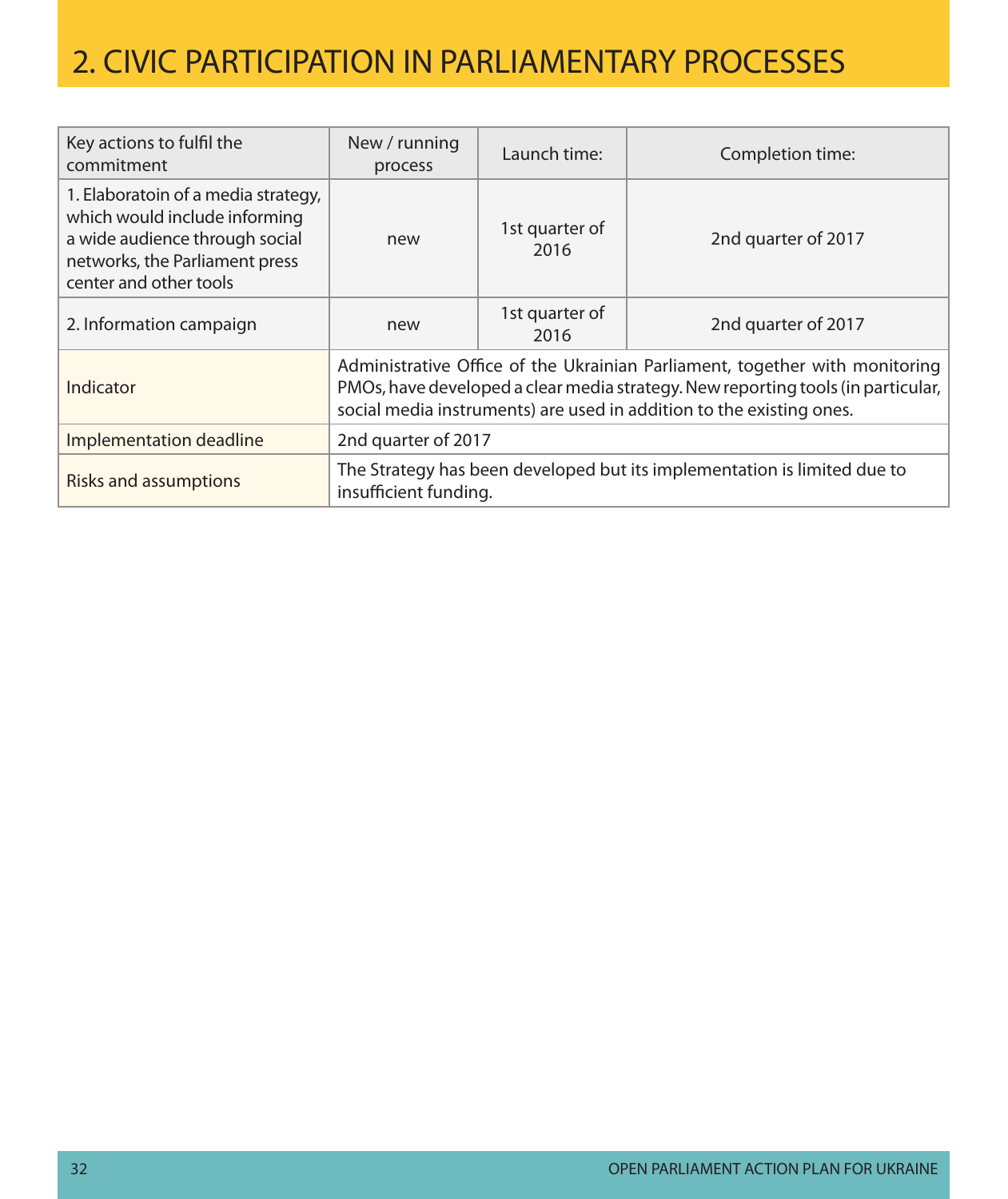### **3.1. Public accountability of the Administrative Office of the Ukrainian Parliament as the main budget holder**

Pursuant to Clause 23 of the Declaration for Parliamentary Openness, Parliament shall provide the public with comprehensive, detailed and easy-to-understand information about the national budget and public spending, including the past, current and planned income and expenses.

#### **CURRENT STATUS:**

As of today, in accordance with the Declaration, information on the national budget is available on the Parliament website in the Legislation section. Citizens of Ukraine can read the Law of Ukraine "On State Budget" and annexes thereto as Excel tables, i.e. data on State Budget of Ukraine revenues for the relevant year, financing of the State Budget of Ukraine for the relevant year, distribution of State Budget of Ukraine expenditures for the relevant year, repayment of loans to the State Budget of Ukraine and distribution of loans from the State Budget of Ukraine in the relevant year, distribution of State Budget of Ukraine expenditures for the relevant year for centralised events between administrative territorial units, intergovernmental budget transfers, allocation of State Budget of Ukraine expenditures for the relevant year for administration of justice in the context of local courts and courts of appeal and a list of loans raised by the state to the Special Fund of the State Budget of Ukraine from foreign states, banks and international financial organisations, for implementation of investment programmes (projects).

In its "Information" Section, the website of the Ukrainian Parliament contains data on economic and financial activities of Parliament in the form of plans (budget requests, datasheets of budget programmes), reports (report on implementation of the datasheet of a budget programme), government procurement (annual plans for public procurement and announcements of public tenders) and information on reimbursement of housing rent to members of Ukrainian Parliament. This information and the form of its presentation (copies of documents in PDF format) is too complicated to understand or be read by search engines, process and generate analysis.

#### Actions to improve reporting:

Clause 23 of the Declaration also states that Parliament must publish information on Parliament's own budget, including information on its utilisation, proposals and contracts. This information should be published in full, using the appropriate classification, along with conclusions written in accessible language, explanations or reports that will help improve public understanding.

Therefore, it is necessary to ensure the publication of a detailed cost estimate for the exercise of powers of the Ukrainian Parliament (in addition to the extract from the state budget) in the form of a table in an Open Data format, as well as a report of its performance.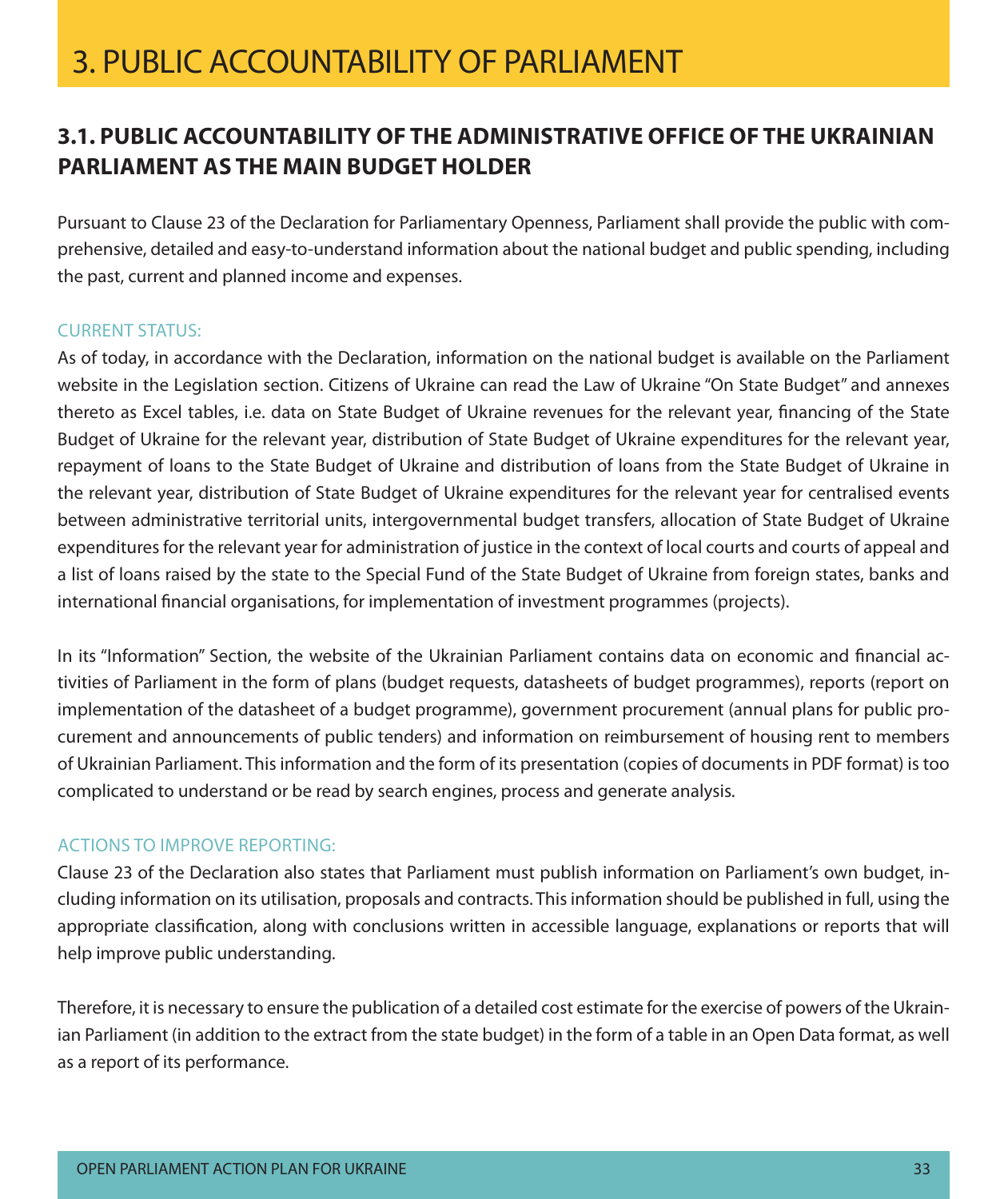Thus, it is necessary to amend Article 7 of the Rules of Procedure of the Verkhovna Rada of Ukraine, as suggested by Bill No. 1591, according to which Parliament's estimates for the next year shall be approved by Parliament during the adoption of the draft State Budget for the next year in the second reading, based on conclusions of the committees which consider the issues of regulations and budget. The Administrative Office of Parliament publishes Parliament's estimates on the official website of the Verkhovna Rada within three days after its approval.

The Administrative Office of Parliament ensures publication of the draft estimate of the Verkhovna Rada for the next year on the official website of the Verkhovna Rada not later than 20 working days prior to consideration for subsequent adoption.

Additionally, the Declaration requirements can be implemented through proper implementation of Article 28 of the Budgetary Code of Ukraine. Under this Article the main budget holders and, thus, the Administrative Office of the Ukrainian Parliament, provide for the public presentation and publication of information on the budget by the budget programmes and indicators and budget assignments as required in the form established by the Ministry of Finance of Ukraine, by 15 March of the year following the reporting year. Moreover, they are also obliged to publish specifications of budgetary programmes for the current budget period (including changes to these specifications) on their official websites within three days from the date of approval of these documents and reports on the implementation of budget programmes three days after the submission of reports to the Ministry of Finance of Ukraine (local financial authorities).

| Such information should be disclosed in compliance with the Law of Ukraine "On access to public information" as |  |  |
|-----------------------------------------------------------------------------------------------------------------|--|--|
| regards access to information in the form of Open Data.                                                         |  |  |

| <b>COMMITMENT</b><br>3.1. Public accountability of the Administrative Office of the Ukrainian Parliament<br>as the main budget holder |                                       |                                                                                                                                                                                                                |  |  |
|---------------------------------------------------------------------------------------------------------------------------------------|---------------------------------------|----------------------------------------------------------------------------------------------------------------------------------------------------------------------------------------------------------------|--|--|
| Lead implementing agency                                                                                                              |                                       | Administrative Office of the Ukrainian Parliament                                                                                                                                                              |  |  |
|                                                                                                                                       | Government<br>agencies /<br>officials |                                                                                                                                                                                                                |  |  |
| Partners:                                                                                                                             | Civic / Private<br>Sector             | The Civil Network "Opora"<br><b>Transparency International Ukraine</b><br><b>Centre for Political Studies and Analysis</b>                                                                                     |  |  |
| Current<br>situation                                                                                                                  | Legislative level                     | The budget legislation of Ukraine establishes the principle of publicity and<br>transparency, according to which the public should be kept informed on the<br>preparation and performance of the state budget. |  |  |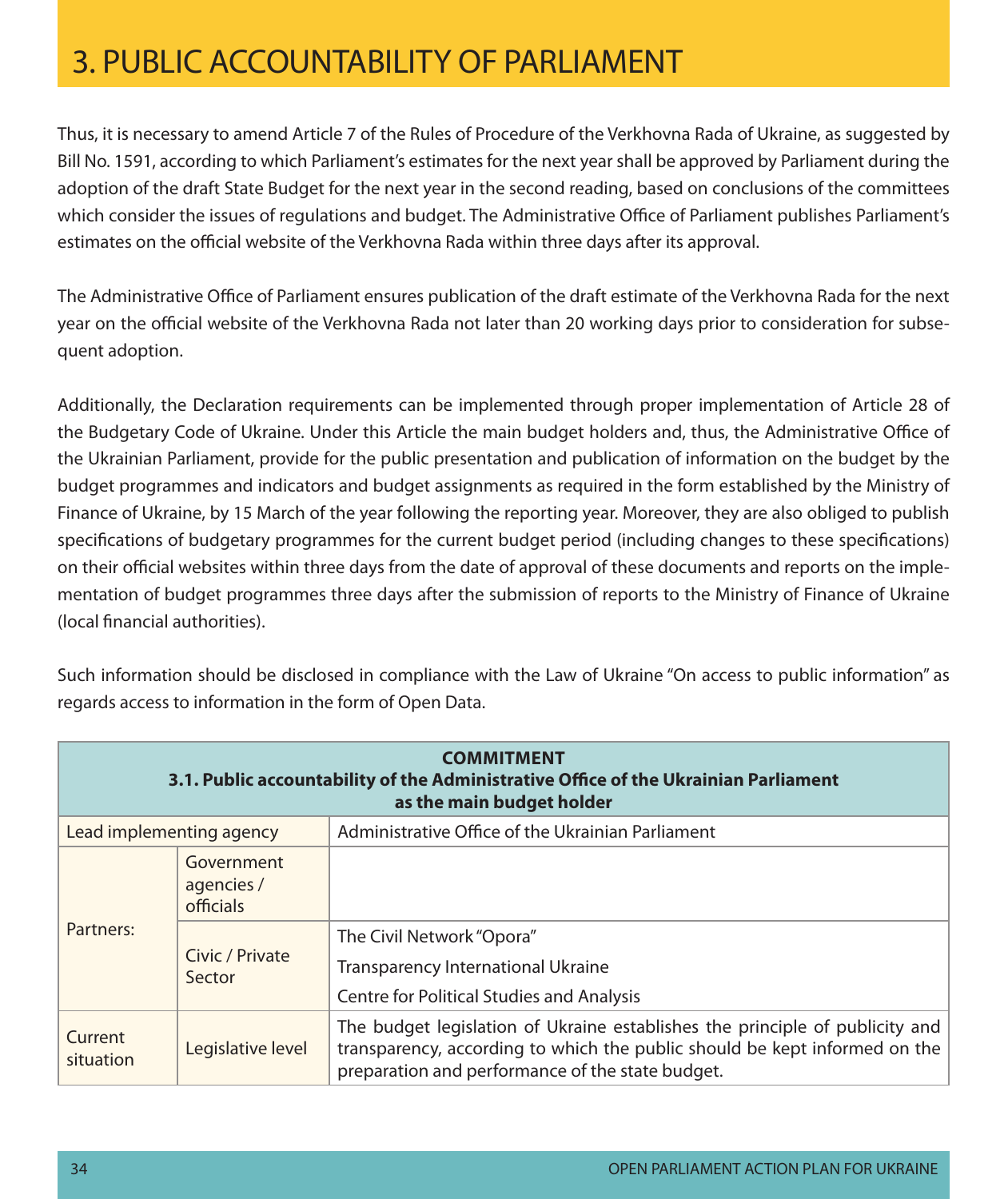| Current<br>situation                      | Implementation                  | Most data on the state budget and its items can be found, but the information<br>is presented in a format that is difficult to be processed.                                                                                                                                                                                                                                                                                            |                        |                          |                              |  |
|-------------------------------------------|---------------------------------|-----------------------------------------------------------------------------------------------------------------------------------------------------------------------------------------------------------------------------------------------------------------------------------------------------------------------------------------------------------------------------------------------------------------------------------------|------------------------|--------------------------|------------------------------|--|
| <b>Main Objective</b>                     |                                 | Ensure all opportunities for the citizens to get full information about the<br>Parliament's budget and the budget performance report.                                                                                                                                                                                                                                                                                                   |                        |                          |                              |  |
|                                           | Compliance with OGP values      | Access to<br>information                                                                                                                                                                                                                                                                                                                                                                                                                | Civic<br>participation | Public<br>accountability | Technology and<br>Innovation |  |
|                                           |                                 | $\checkmark$                                                                                                                                                                                                                                                                                                                                                                                                                            | $\checkmark$           | $\checkmark$             | $\checkmark$                 |  |
| Key actions to fulfil the<br>commitment   |                                 | New / running<br>process                                                                                                                                                                                                                                                                                                                                                                                                                | Launch time:           | Completion time:         |                              |  |
| Verkhovna Rada                            | 1. Order of the Chairman of the | new                                                                                                                                                                                                                                                                                                                                                                                                                                     | 1st quarter of<br>2016 | 2nd quarter of 2016      |                              |  |
| 2. Setting up the technical<br>capability |                                 | new                                                                                                                                                                                                                                                                                                                                                                                                                                     | 2nd quarter of<br>2016 | 2nd quarter of 2016      |                              |  |
| 3. Information campaign                   |                                 | new                                                                                                                                                                                                                                                                                                                                                                                                                                     | 2nd quarter of<br>2016 | 4th quarter of 2016      |                              |  |
| Indicator                                 |                                 | The Ukrainian Parliament website publishes the detailed budget of the<br>Verkhovna Rada and the financial report for the previous year, in an accessible<br>form, with charts and statistics, detailed information on government<br>procurement, including the names of suppliers. Information about the<br>budget has a clear and understandable form and is prepared using modern<br>technologies (visualisations, infographics etc). |                        |                          |                              |  |
| Implementation deadline                   |                                 | May 2016                                                                                                                                                                                                                                                                                                                                                                                                                                |                        |                          |                              |  |
| <b>Risks and assumptions</b>              |                                 | Despite the existence of the legislative environment and a platform<br>for information disclosure, the Administrative Office does not fulfil the<br>requirement to publish information.                                                                                                                                                                                                                                                 |                        |                          |                              |  |

### **3.2. Publication of the information on use of Ukrainian State Budget funds**

The Law of Ukraine "On the Openness of Public Funds Disposal" obliges the managers of the State Budget of Ukraine to provide data on how and for what purpose the funds of the State Budget have been used. Therefore, for further publication institutions authorised to maintain the activities of Verkhovna Rada of Ukraine shall prepare reports that contain information on:

• the manager of State Budget funds (name, identification code of the legal entity, location, first and last name of the head);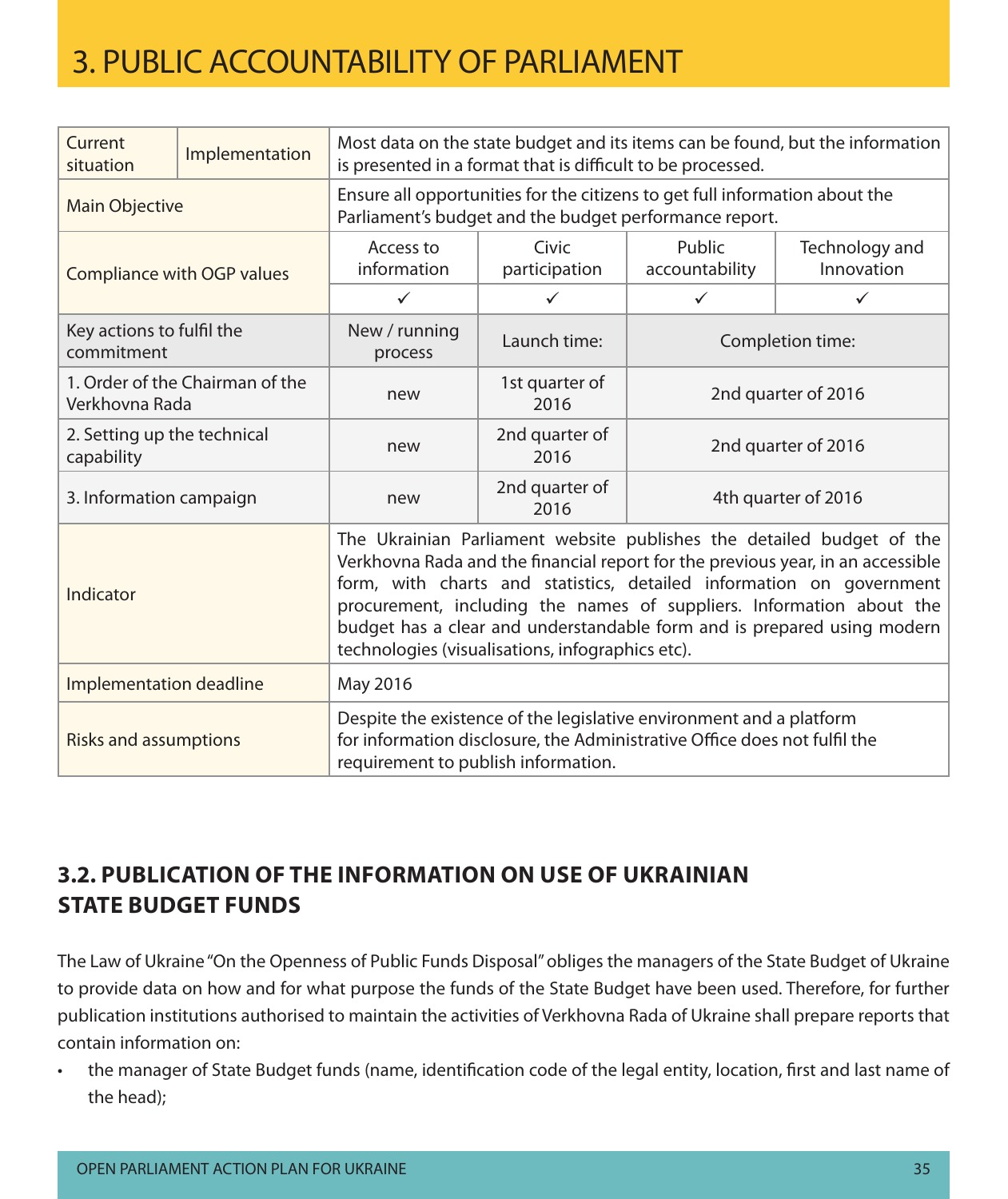- • chief manager of State Budget funds (name, identification code of the legal entity, location, first and last name of the head);
- amounts of budget appropriations and/or budget assignments for the corresponding budget period overall and for budgetary programmes;
- the volume of budget expenditures and loans granted from the budget for the accounting period overall and for budgetary programmes;
- • information on contracts concluded during the accounting period (subject of the contract, contract performer (identification code of the legal entity, location), contract price, the unit price (if any), the amount of purchased goods and/or services, the procurement procedure or justification of its absence with a reference, payments under the contract for the reporting period and the effective term of the contract);
- information on the state of performance of contracts concluded during previous accounting periods with all supplements that constitute their integral part (subject of the contract, contract performer (identification code of the legal entity, location), contract price, the unit price (if any), the amount of purchased goods and/or services, the procurement procedure or justification of its absence with a reference, payments under the contract for the reporting period and the effective term of the contract), sanctions for contract breaches, if any, and acts of contract performance, if any);
- • number of business trips, including specification of the number of foreign business trips, total expenses for business trips, including specification of the expenses on foreign travel.

Thus, the information referred to in this paragraph shall be published on the State web portal for use of public funds on a quarterly basis, not later than 35 days after the end of the quarter and stored in free access for three years from the date of publication.

Therefore, a subsection "Budgetary Funds Disposal" shall be created in the "Information" section on the website of the Verkhovna Rada of Ukraine. In this subsection, a comprehensive list of institutions authorised to maintain the activities of the Verkhovna Rada of Ukraine shall be published, with a link to the State web portal.

The information should be accessible for search engines and be prepared in open data formats. It should be clearly structured and easy to search.

| <b>COMMITMENT</b><br>3.2. Publication of the information on use of funds of the State Budget of Ukraine |                                       |                                                                                         |  |  |
|---------------------------------------------------------------------------------------------------------|---------------------------------------|-----------------------------------------------------------------------------------------|--|--|
| Lead implementing agency                                                                                |                                       | Administrative Office of the Ukrainian Parliament<br><b>Computer Systems Department</b> |  |  |
| Partners:                                                                                               | Government<br>agencies /<br>officials |                                                                                         |  |  |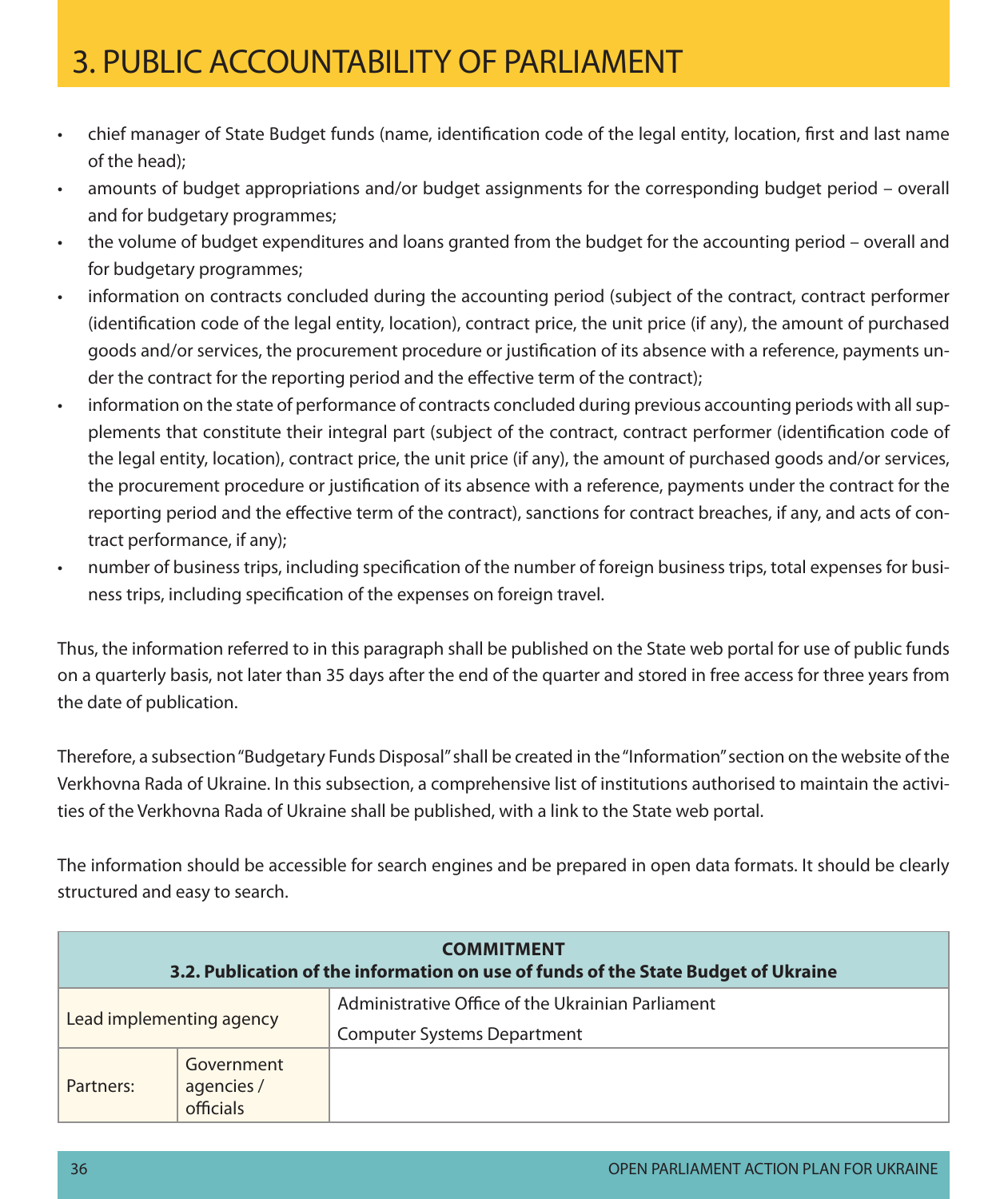|                                         | Civic / Private<br>Sector                                    |                                                                                                                                      | <b>Centre for Political Studies and Analysis</b>                                                                                                                                                                                                                                                                          |                          |                              |  |  |
|-----------------------------------------|--------------------------------------------------------------|--------------------------------------------------------------------------------------------------------------------------------------|---------------------------------------------------------------------------------------------------------------------------------------------------------------------------------------------------------------------------------------------------------------------------------------------------------------------------|--------------------------|------------------------------|--|--|
|                                         | Legislative level                                            | funds.                                                                                                                               | Law of Ukraine "On the Openness of Public Funds Disposal" obliges the<br>managers of the State Budget of Ukraine to provide data on use of State Budget                                                                                                                                                                   |                          |                              |  |  |
| Current<br>situation                    | Implementation                                               |                                                                                                                                      | In spite of the fact that the Law of Ukraine "On the Openness of Public Funds<br>Disposal" has come into force, the State web portal of public finance works in<br>test mode and State funds managers, including the Administrative Office of the<br>Ukrainian Parliament, have not yet filled in all the necessary data. |                          |                              |  |  |
| <b>Main Objective</b>                   |                                                              | To enable citizens to monitor the transactions, agreements and reports of State<br>budget funds managers in support of Parliament.   |                                                                                                                                                                                                                                                                                                                           |                          |                              |  |  |
| <b>Compliance with OGP values</b>       |                                                              | Access to<br>information                                                                                                             | Civic<br>participation                                                                                                                                                                                                                                                                                                    | Public<br>accountability | Technology and<br>Innovation |  |  |
|                                         |                                                              | $\checkmark$                                                                                                                         | ✓                                                                                                                                                                                                                                                                                                                         | $\checkmark$             | $\checkmark$                 |  |  |
| Key actions to fulfil the<br>commitment |                                                              | New / running<br>process                                                                                                             | Launch time:                                                                                                                                                                                                                                                                                                              | Completion time:         |                              |  |  |
| implementation of Law "On<br>Disposal"  | 1. Order of VRU Head for the<br>the Openness of Public Funds | new                                                                                                                                  | 1st quarter of<br>2016                                                                                                                                                                                                                                                                                                    | 2nd quarter of 2016      |                              |  |  |
| 2. Technical issues                     |                                                              | new                                                                                                                                  | 2nd quarter of<br>2016                                                                                                                                                                                                                                                                                                    | 2nd quarter of 2016      |                              |  |  |
| 3. Information campaign                 |                                                              | new                                                                                                                                  | 2nd quarter of<br>2016                                                                                                                                                                                                                                                                                                    | 4th quarter of 2016      |                              |  |  |
| Indicator                               |                                                              | Citizens are enabled to monitor the transactions, agreements and reports of<br>State budget funds managers in support of Parliament. |                                                                                                                                                                                                                                                                                                                           |                          |                              |  |  |
| Implementation deadline                 |                                                              | 4th quarter of 2016                                                                                                                  |                                                                                                                                                                                                                                                                                                                           |                          |                              |  |  |
| <b>Risks and assumptions</b>            |                                                              | The Administrative Office of Parliament does not perform the obligations on<br>data publication                                      |                                                                                                                                                                                                                                                                                                                           |                          |                              |  |  |

### **3.3. Identification of PMOs for monitoring the Action Plan implementation and holding quarterly meetings with representatives of Parliament**

Under Clause 7 of the Declaration on Parliamentary Openness, Parliament should recognise the rights and responsibilities of civil society, the media and the public in monitoring the work of Parliament and its members. Parliament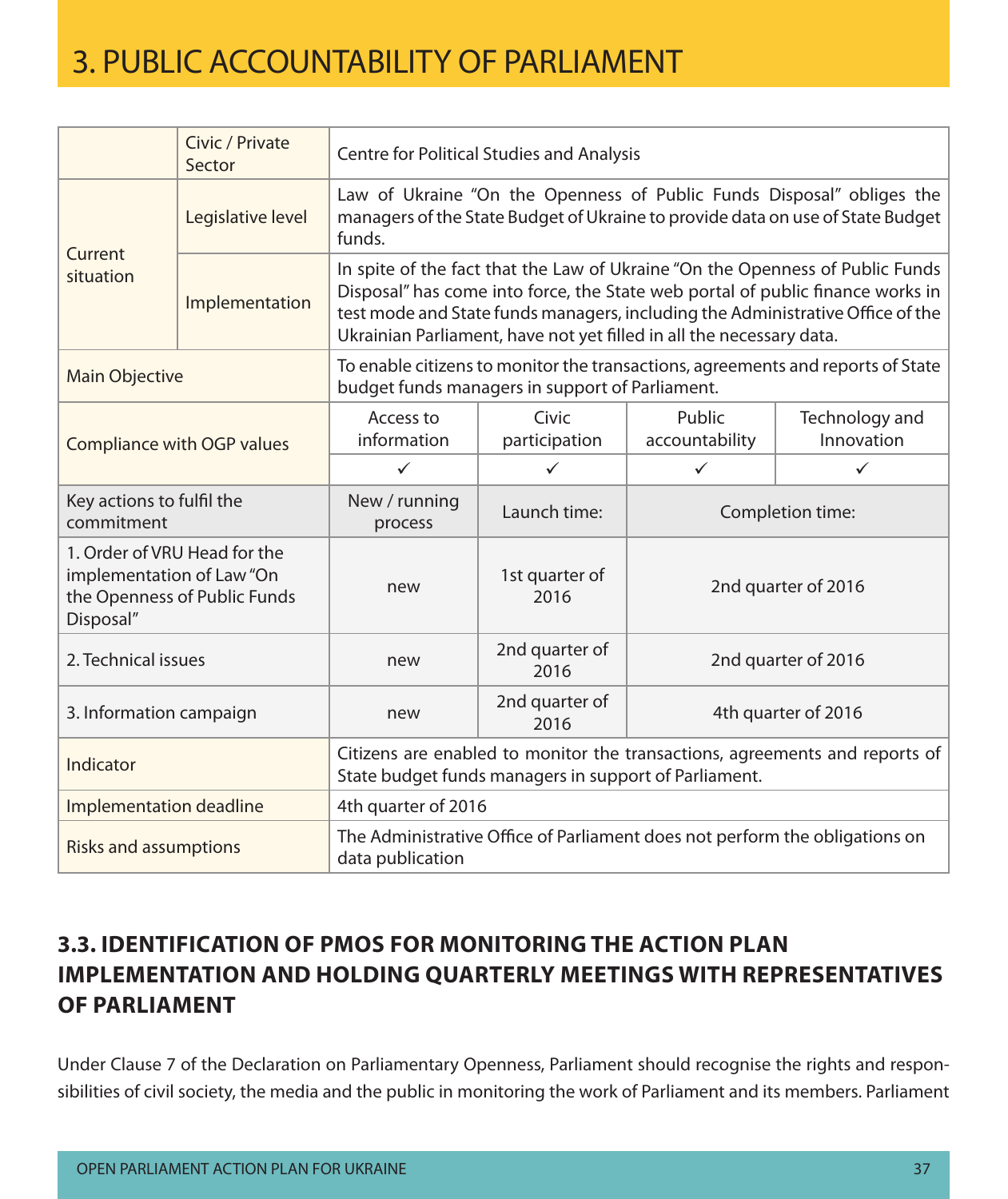shall join the discussions with the public and civil society organisations that monitor Parliament's work, so as to promote its efficiency and reduce interference in access to information on Parliament's work.

Therefore, non-government organisations need to be identified to monitor the Implementation Plan realisation and to ensure quarterly meetings are held with them. Holding quarterly meetings with representatives of non-government organisations that have joined the Declaration on Parliamentary Openness is a step to improve the interaction of the Ukrainian Parliament with the public and, at the same time, it gives civil society organisations the opportunity to monitor Parliament's adherence to the principles of openness, civic participation, public accountability and innovation, as well as the assumed commitments for implementation thereof. In addition, these measures will contribute to elaboration of common decisions and further development of the open parliamentary system in Ukraine.

Appeals and decisions taken as a result of discussions and meetings of monitoring PMOs shall be necessarily considered by the relevant authorities. PMOs receive full assistance and support in their activities to monitor the realisation of the Implementation Plan. They may equally initiate additional meetings and discussions, propose amendments to the Action Plan to engage international experts and so on. To this end, the Head of the Verkhovna Rada should order the creation of an Open Parliament Steering Committee to include representatives of monitoring PMOs and representatives of Parliament on an equal footing.

| <b>COMMITMENT</b><br>3.3. Identification of parliamentary monitoring organisations for monitoring Action Plan implementation<br>and holding quarterly meetings with Parliament |                                                   |                                                                                                                                                                           |  |  |
|--------------------------------------------------------------------------------------------------------------------------------------------------------------------------------|---------------------------------------------------|---------------------------------------------------------------------------------------------------------------------------------------------------------------------------|--|--|
| Lead implementing agency                                                                                                                                                       | Administrative Office of the Ukrainian Parliament |                                                                                                                                                                           |  |  |
| Government<br>agencies /<br><b>officials</b>                                                                                                                                   |                                                   |                                                                                                                                                                           |  |  |
| Partners:                                                                                                                                                                      | Civic / Private<br>Sector                         | Transparency International Ukraine<br>The Civil Network "Opora"<br>"Chesno" civic movement<br><b>Centre for Political Studies and Analysis</b><br>NGO Media Law Institute |  |  |
| Current                                                                                                                                                                        | Legislative level                                 | No legal regulation                                                                                                                                                       |  |  |
| situation                                                                                                                                                                      | Implementation                                    | Not currently implemented                                                                                                                                                 |  |  |
| <b>Main Objective</b>                                                                                                                                                          |                                                   | Ensure the meeting of Parliament with civil society monitors on a session basis.                                                                                          |  |  |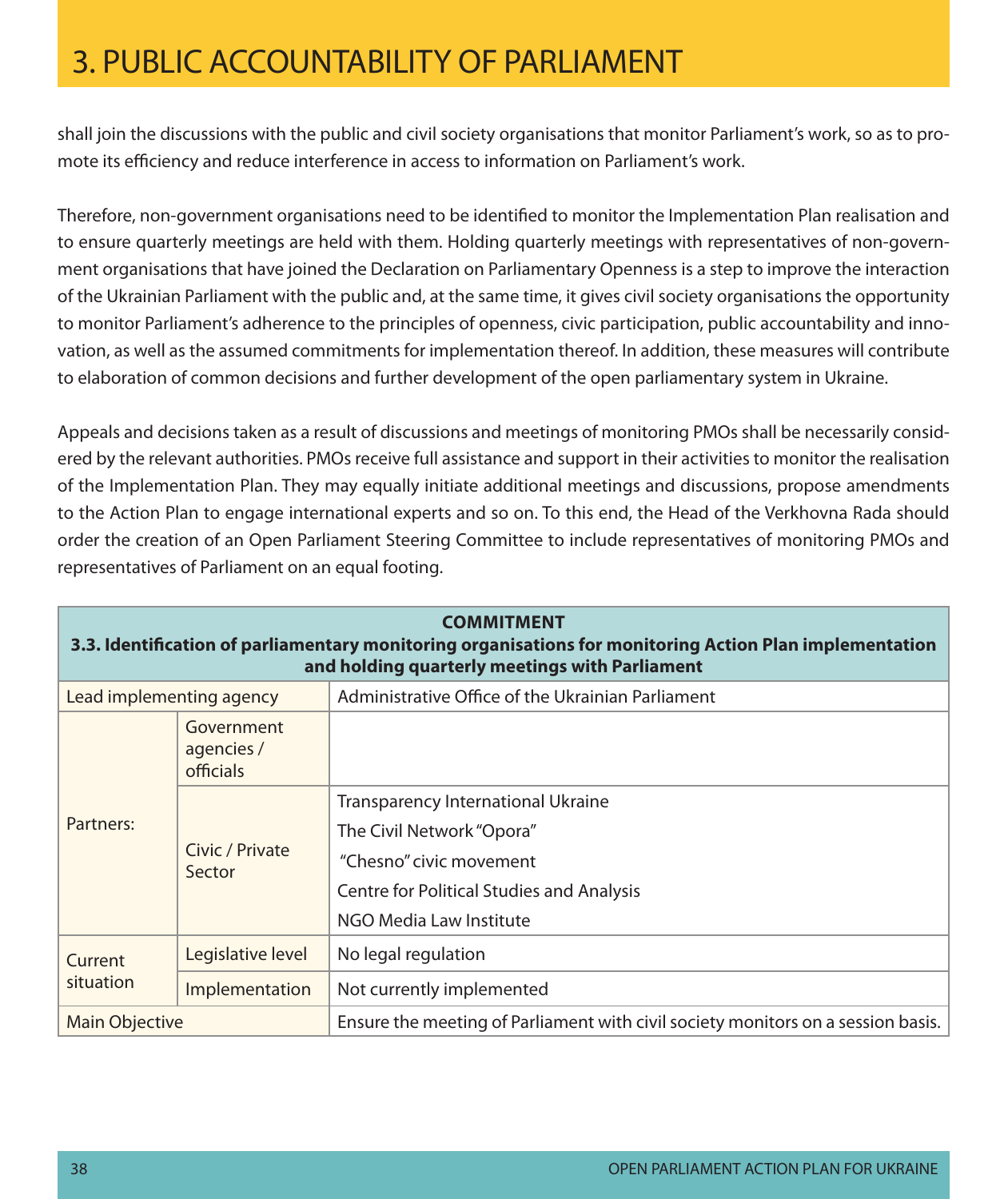| Compliance with OGP values                        | Access to<br>information                                                                                                              | Civic<br>participation | Public<br>accountability | Technology and<br>Innovation |  |
|---------------------------------------------------|---------------------------------------------------------------------------------------------------------------------------------------|------------------------|--------------------------|------------------------------|--|
|                                                   |                                                                                                                                       |                        |                          |                              |  |
| Key actions to fulfil the<br>commitment           | New / running<br>process                                                                                                              | Launch time:           | Completion time:         |                              |  |
| 1. Order of the Chairman of the<br>Verkhovna Rada | new                                                                                                                                   | 1st quarter of<br>2016 | 1st quarter of 2016      |                              |  |
| Indicator                                         | Parliament and monitoring PMOs meet to discuss the progress of<br>implementation of commitments and the development of new solutions. |                        |                          |                              |  |
| Implementation deadline                           | 1st quarter of 2016                                                                                                                   |                        |                          |                              |  |
| <b>Risks and assumptions</b>                      | Despite the existence of the legislative environment and a platform for<br>information disclosure, the commitment is not fulfilled.   |                        |                          |                              |  |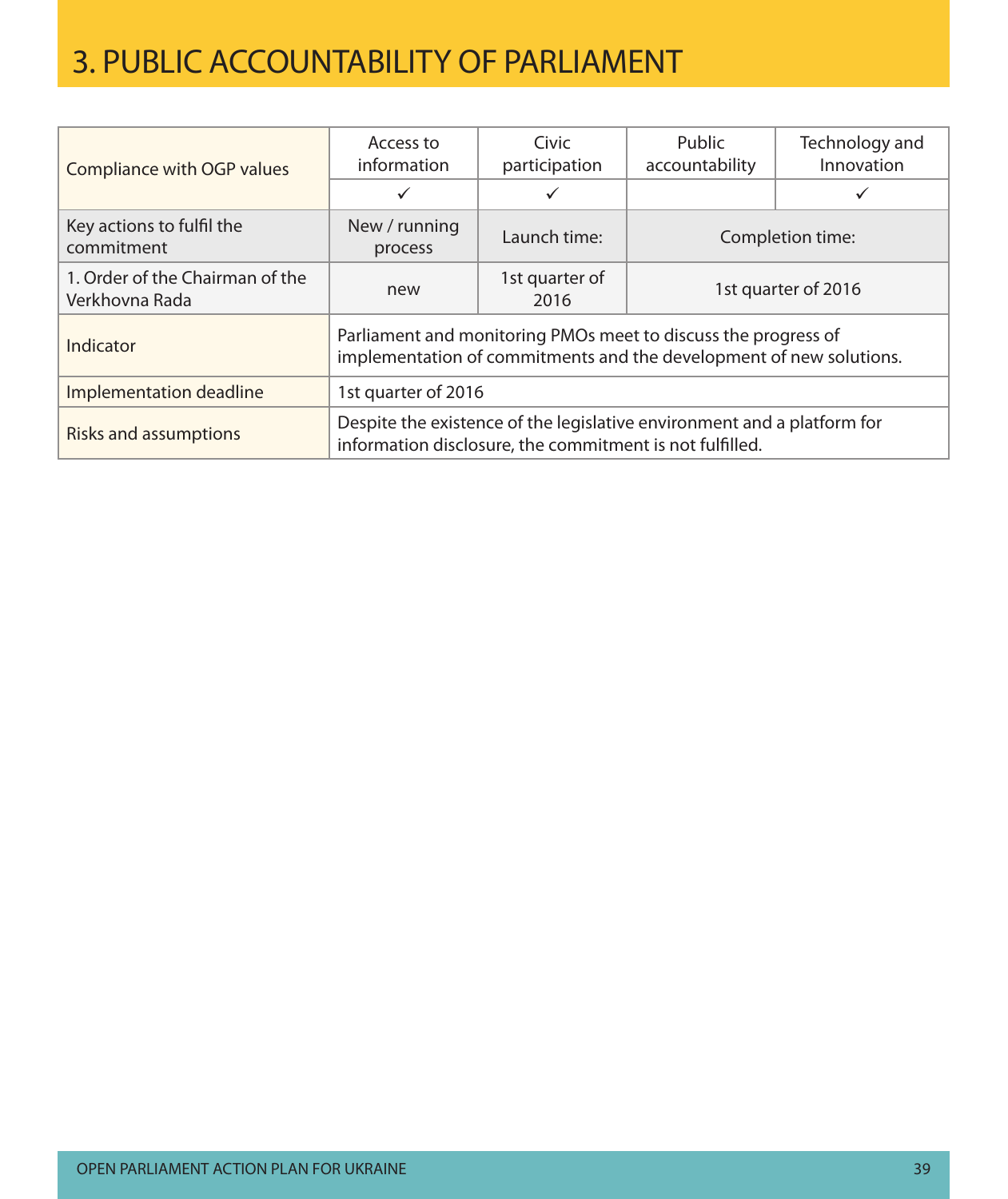### **4.1. Ensuring ease of use, reference and data processing onthe web resources of the Ukrainian Parliament**

Parliament shall ensure the ease of search for information on Parliament's activities, as required by the public, by creating databases that allow simple and advanced search through the use of appropriate metadata. Information should be available at a permanent location, such as a web address with a permanent URL. Information on Parliament's activities should be concluded and released in an open and structured format, accessible to search engines, such as XML, CSV or JSON that are machine-readable, so that the citizens, civil society, the private sector and Government could use and analyse the information on Parliament's work. In addition, the website of the Verkhovna Rada of Ukraine should be adapted for viewing via and full operation on mobile platforms.

In December 2015, the Administrative Office of the Ukrainian Parliament presented a beta version of an Open Data portal for Verkhovna Rada of Ukraine – http://data.rada.gov.ua/open. However, the datasets that are published there require extension and the functional capability of the portal needs improvement.

In addition, the website of the Verkhovna Rada should contain a simple and detailed explanation of how and where to find information and how to work with data.

| <b>COMMITMENT</b><br>4.1. Ensuring ease of use, reference and data processing on the web resources of the Ukrainian Parliament |                           |                                                                                                                                                                                                                                                                                                                                                                                                                                                                                                                                                                                                               |  |  |
|--------------------------------------------------------------------------------------------------------------------------------|---------------------------|---------------------------------------------------------------------------------------------------------------------------------------------------------------------------------------------------------------------------------------------------------------------------------------------------------------------------------------------------------------------------------------------------------------------------------------------------------------------------------------------------------------------------------------------------------------------------------------------------------------|--|--|
| Lead implementing agency                                                                                                       |                           | Administrative Office of the Ukrainian Parliament                                                                                                                                                                                                                                                                                                                                                                                                                                                                                                                                                             |  |  |
| Government<br>agencies /<br><b>officials</b><br>Partners:                                                                      |                           |                                                                                                                                                                                                                                                                                                                                                                                                                                                                                                                                                                                                               |  |  |
|                                                                                                                                | Civic / Private<br>Sector | The Civil Network "Opora"                                                                                                                                                                                                                                                                                                                                                                                                                                                                                                                                                                                     |  |  |
|                                                                                                                                | Legislative level         | The Order of the Chairman of the Ukrainian Parliament "On Web Resources of<br>the Verkhovna Rada of Ukraine" does not regulate this issue.                                                                                                                                                                                                                                                                                                                                                                                                                                                                    |  |  |
| Current<br>situation                                                                                                           | Implementation            | The Administrative Office of the Verkhovna Rada of Ukraine does not disclose<br>the data contained in the "Information" section, in particular, in the subsection<br>titled "Economic and financial activities", in a convenient structured format<br>that would be accessible to search engines. Instead, only PDF documents are<br>available for use, along with other documents in the same format, amending<br>the previous ones, which makes it impossible to read the latest information<br>without comparing it with other documents. Moreover, all the documents for<br>review need to be downloaded. |  |  |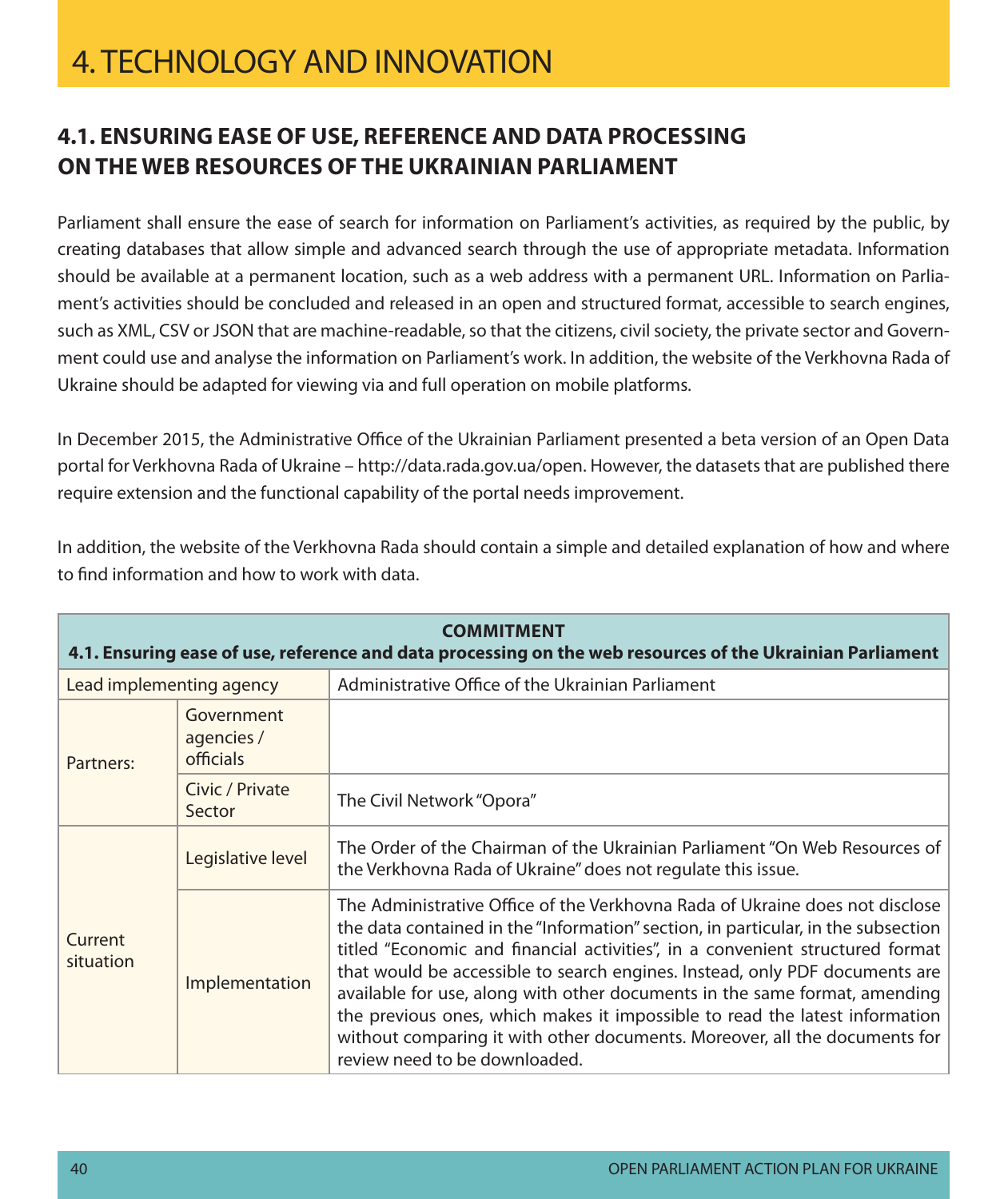| Main Objective                                                                                                                                | Ensure public access to the most complete and constantly updated information,<br>including the latest amendments, in a format that may be viewed and processed<br>by a PC on the Parliament website, with no need to download such a file. |                        |                          |                              |  |
|-----------------------------------------------------------------------------------------------------------------------------------------------|--------------------------------------------------------------------------------------------------------------------------------------------------------------------------------------------------------------------------------------------|------------------------|--------------------------|------------------------------|--|
| Compliance with OGP values                                                                                                                    | Access to<br>information                                                                                                                                                                                                                   | Civic<br>participation | Public<br>accountability | Technology and<br>Innovation |  |
| Key actions to fulfil the<br>commitment                                                                                                       | ✓                                                                                                                                                                                                                                          | $\checkmark$           |                          |                              |  |
| Ключові дії для виконання<br>зобов'язання                                                                                                     | New / running<br>process                                                                                                                                                                                                                   | Launch time:           | Completion time:         |                              |  |
| 1. Making amendments to the<br>Order of the Chairman of the<br>Ukrainian Parliament "On Web<br>Resources of the Verkhovna<br>Rada of Ukraine" | new                                                                                                                                                                                                                                        | 1st quarter of<br>2016 | 3rd quarter of 2016      |                              |  |
| 2. Setting up the technical<br>capability                                                                                                     | new                                                                                                                                                                                                                                        | 1st quarter of<br>2016 | 3rd quarter of 2016      |                              |  |
| 3. Information campaign                                                                                                                       | new                                                                                                                                                                                                                                        | 1st quarter of<br>2016 | 3rd quarter of 2016      |                              |  |
| Indicator                                                                                                                                     | Data on all sections is published in a structured format accessible for search<br>engines. The performance of Parliament's Open Data portal is tailored and<br>improved.                                                                   |                        |                          |                              |  |
| Implementation deadline                                                                                                                       | 3rd quarter of 2016                                                                                                                                                                                                                        |                        |                          |                              |  |
| <b>Risks and assumptions</b>                                                                                                                  | Despite the existence of the legislative environment and a platform for<br>information disclosure, citizens do not use the data.                                                                                                           |                        |                          |                              |  |

### **4.2. Strengthening bilateral civic communicationthrough feedback, questionnaires and individual electronic appeals and petitions**

According to Clause 44 of the Declaration on Parliamentary Openness, Parliament must endeavour to use interactive technologies to strengthen the ability of citizens to provide significant contributions to the legislation and parliamentary activity and facilitate communication with members of Parliament or Parliament employees. Thus, web pages of members of Ukrainian Parliament should contain a field for communication with voters (additionally with an indicator in Clause 1.1. of the Plan), the home page of the Ukrainian Parliament should contain interactive polls as regards the level of Parliament's openness, whether it is reasonable to enact the most important regulations and other topical issues (proposed by the main monitors of Plan implementation) and provide citizens with an opportunity to address e-petitions under Article 23-1 of the Law of Ukraine "On Public Appeals". In particular, with regard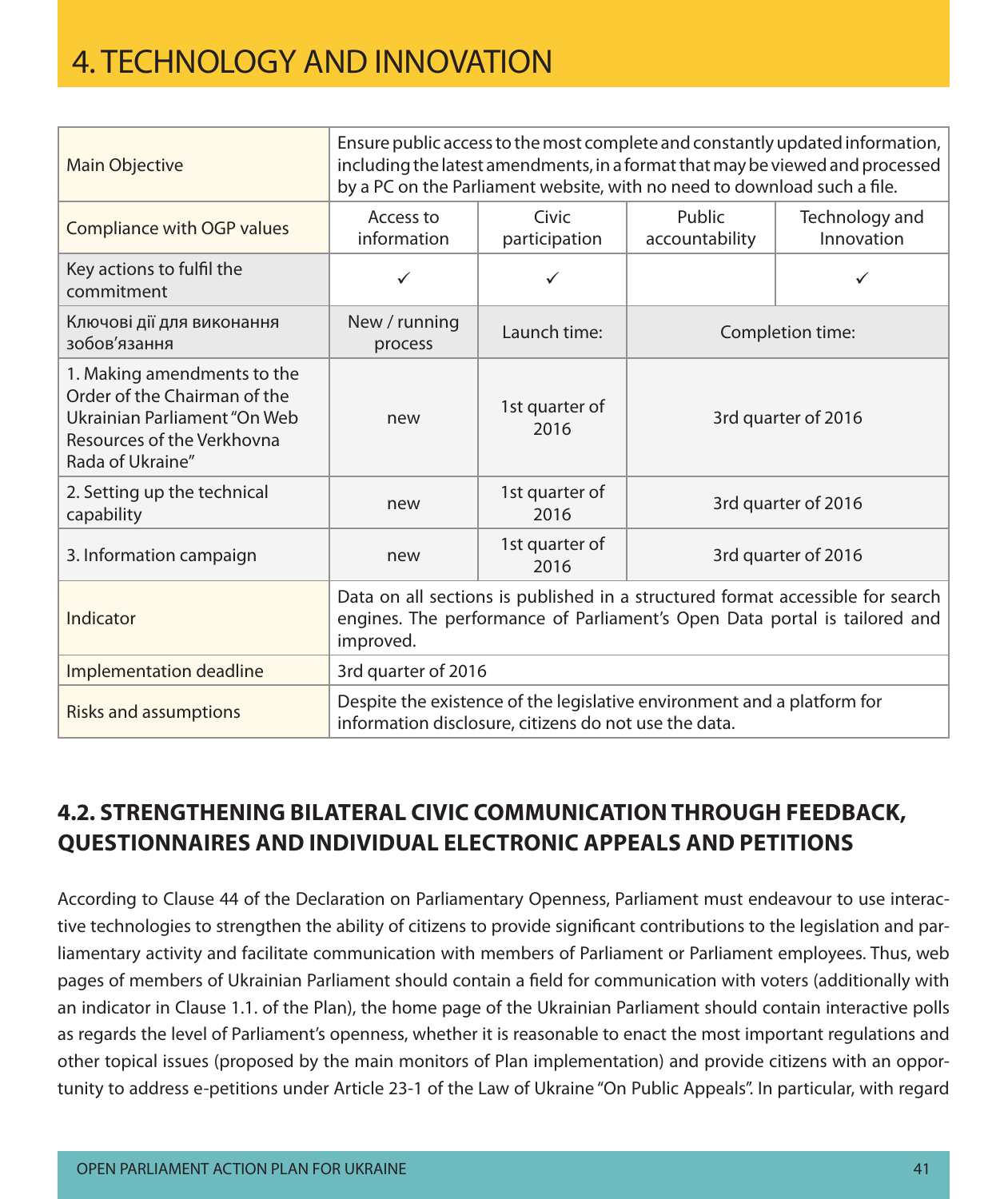to the amendments introduced by the Law of Ukraine "On Amendments to the Law of Ukraine 'On Public Appeals' as regards E-appeals and E-petitions", in the course of collecting signatures in support of e-petitions, the Ukrainian Parliament should provide:

- • free-of-charge access and use of the information and telecommunication system, through which the signatures are collected;
- electronic registration of citizens for signing the petition;
- preventing the automatic input of information, including signing e-petitions, without a citizen's participation;
- recording the date and time of publication and signing of the e-petition by a citizen.
- a trial version of the e-petitions instrument is available at the VRU website: https://itd.rada.gov.ua/petitions/List?aname=published.

As for individual public electronic appeals, the online submission option via the Internet and means of electronic communication must be ensured in accordance with Article 5 of the Law of Ukraine "On Public Appeals", with regard to the amendments introduced by the Law of Ukraine "On Amendments to the Law of Ukraine 'On Public Appeals' in Part of E-appeals and E-petitions".

In addition, it is recommended to create applications for mobile phones to engage with Parliament and participate in parliamentary processes, to provide users with a technical opportunity to create their own cabinet (e.g. on the website of the Australian Parliament users can work with data and information they need, create lasting polls to monitor public opinion etc.).

| <b>COMMITMENT</b><br>4.2. Strengthening bilateral civic communication through feedback, questionnaires and individual<br>electronic appeals and petitions |                           |                                                                                                                                                                                                                                                                                                                    |  |  |  |
|-----------------------------------------------------------------------------------------------------------------------------------------------------------|---------------------------|--------------------------------------------------------------------------------------------------------------------------------------------------------------------------------------------------------------------------------------------------------------------------------------------------------------------|--|--|--|
| Lead implementing agency                                                                                                                                  |                           | Administrative Office of the Ukrainian Parliament                                                                                                                                                                                                                                                                  |  |  |  |
| Government<br>agencies /<br>officials<br>Partners:                                                                                                        |                           | The State Agency for E-Government                                                                                                                                                                                                                                                                                  |  |  |  |
|                                                                                                                                                           | Civic / Private<br>Sector | The Civil Network "Opora"                                                                                                                                                                                                                                                                                          |  |  |  |
|                                                                                                                                                           |                           | Transparency International Ukraine                                                                                                                                                                                                                                                                                 |  |  |  |
| Current<br>situation                                                                                                                                      | Legislative level         | Article 5, 23-1 of the Law of Ukraine "On Public Appeals", with regard to the<br>amendments introduced by the Law of Ukraine "On Amendments to the Law of<br>Ukraine 'On Public Appeals' as regards E-appeals and E-petitions", regulates the<br>issues of submitting electronic petitions and electronic appeals. |  |  |  |
|                                                                                                                                                           |                           | Chapter 36-1 of the Rules of Procedure of the Verkhovna Rada of Ukraine<br>regulates special aspects of the consideration of innovative and supported<br>e-petitions by Parliament.                                                                                                                                |  |  |  |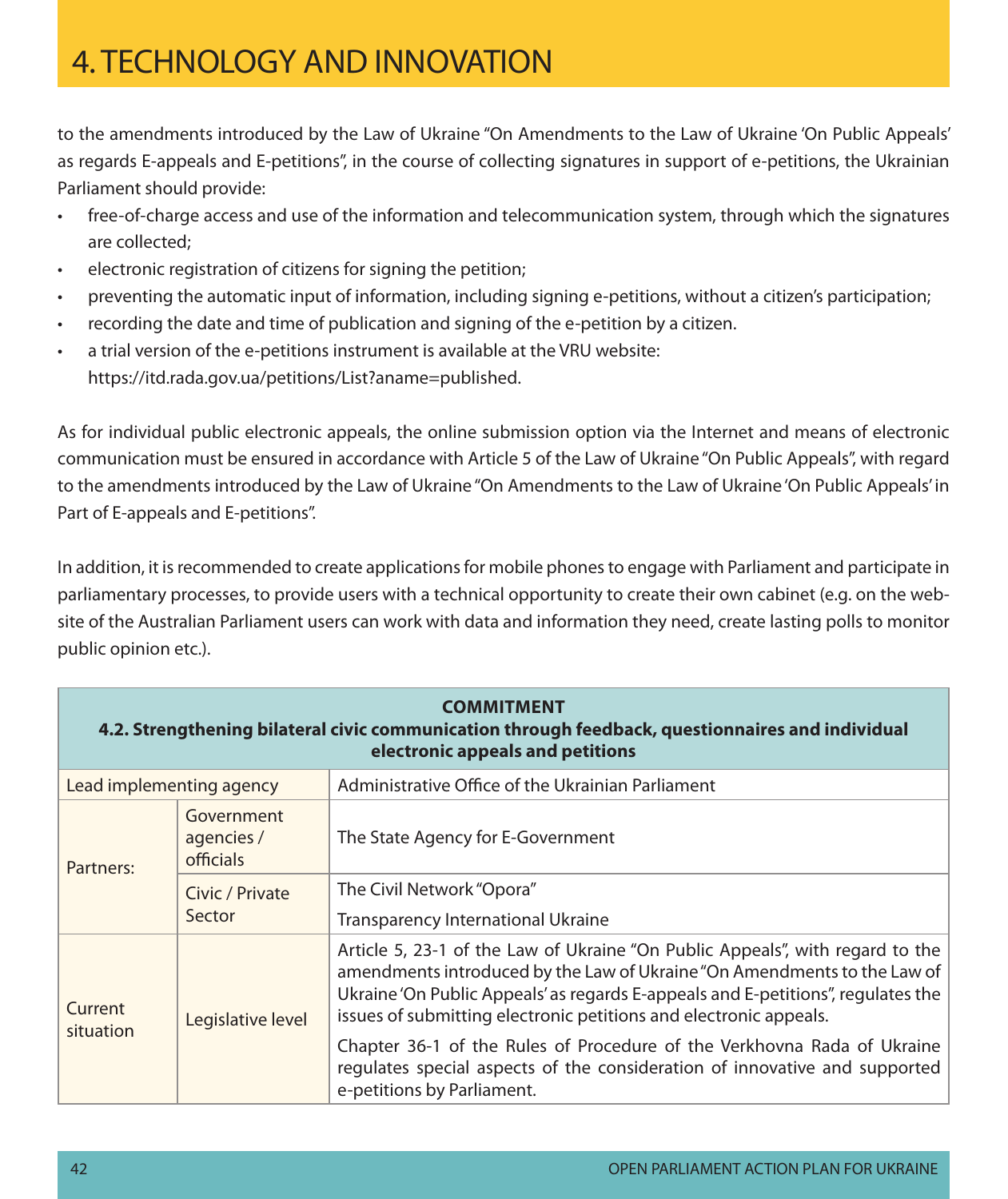| Current<br>situation                                                                                       | Implementation                                                                              | The option for submission of individual electronic appeals and electronic<br>petitions has not been implemented. The web portal of the Ukrainian Parliament<br>does not contain any polls or interactive technology.                                                         |                        |                          |                              |  |
|------------------------------------------------------------------------------------------------------------|---------------------------------------------------------------------------------------------|------------------------------------------------------------------------------------------------------------------------------------------------------------------------------------------------------------------------------------------------------------------------------|------------------------|--------------------------|------------------------------|--|
| Main Objective                                                                                             |                                                                                             | Provide a possibility for citizens to submit individual electronic appeals and<br>electronic petitions using the web resources of the Ukrainian Parliament. Place<br>on polls Parliament's homepage covering the most important issues under<br>consideration by Parliament. |                        |                          |                              |  |
|                                                                                                            | Compliance with OGP values                                                                  | Access to<br>information                                                                                                                                                                                                                                                     | Civic<br>participation | Public<br>accountability | Technology and<br>Innovation |  |
|                                                                                                            |                                                                                             | $\checkmark$                                                                                                                                                                                                                                                                 | $\checkmark$           |                          | $\checkmark$                 |  |
| Key actions to fulfil the<br>commitment                                                                    |                                                                                             | New / running<br>process                                                                                                                                                                                                                                                     | Launch time:           |                          | Completion time:             |  |
| Resources of the Verkhovna<br>Rada of Ukraine" in terms<br>of polls, as proposed by the<br><b>Monitors</b> | 1. Making amendments to the<br>Order of the Chairman of the<br>Ukrainian Parliament "On Web | new                                                                                                                                                                                                                                                                          | 1st quarter of<br>2016 | 2nd quarter of 2016      |                              |  |
| 2. Setting up the technical<br>capability for submission of<br>and posting of polls                        | e-petitions/ individual e-appeals                                                           | new                                                                                                                                                                                                                                                                          | 1st quarter of<br>2016 | 4th quarter of 2016      |                              |  |
| 3. Information campaign                                                                                    |                                                                                             | new                                                                                                                                                                                                                                                                          | 1st quarter of<br>2016 | 4th quarter of 2016      |                              |  |
| Indicator                                                                                                  |                                                                                             | Citizens can submit individual e-appeals and e-petitions via the website of the<br>Ukrainian Parliament. The website of the Ukrainian Parliament contains polls of<br>citizens.                                                                                              |                        |                          |                              |  |
| Implementation deadline                                                                                    |                                                                                             | 4th quarter of 2016                                                                                                                                                                                                                                                          |                        |                          |                              |  |
| <b>Risks and assumptions</b>                                                                               |                                                                                             | Despite the existence of the legislative environment and a platform for<br>information disclosure, citizens do not use these tools.                                                                                                                                          |                        |                          |                              |  |

### **4.3. Establishing references to other information platforms that contain information about Parliament's activities**

According to the Declaration on Parliamentary Openness, Parliament must improve the opportunities for public search of information on the Parliament's activities by providing links and references to other additional information related to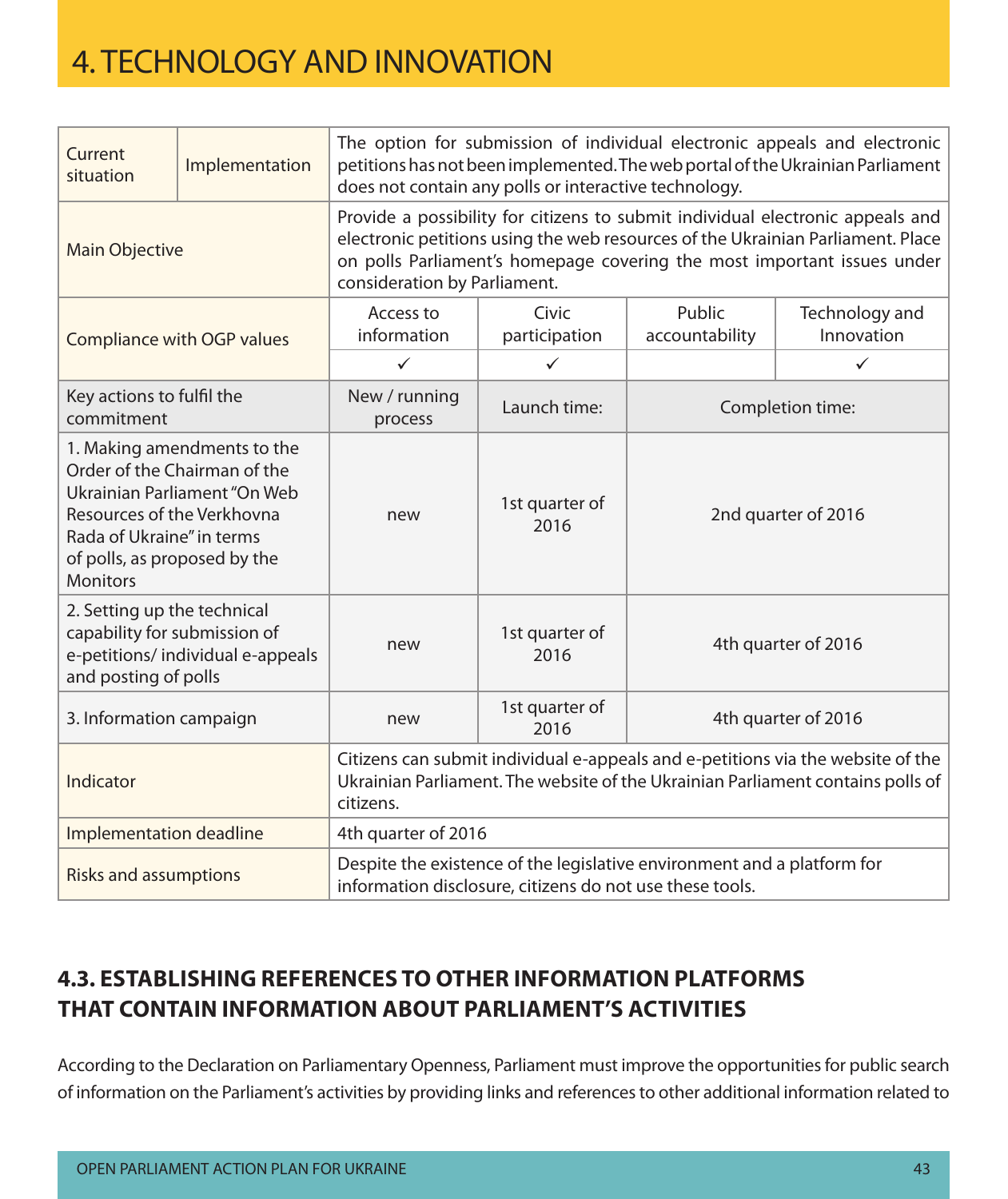a given issue. Thus, in addition to increasing the total number of cross-links on the web resources of the Ukrainian Parliament, links to other resources that contain or may contain useful information on Parliament's activities should be provided in the relevant sections. Thus, for example, to avoid overloading the system and information duplication, income declarations of MPs can be placed on the web portal of the Unified State Register of Income Declarations, which will be maintained by the National Agency for Prevention of Corruption. Similarly, if the General Affairs Department of the Ukrainian Parliament switches to the system of electronic public procurement, the information on public procurement, except plans and announcements, can be displayed on the prozorro.org website. At the same time, it is advisable to place links to such sources, as well as links to other sources that may be of interest to citizens for analysis of Parliament's work (e.g.: http://e-data.gov.ua/, http://data.gov.ua/, rada.oporaua.org, http://radaprogram.org/, http://groups.chesno. org/) on the website of the Ukrainian Parliament in a separate section "Useful links".

| <b>COMMITMENT</b><br>4.3. Establishing references to other information platforms that contain information<br>about Parliament's activities                                      |                                    |                                                                                                                                                                                                        |                        |                          |                              |  |  |
|---------------------------------------------------------------------------------------------------------------------------------------------------------------------------------|------------------------------------|--------------------------------------------------------------------------------------------------------------------------------------------------------------------------------------------------------|------------------------|--------------------------|------------------------------|--|--|
|                                                                                                                                                                                 | Lead implementing agency           | Administrative Office of the Ukrainian Parliament                                                                                                                                                      |                        |                          |                              |  |  |
| Partners:                                                                                                                                                                       | Government<br>agencies / officials | National Agency for Prevention of Corruption, Ministry of Economy                                                                                                                                      |                        |                          |                              |  |  |
|                                                                                                                                                                                 | Civic / Private<br>Sector          | "Chesno" civic movement<br>The Civil Network "Opora"<br><b>Transparency International Ukraine</b>                                                                                                      |                        |                          |                              |  |  |
|                                                                                                                                                                                 |                                    | <b>Centre for Political Studies and Analysis</b>                                                                                                                                                       |                        |                          |                              |  |  |
| Current                                                                                                                                                                         | Legislative level                  | Not regulated                                                                                                                                                                                          |                        |                          |                              |  |  |
| situation                                                                                                                                                                       | Implementation                     | The Ukrainian Parliament's website contains links only to other governmental<br>authorities                                                                                                            |                        |                          |                              |  |  |
| <b>Main Objective</b>                                                                                                                                                           |                                    | Enable citizens to learn information about Parliament in an integrated manner,<br>without duplicating the information already published or being published on<br>a regular basis by other initiatives. |                        |                          |                              |  |  |
| Compliance with OGP values                                                                                                                                                      |                                    | Access to<br>information                                                                                                                                                                               | Civic<br>participation | Public<br>accountability | Technology and<br>Innovation |  |  |
|                                                                                                                                                                                 |                                    | $\checkmark$                                                                                                                                                                                           | $\checkmark$           |                          | ✓                            |  |  |
| Key actions to fulfil the<br>commitment                                                                                                                                         |                                    | New / running<br>process                                                                                                                                                                               | Launch time:           | Completion time:         |                              |  |  |
| 1. Making amendments to the<br>Order by the Chairman of the<br>Ukrainian Parliament "On Web<br>Resources of the Verkhovna Rada<br>of Ukraine" by adding specific<br>cross-links |                                    | new                                                                                                                                                                                                    | 1st quarter of<br>2016 | 2nd quarter of 2016      |                              |  |  |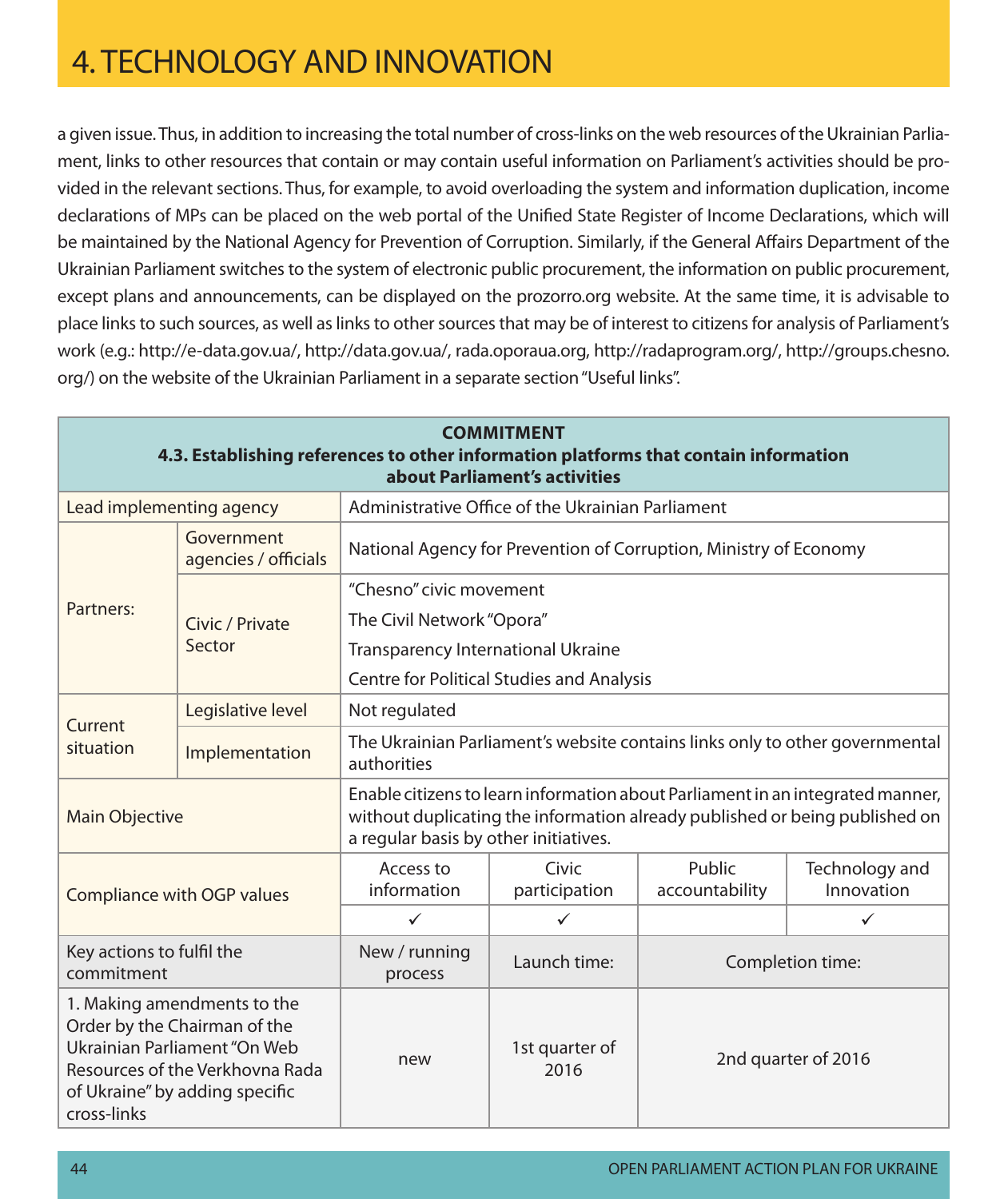| 2. Setting up the technical<br>capability | new                                                                                                                                                                                                                         | 1st quarter of<br>2016 | 4th quarter of 2016 |  |
|-------------------------------------------|-----------------------------------------------------------------------------------------------------------------------------------------------------------------------------------------------------------------------------|------------------------|---------------------|--|
| 3. Information campaign                   | new                                                                                                                                                                                                                         | 1st quarter of<br>2016 | 4th quarter of 2016 |  |
| Indicator                                 | The website of the Ukrainian Parliament provides links to web resources of<br>other governmental authorities and web resources of civic initiatives that<br>complement the information published on the Parliament website. |                        |                     |  |
| Implementation deadline                   | 4th quarter of 2016                                                                                                                                                                                                         |                        |                     |  |
| <b>Risks and assumptions</b>              | Despite the existence of the legislative environment and a platform for<br>information disclosure, citizens do not use these tools.                                                                                         |                        |                     |  |

### **4.4. Providing public access to data sets inthe form of Open Data on Parliament's web-resources**

The Resolution of the Cabinet of Ministers of Ukraine No. 835 of 21 October 2015 "On approval of the Regulation on Data Sets to be Published in the Form of Open Data" establishes the obligation of the Ukrainian Parliament to provide public access and timely updates of data sets on its official web-resources within six months. Thus, by April 2016 the Administrative Office of the Ukrainian Parliament must publish its datasets in formats provided by the Regulation:

- • Guide of companies, enterprises (institutions) and organisations of the administrator and its lower organisations, including their phone numbers and addresses
- **Staff schedule of the administrator**
- Report on use of budget funds (for administrators using the budget funds), particularly, for individual budget programmes
- Standards approved by the administrator of information
- Lists of national standards, which, in the event of their voluntary application, present evidence of compliance of products with the requirements of technical regulations
- Reports on inspections and other control measures undertaken by the administrator
- Annual procurement plans
- • Accounting system of documents of the administrator under the Law of Ukraine "On Access to Public Information"
- Register (list) of the open datasets
- Lists of administrative services, information cards of the administrative services and application forms required for applying for the provision of the administrative services
- Information on treasury bills for payment for administrative services
- Administrative data collected (processed) by the information administrator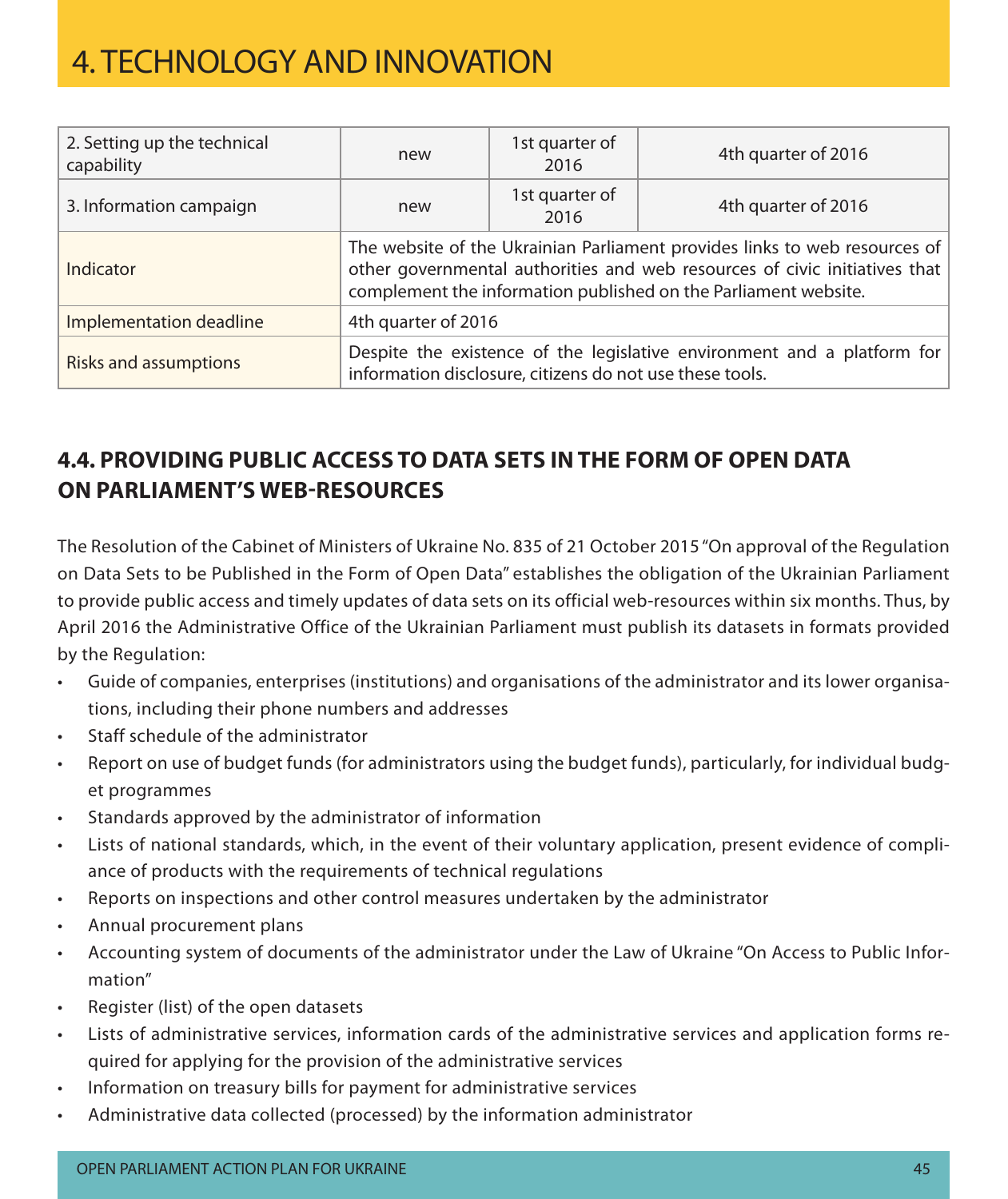- Legal acts to be disclosed pursuant to the Law of Ukraine "On Access to Public Information"
- Financial statements of the economic entities in the public sector of the economy, which are within the scope of management of the information administrator
- • Legal framework of Ukraine (Database "Legislation of Ukraine")
- Information on consideration of the agenda of Verkhovna Rada of Ukraine
- Information on the bills registered in Verkhovna Rada of Ukraine

To ensure access to public information, it is also encouraged to provide access to those data sets that are not included in the list specified by the Regulation, unless otherwise provided by the Law of Ukraine "On Access to Public Information". This especially applies to information of considerable public interest (high frequency of questioning, reflecting results of public opinion polls, etc.). Since any information about the activities of Parliament is of considerable public interest, all the data published on Parliament's website shall also be published as Open Data. To enable this, a separate "Open Data" section should be created on the website of the Verkhovna Rada of Ukraine.

| <b>COMMITMENT</b><br>4.4. Providing public access to data sets in the form of Open Data on Parliament's web-resources |                                       |                                                                                                                                                                                                                                                                                                                                              |  |  |  |
|-----------------------------------------------------------------------------------------------------------------------|---------------------------------------|----------------------------------------------------------------------------------------------------------------------------------------------------------------------------------------------------------------------------------------------------------------------------------------------------------------------------------------------|--|--|--|
| Lead implementing agency                                                                                              |                                       | Administrative Office of the Ukrainian Parliament                                                                                                                                                                                                                                                                                            |  |  |  |
| Partners:                                                                                                             | Government<br>agencies /<br>officials |                                                                                                                                                                                                                                                                                                                                              |  |  |  |
|                                                                                                                       | Civic / Private<br>Sector             | "Chesno" civic movement                                                                                                                                                                                                                                                                                                                      |  |  |  |
|                                                                                                                       |                                       | <b>Transparency International Ukraine</b>                                                                                                                                                                                                                                                                                                    |  |  |  |
|                                                                                                                       |                                       | The Civil Network "Opora"                                                                                                                                                                                                                                                                                                                    |  |  |  |
|                                                                                                                       |                                       | <b>Centre for Political Studies and Analysis</b>                                                                                                                                                                                                                                                                                             |  |  |  |
| Current<br>situation                                                                                                  | Legislative level                     | The Resolution of the Cabinet of Ministers of Ukraine No. 835 of 21 October<br>2015 "On approval of the Regulation on Data Sets to be Published in the Form<br>of Open Data" establishes the obligation of the Ukrainian Parliament to provide<br>access and timely updates of data sets on its official web-resources within six<br>months. |  |  |  |
|                                                                                                                       | Implementation                        | Web-resources of the Ukrainian Parliament have the necessary datasets, but<br>the latter are still unavailable for public access.                                                                                                                                                                                                            |  |  |  |
| <b>Main Objective</b>                                                                                                 |                                       | Provide access to public information in machine-readable formats.                                                                                                                                                                                                                                                                            |  |  |  |

The "Open data by default" principle should also be provided during the design and creation of new information systems on Parliament's website.